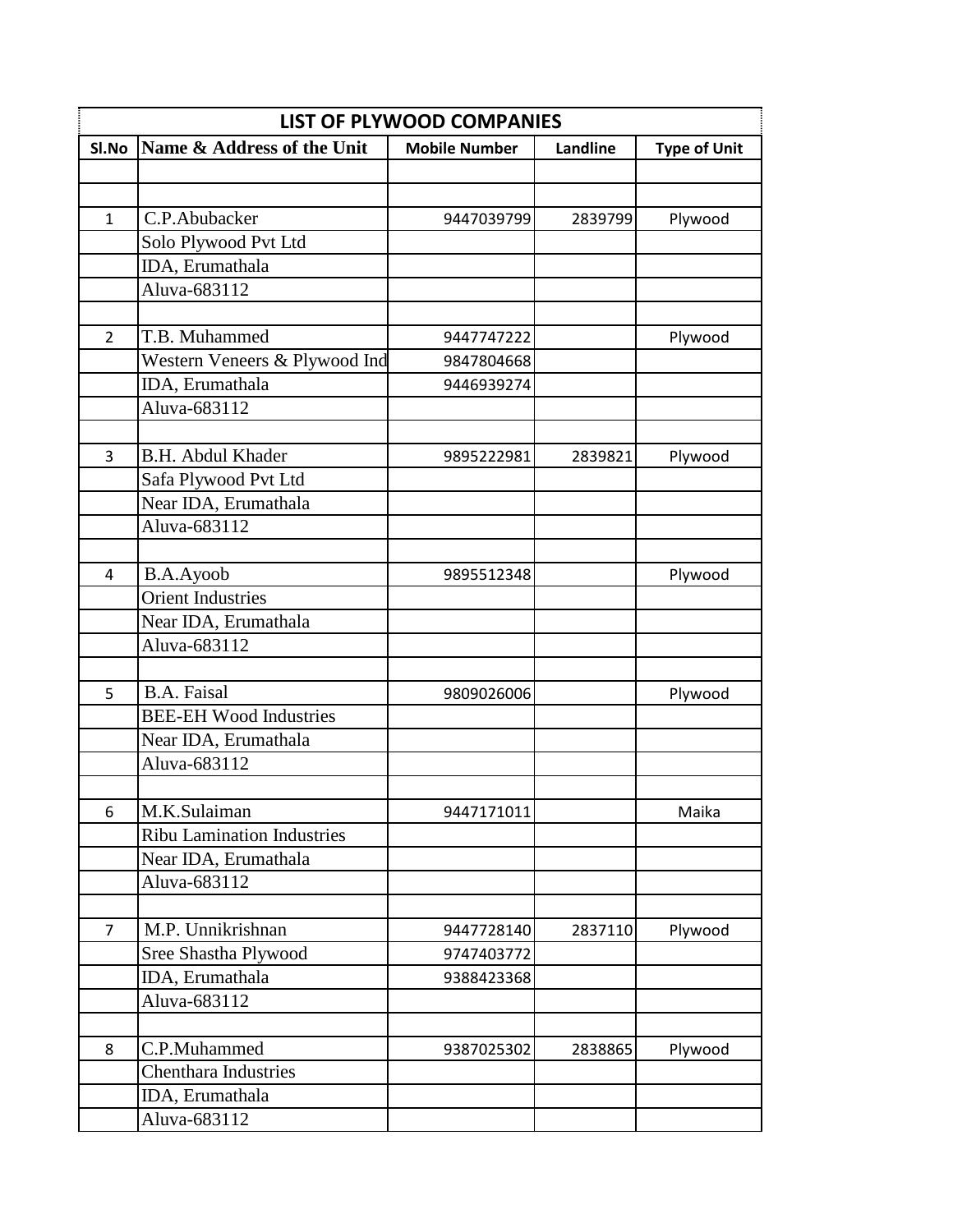| 9  | Navas. P.A                   | 9388428632 | 2839662 | Plywood            |
|----|------------------------------|------------|---------|--------------------|
|    | <b>Global Conductors</b>     |            |         |                    |
|    | IDA, Erumathala              |            |         |                    |
|    | Aluva-683112                 |            |         |                    |
|    |                              |            |         |                    |
| 10 | P.M.R.Musthafa               | 9447182934 |         | Plywood            |
|    | Peeyemmar Plywood Industries |            |         |                    |
|    | IDA, Erumathala              |            |         |                    |
|    | Aluva-683112                 |            |         |                    |
|    |                              |            |         |                    |
| 11 | C.P.Muhammed                 | 9447604923 | 2839315 | Plywood            |
|    | Skyblue Plywoods             |            |         |                    |
|    | IDA, Erumathala              |            |         |                    |
|    | Aluva-683112                 |            |         |                    |
|    |                              |            |         |                    |
| 12 | <b>Muhammed Shiyas</b>       | 9895868494 | 2839687 | Plywood            |
|    | <b>Usmania Wood Decors</b>   | 9388881019 |         |                    |
|    | Near IDA, Erumathala P.O.    | 9526232323 |         |                    |
|    | Aluva-683105                 |            |         |                    |
|    |                              |            |         |                    |
| 13 | M.A.Ashraf                   |            | 3234321 | Plywood            |
|    | <b>Feroke Boards</b>         |            |         | Door Manufacturing |
|    | <b>Behind ISRO</b>           |            |         |                    |
|    | Nalam Mile, Erumathala       |            |         |                    |
|    | Aluva-683112                 |            |         |                    |
|    |                              |            |         |                    |
| 14 | T.A. Subair                  | 9388636080 |         | Plywood            |
|    | Modem Industry               |            |         |                    |
|    | Keenpuram                    |            |         |                    |
|    | S.Vazhakkulam                |            |         |                    |
|    |                              |            |         |                    |
| 15 | P.J.Abubakker                | 9846308880 | 2677044 | Plywood            |
|    | Tens Rubber Company Pvt Ltd  |            |         |                    |
|    | IDA, Keenpuram               |            |         |                    |
|    | S.Vazhakkulam-683105         |            |         |                    |
|    |                              |            |         |                    |
| 16 | V.M.Anwar                    | 9388604554 |         | Plywood            |
|    |                              |            |         |                    |
|    | Eden Plywood                 |            |         |                    |
|    | S.Eripuram                   |            |         |                    |
|    | S.Vazhakkulam-683105         |            |         |                    |
|    |                              |            |         |                    |
| 17 | T.I.Jaffer                   | 9388961884 | 2594216 | Plywood            |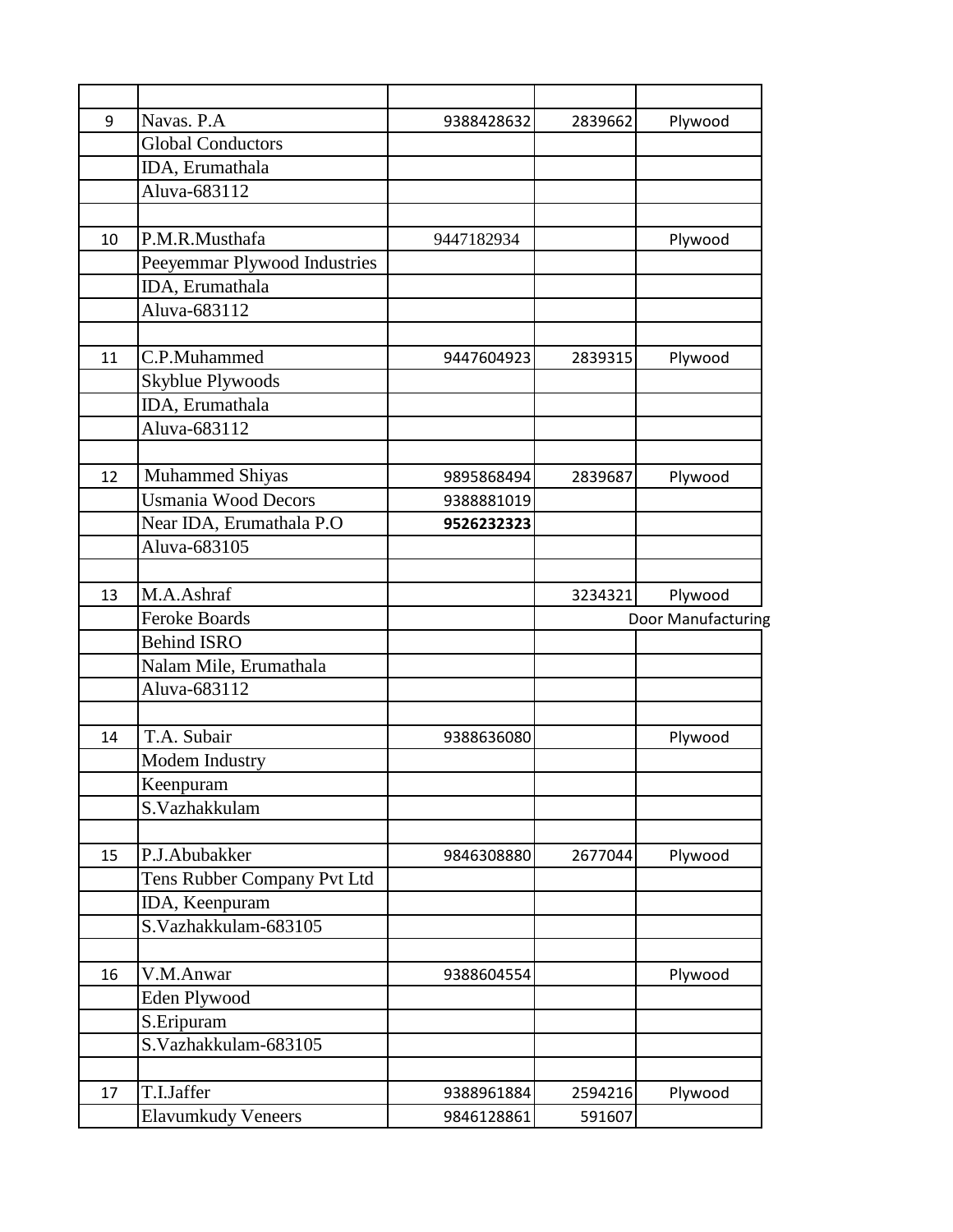|    | Ponjassery.P.O               |            |         |         |
|----|------------------------------|------------|---------|---------|
|    | Chemparathukunnu             |            |         |         |
|    |                              |            |         |         |
| 18 | Jameela Kunjumuhammed        | 9388834959 |         | Plywood |
|    | Swaraj sawmill               |            |         |         |
|    | Ponjassery.P.O               |            |         |         |
|    | Chemparathukunnu             |            |         |         |
|    |                              |            |         |         |
| 19 | <b>Muhammed Shafeek</b>      | 9447022835 |         | Plywood |
|    | <b>Turbo Veneers</b>         |            |         |         |
|    | West Vengola                 |            |         |         |
|    |                              |            |         |         |
| 20 | <b>Ishfaque Gafoor</b>       | 9447026449 |         | Plywood |
|    | <b>I.G.M Wood Industries</b> |            |         |         |
|    | West Vengola                 |            |         |         |
|    | Ponjassery                   |            |         |         |
|    | Chundamala-683556            |            |         |         |
|    |                              |            |         |         |
| 21 | E.A.Khalid                   | 9446501645 | 3251881 | Plywood |
|    | NOH Plywood & Boards         |            |         |         |
|    | West Vengola                 |            |         |         |
|    | Chundamala-683556            |            |         |         |
|    |                              |            |         |         |
| 22 | C.P.Abu                      | 9388226095 | 2682078 | Plywood |
|    | Youpeeson's Ply Industries   | 9349221560 |         |         |
|    | West Vengola                 |            |         |         |
|    | Minikavala-683556            |            |         |         |
|    |                              |            |         |         |
| 23 | P.K.Thomas                   | 9847657177 | 2523596 | Plywood |
|    | <b>Cochin Veneers</b>        | 9349443596 |         |         |
|    | Shalem, Mundankarapuram      |            |         |         |
|    | West Vengola-683556          |            |         |         |
|    |                              |            |         |         |
| 24 | <b>Kuriakose Thomas</b>      | 9446533596 | 2523596 | Plywood |
|    | Classic Wood & Veneer        |            |         |         |
|    | Shalem, Mundankarapuram      |            |         |         |
|    | West Vengola-683556          |            |         |         |
|    |                              |            |         |         |
| 25 | Hamsa.K.V                    | 9961143525 |         | Plywood |
|    | Royal Wood Industries        | 9446526484 |         |         |
|    | Vengola                      | 9745326835 |         |         |
|    | Kavungalparambil             |            |         |         |
|    | Pin-683554                   |            |         |         |
|    |                              |            |         |         |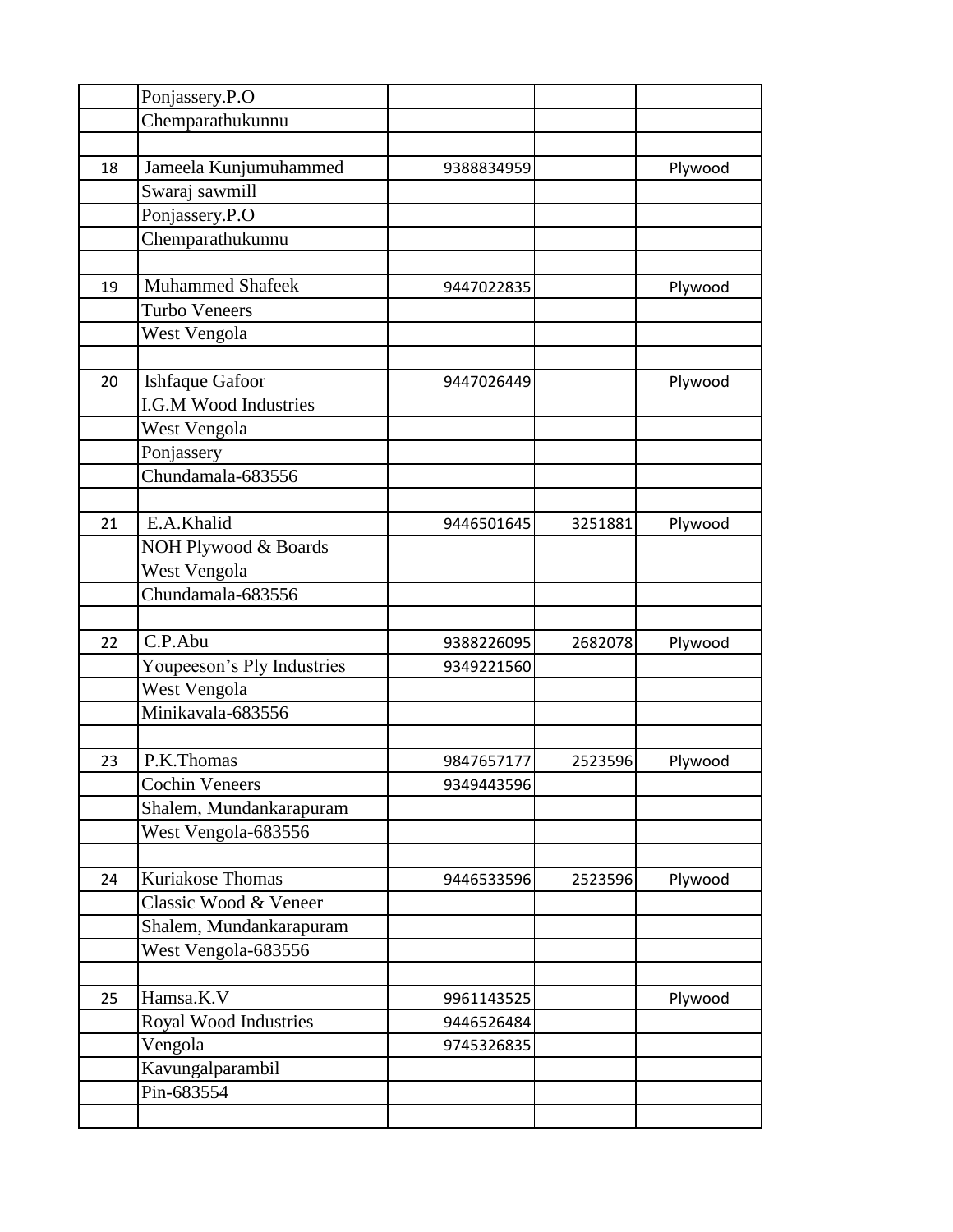| 26 | A.M.Subair                     | 9447091233 | 2591233 | Plywood |
|----|--------------------------------|------------|---------|---------|
|    | A.M.S.Industries               |            |         |         |
|    | Mukkuttinada                   |            |         |         |
|    | Ponjassery.P.O-683547          |            |         |         |
|    |                                |            |         |         |
| 27 | P.H.Khalid                     | 9447045689 |         | Plywood |
|    | New Akbar Sawmill              |            |         |         |
|    | Cheruvelikkunnu                |            |         |         |
|    | Mudickal.P.O-683547            |            |         |         |
|    |                                |            |         |         |
| 28 | E.M.Assainar                   | 9447873730 |         | Plywood |
|    | Venus Ply & Boards             | 9388798969 |         |         |
|    | Cheruvelikkunnu                | 9387221393 |         |         |
|    | Mudickal.P.O-683547            |            |         |         |
|    |                                |            |         |         |
| 29 | <b>Ummer Parayankudy</b>       | 9388429321 | 3290870 | Plywood |
|    | <b>Premier Veneers</b>         |            |         |         |
|    | North Ezhipuram                |            |         |         |
|    | Cheruvelikkunnu                |            |         |         |
|    | Marampilly.P.O-683107          |            |         |         |
|    |                                |            |         |         |
| 30 | Khairunnisa Abdul Kareem       | 9447798345 |         | Plywood |
|    | <b>Asian Timber Industries</b> | 9847552438 |         |         |
|    | North Ezhipuram                |            |         |         |
|    | Cheruvelikkunnu                |            |         |         |
|    | Marampilly.P.O-683107          |            |         |         |
|    |                                |            |         |         |
| 31 | P.M.Shameer                    | 9447414637 |         | Plywood |
|    | National Ply & Boards          |            |         |         |
|    | Cheruvelikkunnu                |            |         |         |
|    | Marampilly.P.O-683107          |            |         |         |
|    |                                |            |         |         |
| 32 | T.P.Saddique                   | 9447020391 | 2520391 | Plywood |
|    | Jemini Industries              |            |         |         |
|    | Cheruvelikkunnu                |            |         |         |
|    | Mudickal.P.O-683547            |            |         |         |
|    |                                |            |         |         |
| 33 | K.M.Fathima Beevi              | 9387973423 | 2677638 | Plywood |
|    | Seiko Plywood Industries       |            |         |         |
|    | Marampilly.P.O-683107          |            |         |         |
|    |                                |            |         |         |
| 34 | V.A.Anas                       | 9447576367 |         | Plywood |
|    | <b>Fathima Veneers</b>         |            |         |         |
|    | Marampilly.P.O-683107          |            |         |         |
|    |                                |            |         |         |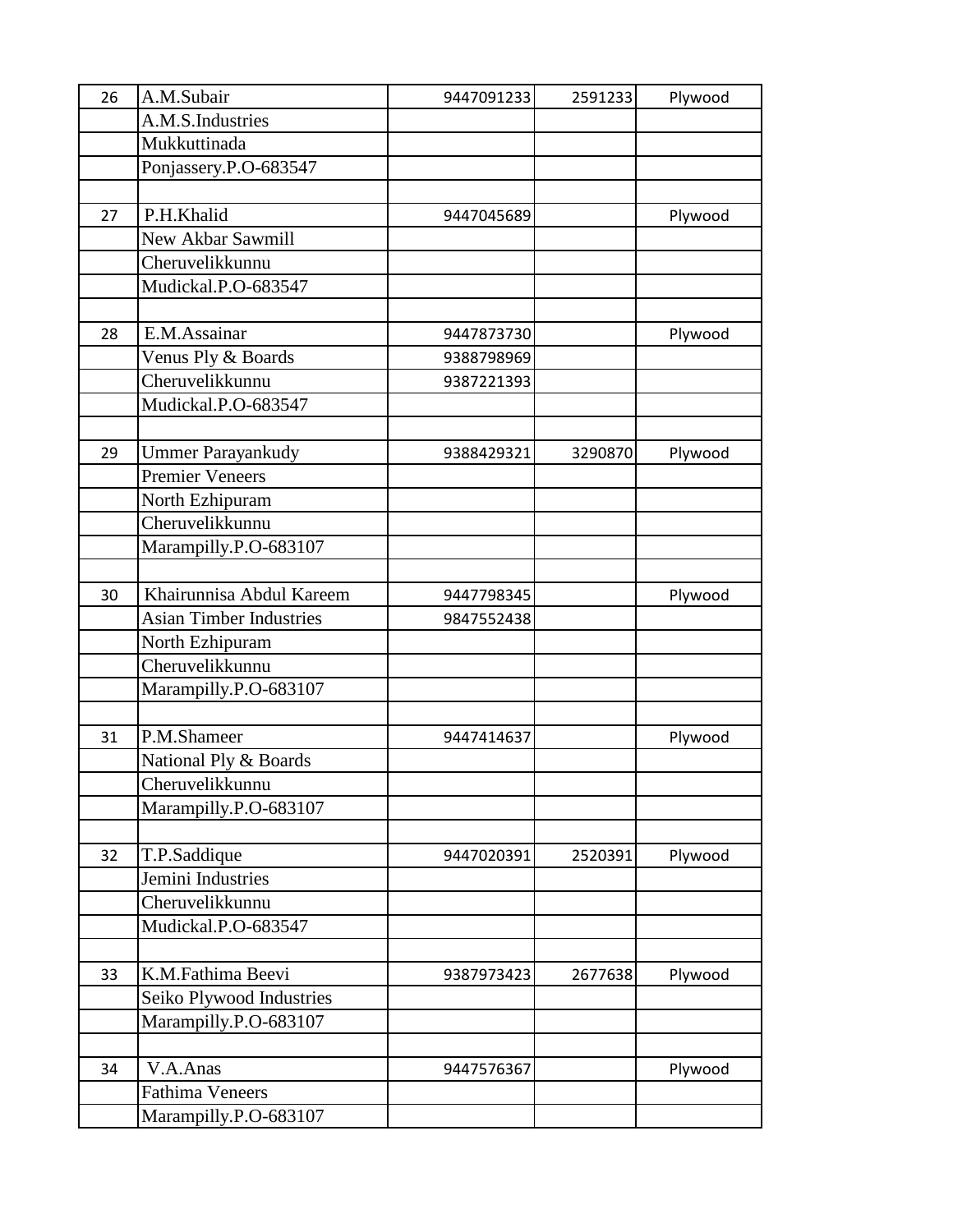| 35 | T.E.Anwar                     | 9446501830 |         | Plywood |
|----|-------------------------------|------------|---------|---------|
|    | <b>Shine Industries</b>       |            |         |         |
| XX | Mudickal.P.O-683547           |            |         |         |
|    |                               |            |         |         |
| 36 | M.K.Kabeer                    | 9388864077 |         | Plywood |
|    | Periyar Plywoods              |            |         |         |
|    | Mudickal.P.O-683547           |            |         |         |
|    |                               |            |         |         |
| 37 | M.A.Shahir                    | 9447723020 | 2522363 | Plywood |
|    | Chandrika Plywoods            |            |         |         |
|    | Mudickal.P.O-683547           |            |         |         |
|    |                               |            |         |         |
| 38 | M.A.Shahir                    | 9447723020 | 2522363 | Plywood |
|    | Chandrika Sawmill             |            |         |         |
|    | Mudickal.P.O-683547           |            |         |         |
|    |                               |            |         |         |
| 39 | M.H.Rasheed                   | 9447733319 | 2522658 | Plywood |
|    | <b>Western Ply Boards</b>     |            |         |         |
|    | Mudickal.P.O-683547           |            |         |         |
|    |                               |            |         |         |
| 40 | M.K.Hamsa                     | 9447727924 | 2522658 | Plywood |
|    | Southern Plywoods             |            |         |         |
|    | Mudickal.P.O-683547           |            |         |         |
|    |                               |            |         |         |
| 41 | M.H.Riyas                     | 9447727924 | 3208205 | Plywood |
|    | <b>Jawan Ply Boards</b>       |            |         |         |
|    | Mudickal.P.O-683547           |            |         |         |
|    |                               |            |         |         |
| 42 | M.K.Shoukath                  | 9447733318 |         | Plywood |
|    | Asian Boards & Veneers        |            |         |         |
|    | Mudickal.P.O-683547           |            |         |         |
|    |                               |            |         |         |
| 43 | M.E.Aysha                     | 9447733318 |         | Plywood |
|    | Hindusthan Plywood            |            |         |         |
|    | Mudickal.P.O-683547           |            |         |         |
|    |                               |            |         |         |
| 44 | M.K.Shoukath                  | 9447733318 |         | Plywood |
|    | Rasiya Timber Industries      |            |         |         |
|    | Mudickal.P.O-683547           |            |         |         |
|    |                               |            |         |         |
| 45 | M.S.Fathima                   | 9447733318 |         | Plywood |
|    | Vanchinadu Plywood Industries |            |         |         |
|    | Mudickal.P.O-683547           |            |         |         |
|    |                               |            |         |         |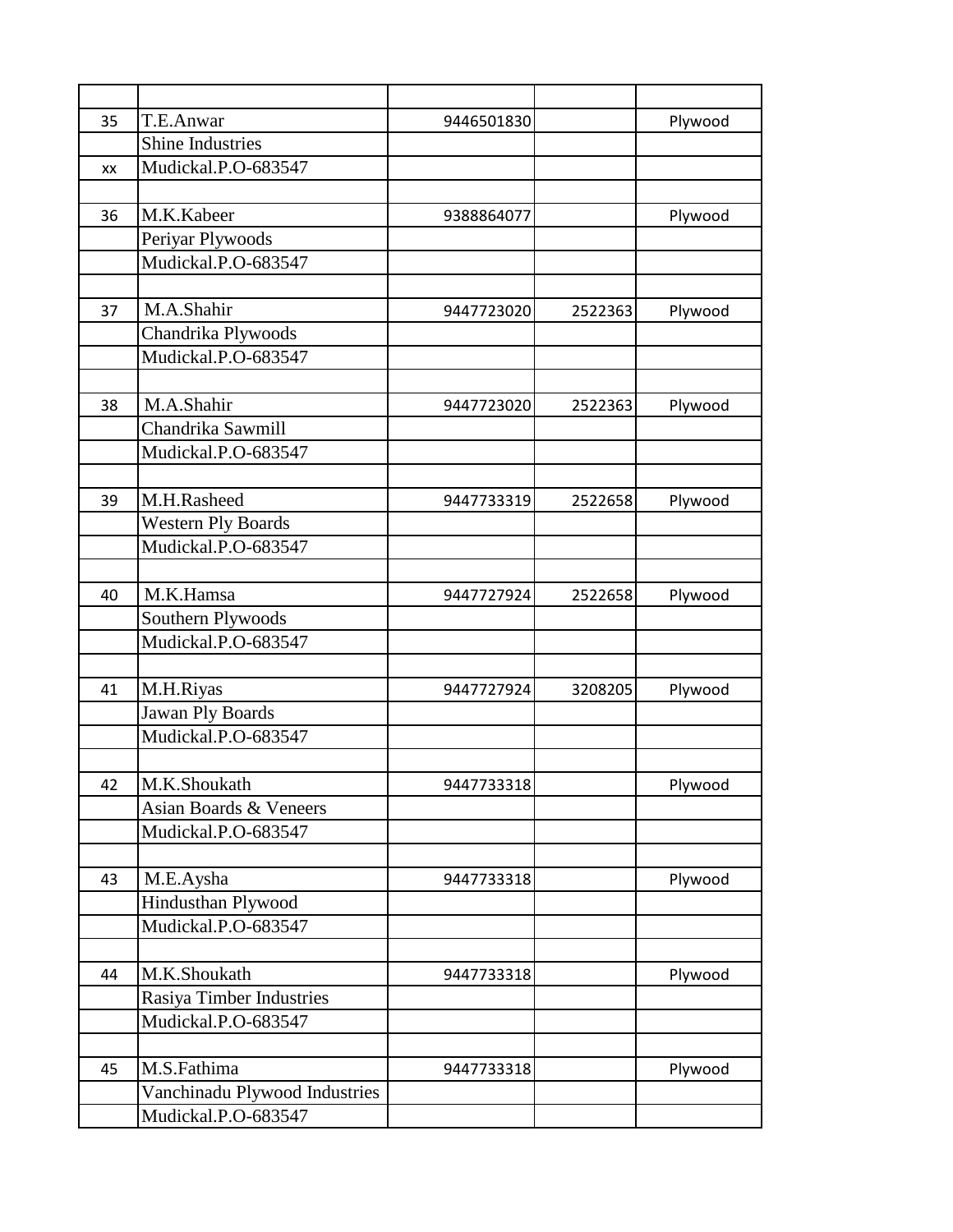| 46 | Abdul Rahman Yasar                  | 9387923905 |         | Plywood   |
|----|-------------------------------------|------------|---------|-----------|
|    | Udaya Sawmills& Timber Indust       | 9961328298 |         |           |
|    | Mudickal.P.O-683547                 |            |         |           |
|    |                                     |            |         |           |
| 47 | Sadique.T.M                         | 9947772222 |         | Plywood   |
|    | Vanchinadu Thukalil Timbers         | 9895480491 |         |           |
|    | Mudickal.P.O-683547                 |            |         |           |
|    |                                     |            |         |           |
| 48 | K.P.Aysha                           | 9447712056 | 2524158 | Plywood   |
|    | <b>Premier Timber Suppliers</b>     |            |         |           |
|    | Mudickal.P.O-683547                 |            |         |           |
|    |                                     |            |         |           |
|    |                                     |            |         |           |
| 49 | M.K.Abdul Arshad                    | 9388562875 |         | Plywood   |
|    | Arafa Wood Product                  | 9387310662 |         |           |
|    | Mudickal.P.O-683547                 |            |         |           |
|    |                                     |            |         |           |
| 50 | M.H.Ahammedkunju                    | 8086099001 | 2529506 | Plywood   |
|    | Golden Star Veneer & Plywood        | 8086099005 |         | Furniture |
|    | Mudickal.P.O-683547                 |            |         |           |
|    |                                     |            |         |           |
| 51 | M.S.Abdul Salam                     | 9447007009 | 2527009 | Plywood   |
|    | Victory Wood Industries             | 9447007004 |         |           |
|    | Depot Road                          |            |         |           |
|    | Mudickal.P.O-683547                 |            |         |           |
|    |                                     |            |         |           |
| 52 | M.A.Abdul Gafoor                    | 9447026449 | 2522835 | Plywood   |
|    | <b>Mampilly Plywood Industries</b>  |            |         |           |
|    | Mudickal.P.O-683547                 |            |         |           |
|    |                                     |            |         |           |
| 53 | P.A.Muhammed Kunju                  | 9846339846 | 2523187 | Plywood   |
|    | Parayankudy Sawmill                 |            |         |           |
|    | Mudickal.P.O-683547                 |            |         |           |
|    |                                     |            |         |           |
| 54 | P.A.Abdulsalam                      | 9447043782 | 2591604 | Plywood   |
|    | P.A.Boards                          |            | 3101479 |           |
|    | Mudickal.P.O-683547                 |            |         |           |
|    |                                     |            |         |           |
| 55 | Abdulla.T.A                         | 9895869785 | 3244861 | Plywood   |
|    | Prestige Plywood Industries Pvt Ltd |            |         |           |
|    | Mudickal.P.O-683547                 |            |         |           |
|    |                                     |            |         |           |
| 56 | C.K.Abdul Khader                    | 9895821513 |         | Plywood   |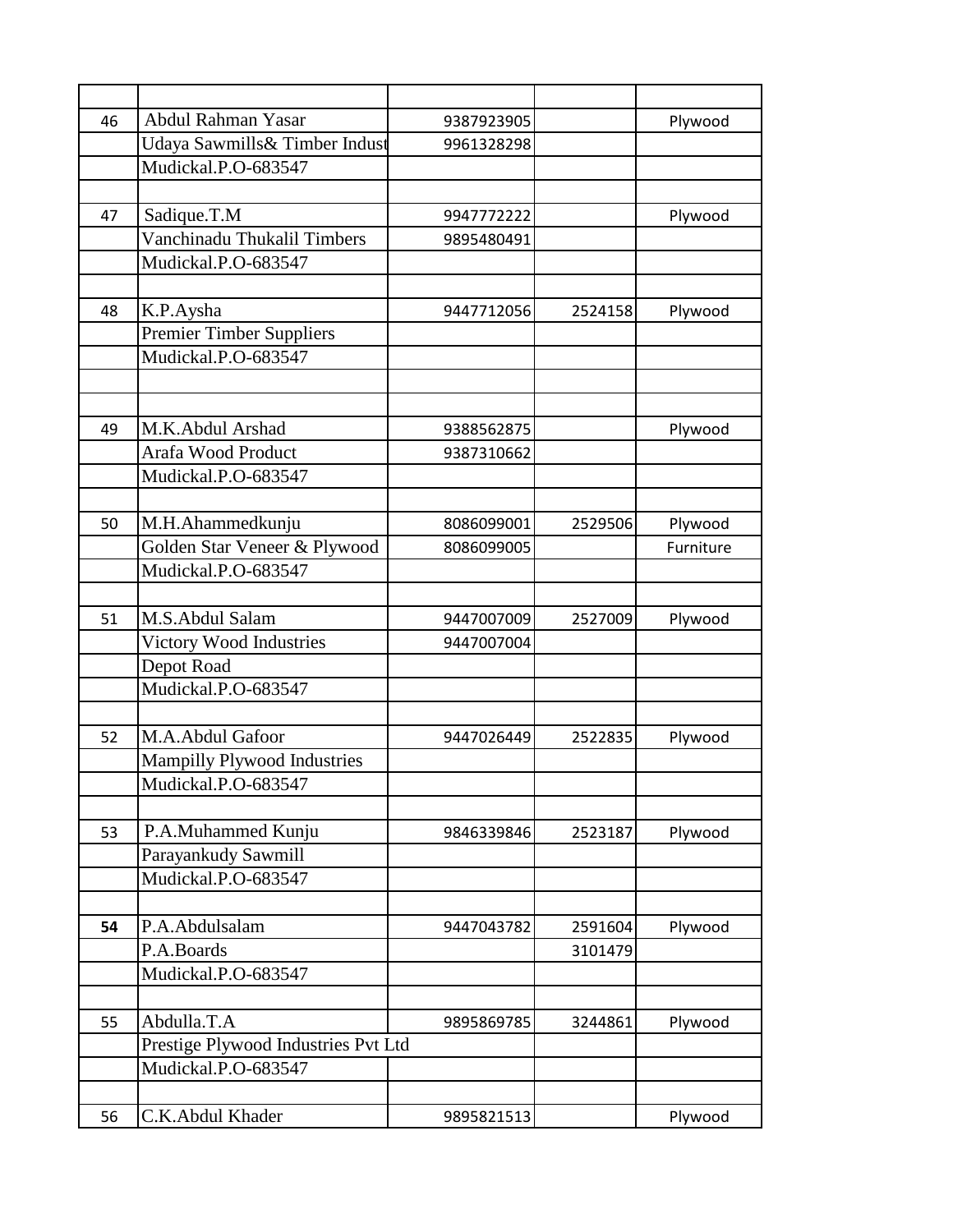|    | Changancheriyil Veneers              |            |         |         |
|----|--------------------------------------|------------|---------|---------|
|    | Thandekkad                           |            |         |         |
|    | Mudickal.P.O-683547                  |            |         |         |
|    |                                      |            |         |         |
| 57 | C.K.Abu                              | 9447012881 | 2529981 | Plywood |
|    | Swapna Plywoods                      | 9447730881 |         |         |
|    | Nedumthodu                           |            |         |         |
|    | Mudickal.P.O-683547                  |            |         |         |
|    |                                      |            |         |         |
| 58 | K.E.Yusef                            | 9388221460 | 2526095 | Plywood |
|    | Kuttikkattukudiyil Sawmill & Veneers |            |         |         |
|    | Mudickal.P.O                         |            |         |         |
|    | Thandekkadu                          |            |         |         |
|    |                                      |            |         |         |
| 59 | M.K.Muhammed                         | 9447026145 | 2526145 | Plywood |
|    | Moothedam Veneer& Industries         |            |         |         |
|    | Pallikkavala, Mudickal.P.O-683547    |            |         |         |
|    |                                      |            |         |         |
| 60 | Suhara Aliyar                        | 9447741928 | 2526928 | Plywood |
|    | <b>Kutty Ply</b>                     |            |         |         |
|    | Chiramolam                           |            |         |         |
|    | Allapra.P.O-683553                   |            |         |         |
|    |                                      |            |         |         |
| 61 | M.K.Aliyar                           | 9447741928 |         | Plywood |
|    | Kuttipuzha Wood Product              |            |         |         |
|    | Chiramolam                           |            |         |         |
|    | Allapra.P.O-683553                   |            |         |         |
|    |                                      |            |         |         |
| 62 | K.A.Abbas                            | 9446302059 |         | Plywood |
|    | <b>Malabar Timber Industries</b>     | 9447118059 |         |         |
|    | Kandanthara                          |            |         |         |
|    | Allapra.P.O-683556                   |            |         |         |
|    |                                      |            |         |         |
| 63 | A.M.Shihab                           | 9846110195 |         | Plywood |
|    | <b>Sixer Veneers</b>                 |            |         |         |
|    | Kandanthara                          |            |         |         |
|    | Allapra.P.O-683556                   |            |         |         |
|    |                                      |            |         |         |
| 64 | A.M.Meerankunju                      | 9846179409 |         | Plywood |
|    | Chaidanya Plywood                    |            |         |         |
|    | Kandanthara                          |            |         |         |
|    | Allapra.P.O-683556                   |            |         |         |
|    |                                      |            |         |         |
| 65 | T.K.Aliyar                           | 9387378715 |         | Plywood |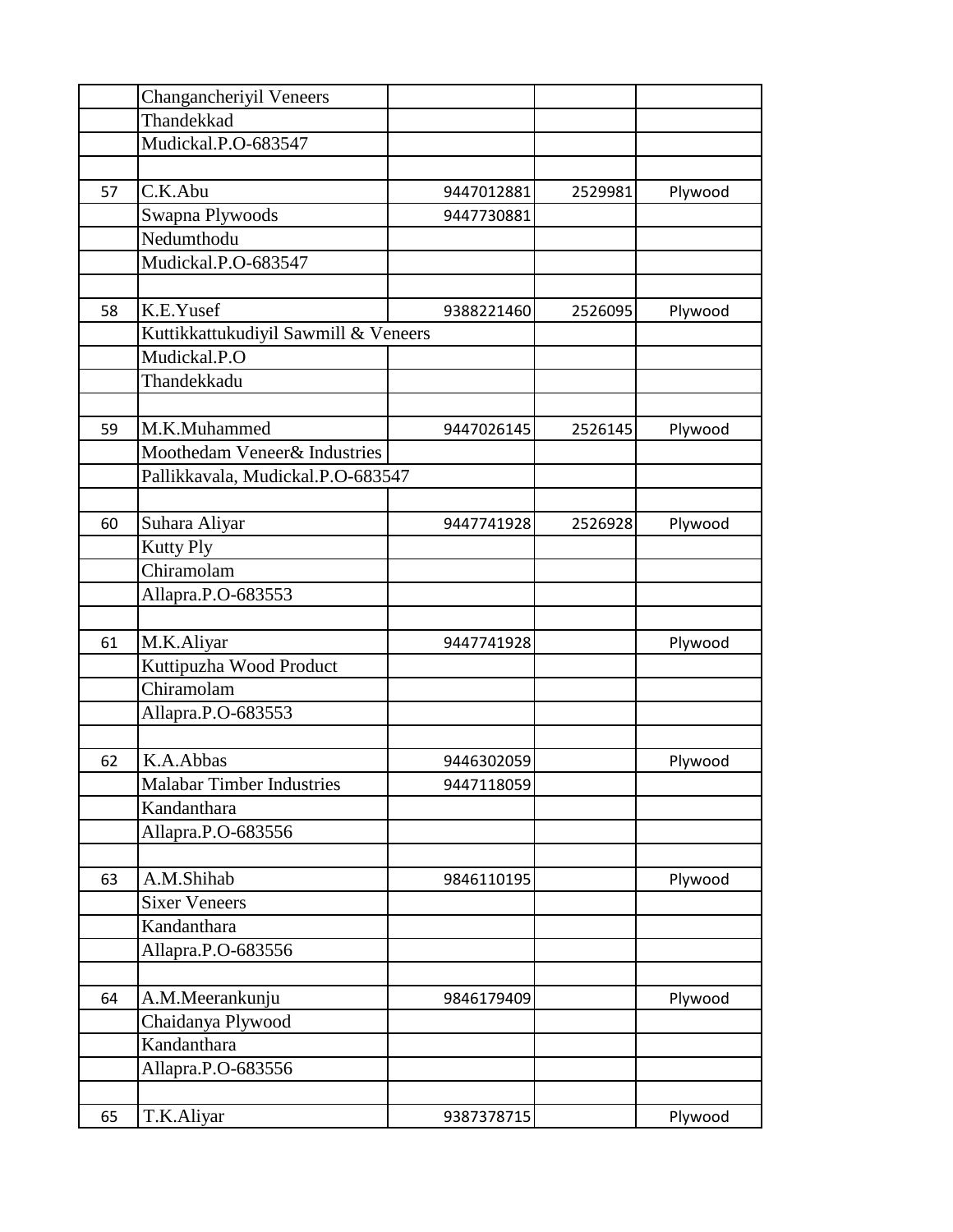|     | Salah Plywood                  | 9388338625  |         |         |
|-----|--------------------------------|-------------|---------|---------|
|     | Kandanthara                    |             |         |         |
|     | Allapra.P.O-683556             |             |         |         |
|     |                                |             |         |         |
| 66  | C.V.Pareed                     | 9447039799  | 2528158 | Plywood |
|     | Kalarickal Plywood             |             |         |         |
|     | Kandanthara                    |             |         |         |
|     | Allapra.P.O-683556             |             |         |         |
|     |                                |             |         |         |
| 67  | C.A.Sulaiman                   | 9749995403  |         | Plywood |
|     | <b>Golden Wood Industries</b>  | 9387715005  |         |         |
|     | Kandanthara                    |             |         |         |
|     | Allapra.P.O-683556             | 94952 19994 |         |         |
|     |                                |             |         |         |
| 67A | Jikku C Jamal                  | 9447042973  |         |         |
|     | <b>Bismi Timber Industries</b> |             |         |         |
|     | Kandanthara                    |             |         |         |
|     | Allapra P.O                    |             |         |         |
|     |                                |             |         |         |
|     |                                |             |         |         |
|     |                                |             |         |         |
|     |                                |             |         |         |
|     |                                |             |         |         |
|     |                                |             |         |         |
| 68  | C.K.Abdul Majeed               | 9388423727  | 2594235 | Plywood |
|     | Seepison Ply Boards            | 9447053727  |         |         |
|     | Kandanthara                    |             |         |         |
|     | Allapra.P.O-683553             |             |         |         |
|     |                                |             |         |         |
| 69  | Muhammed.T.M                   | 9388609148  |         | Plywood |
|     | <b>Ritz Wood Products</b>      | 9895537779  |         |         |
|     | Kandanthara, Pathipalam        |             |         |         |
|     | Allapra.P.O-683556             |             |         |         |
|     |                                |             |         |         |
| 70  | M.K.Basheer                    | 9496178394  |         | Plywood |
|     | Silver Wood Ply                |             |         |         |
|     | Kandanthara, Pathipalam        |             |         |         |
|     | Allapra.P.O-683556             |             |         |         |
|     |                                |             |         |         |
| 71  | K.M.Ali                        | 9447164714  | 3295970 | Plywood |
|     | Three Star Plywood             | 9895537779  |         |         |
|     | Pathipalam                     |             |         |         |
|     | Allapra.P.O-683556             |             |         |         |
|     |                                |             |         |         |
|     |                                |             |         |         |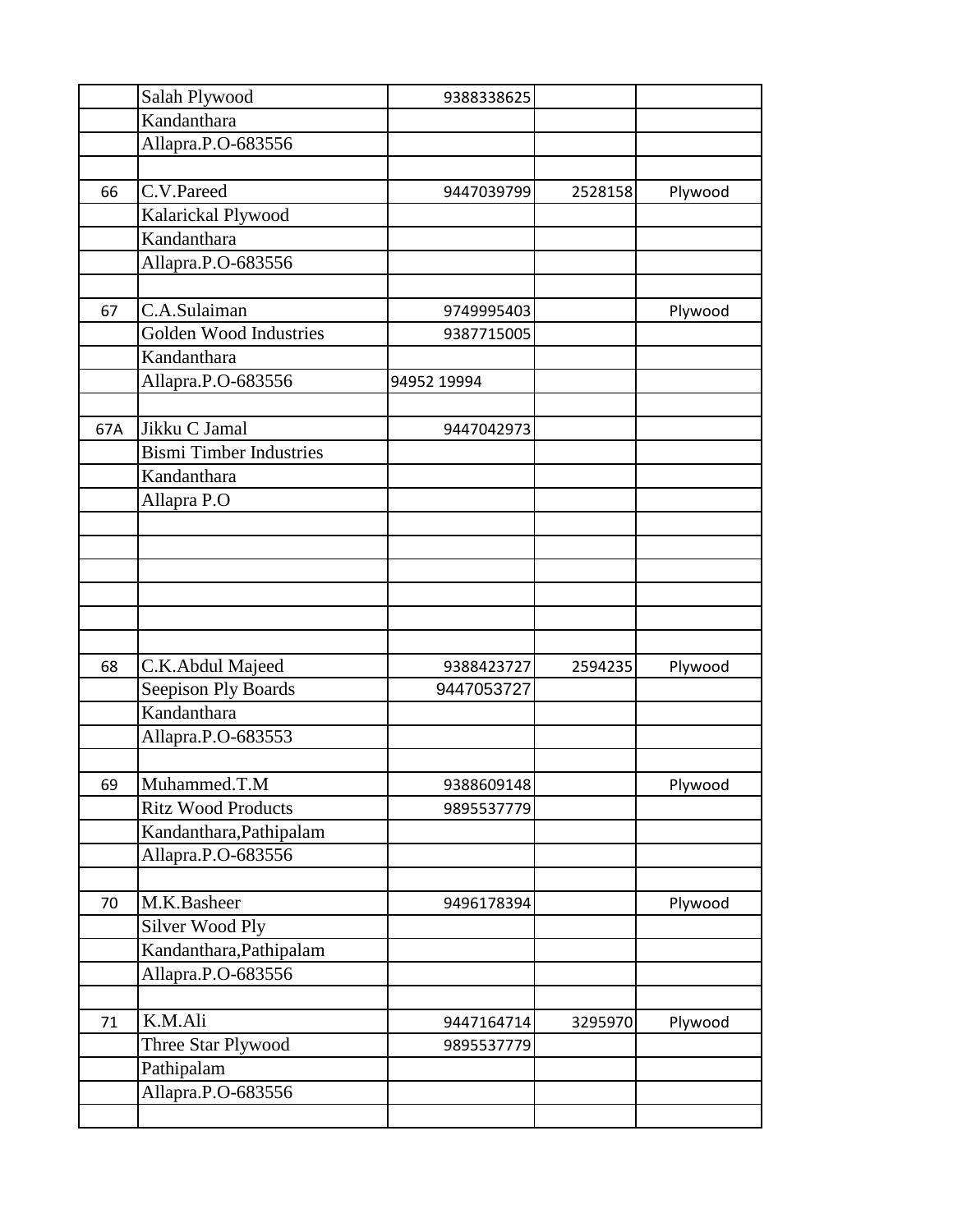| 72 | K.M.Ali                          | 9447164714 | 3295970 | Plywood |
|----|----------------------------------|------------|---------|---------|
|    | K.M.A Timbers                    | 9895537779 |         |         |
|    | Pathipalam                       |            |         |         |
|    | Allapra.P.O-683556               |            |         |         |
|    |                                  |            |         |         |
| 73 | M.M.Nizar                        | 9388424299 | 2524510 | Plywood |
|    | Naas Plywood & Industries        | 9447489342 |         |         |
|    | Thottapadan Jn                   |            |         |         |
|    | Allapra.P.O-683556               |            |         |         |
|    |                                  |            |         |         |
| 74 | M.K.Hassainar                    | 9447123828 | 2525528 | Plywood |
|    | Assam Plywood                    | 9447725528 |         |         |
|    | Allapra.P.O-683556               |            |         |         |
|    |                                  |            |         |         |
| 75 | G. Vishnu Prasad                 | 9944457535 | 2591570 | Plywood |
|    | Plystone Plywood                 |            |         |         |
|    | Allapra.P.O-683556               |            |         |         |
|    |                                  |            |         |         |
| 76 | M.K.Hassainar                    | 9447123828 | 2525528 | Plywood |
|    | K.T.S. Wood Industries & Veneers |            |         |         |
|    | Allapra.P.O-683556               |            |         |         |
|    |                                  |            |         |         |
| 77 | M.M.Beeran                       | 9961492939 |         | Plywood |
|    | Kalyan Plywood Industries        | 9446053086 |         |         |
|    | Allapra.P.O-683556               |            |         |         |
|    |                                  |            |         |         |
| 78 | M.V.Subair                       | 9387686824 | 3101477 | Plywood |
|    | <b>Mundackal Industries</b>      |            |         |         |
|    | Allapra.P.O-683556               |            |         |         |
|    |                                  |            |         |         |
| 79 | M.K.Sulaiman                     | 9447171011 |         | Plywood |
|    | <b>Ideal Plywoods</b>            |            |         |         |
|    | Allapra.P.O-683556               |            |         |         |
|    |                                  |            |         |         |
| 80 | P.M.Abdul Kareem                 | 9388636033 | 2594437 | Plywood |
|    | Aiswarya Plywood Industries      | 9745466720 |         |         |
|    | Valakkara Temple Road            |            |         |         |
|    | Allapra.P.O-683556               |            |         |         |
|    |                                  |            |         |         |
| 81 | C.K.Makkar                       | 9605949934 | 2526628 | Plywood |
|    | Safiya Sawmills Industries       | 8547431163 |         |         |
|    | Allapra.P.O-683556               |            |         |         |
|    |                                  |            |         |         |
| 82 | C.S.Moideen Kunju                | 9387592145 |         | Plywood |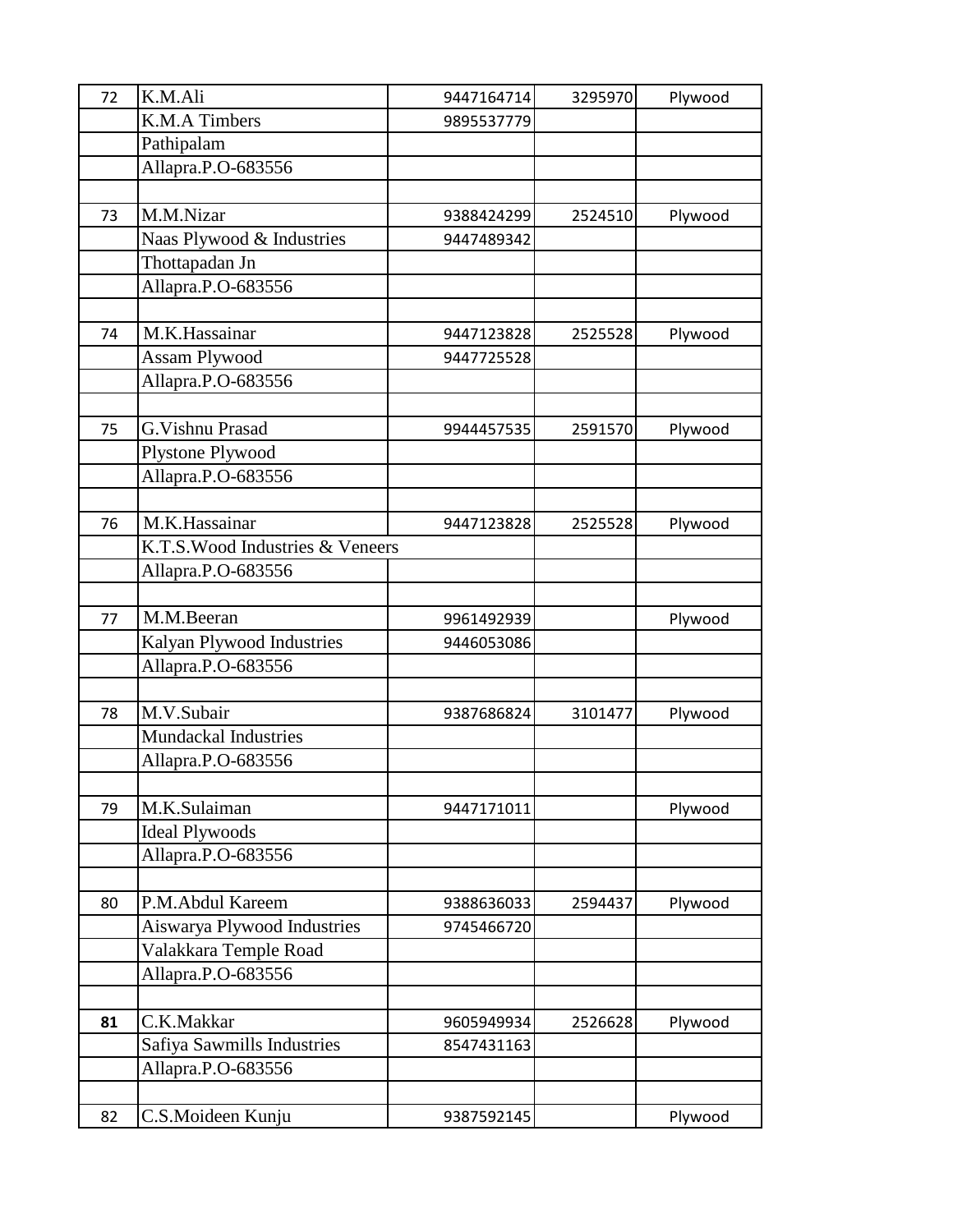|    | Sumayya Timber Industries      |            |         |         |
|----|--------------------------------|------------|---------|---------|
|    | Allapra.P.O-683553             |            |         |         |
|    |                                |            |         |         |
| 83 | Jibu.C.Jamal                   | 9447052717 | 2522973 | Plywood |
|    | <b>Pioneer Wood Products</b>   |            |         |         |
|    | Allapra.P.O-683553             |            |         |         |
|    |                                |            |         |         |
| 84 | T.A.Mahin                      | 9387333141 |         | Plywood |
|    | Mahin Wood Industries          |            |         |         |
|    | Kuttippadam                    |            |         |         |
|    | Allapra.P.O-683553             |            |         |         |
|    |                                |            |         |         |
| 85 | T.V.Salim                      | 9447816646 | 2527961 | Plywood |
|    | Al Ameen Wood Industries       |            |         |         |
|    | Kuttippadam                    |            |         |         |
|    | Allapra.P.O-683553             |            |         |         |
|    |                                |            |         |         |
| 86 | Sainabha Beeran Kunju          | 9747476154 |         | Plywood |
|    | M.A.B.Veneers & Plywood        | 9388485823 |         |         |
|    | Kuttippadam                    |            |         |         |
|    | Allapra.P.O-683553             |            |         |         |
|    |                                |            |         |         |
| 87 | C.A.Parekutty                  | 9388423087 |         | Plywood |
|    | Welcome Ply & Boards           | 9388223087 |         |         |
|    | Kuttippadam                    |            |         |         |
|    | Allapra.P.O-683553             |            |         |         |
|    |                                |            |         |         |
|    |                                |            |         |         |
| 88 | Rasheeba Ashraf                | 9446013083 | 2520728 | Plywood |
|    | <b>New Century Enterprises</b> |            |         |         |
|    | Kuttippadam                    |            |         |         |
|    | Allapra.P.O-683553             |            |         |         |
|    |                                |            |         |         |
| 89 | C.H.Aboobacker                 | 9387635366 | 2525476 | Plywood |
|    | Kamaliya Timber Industries     | 9349441838 |         |         |
|    | Kuttippadam                    |            |         |         |
|    | Allapra.P.O-683553             |            |         |         |
|    |                                |            |         |         |
| 90 | Shihab.C.A                     | 9349232340 | 2529737 | Plywood |
|    | Nova Plywoods                  | 9388757758 |         |         |
|    | Kuttippadam                    |            |         |         |
|    | Allapra.P.O-683553             |            |         |         |
|    |                                |            |         |         |
| 91 | C.S.Moideenkunju               | 9387592145 |         | Plywood |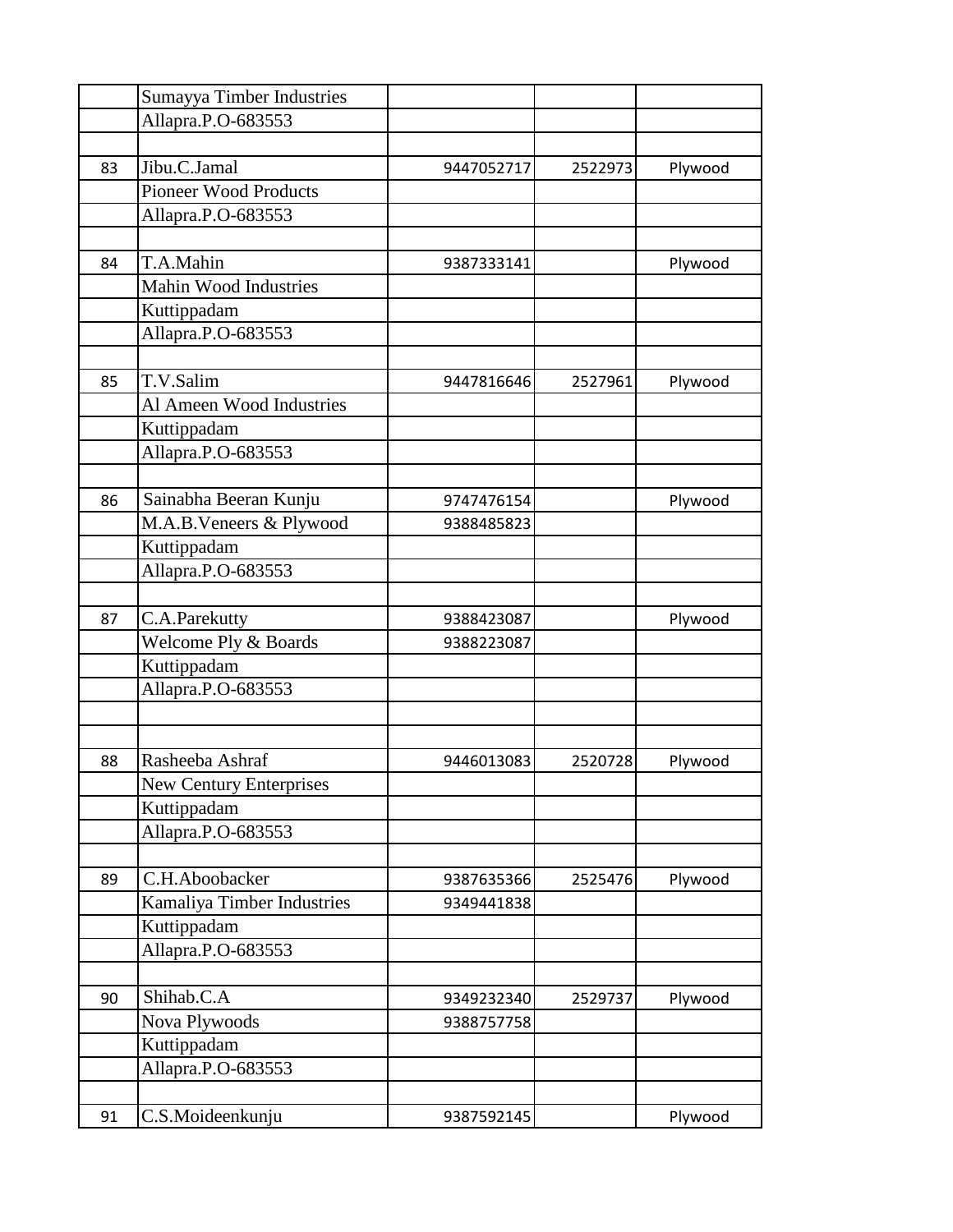|    | <b>Galaxy Plywood</b>        | 9846808816 |         |         |
|----|------------------------------|------------|---------|---------|
|    | Kuttippadam                  |            |         |         |
|    | Allapra.P.O-683553           |            |         |         |
|    |                              |            |         |         |
| 92 | C.A.Pareed                   | 9388423087 |         | Plywood |
|    | Super Nova Plywood           | 9349527665 |         |         |
|    | Kuttippadam                  |            |         |         |
|    | Allapra.P.O-683553           |            |         |         |
|    |                              |            |         |         |
| 93 | T.M.Razak                    | 9995438718 | 2520768 | Plywood |
|    | <b>Nest Wood Industries</b>  |            |         |         |
|    | Kuttippadam                  |            |         |         |
|    | Allapra.P.O-683553           |            |         |         |
|    |                              |            |         |         |
| 94 | C.M.Abdul Khader             | 9995450046 | 2528750 | Plywood |
|    | M & S Enterprises            |            |         |         |
|    | Kuttippadam                  |            |         |         |
|    | Allapra.P.O-683553           |            |         |         |
|    |                              |            |         |         |
| 95 | C.M.Ibrahim                  | 9895587494 |         | Plywood |
|    | Vajra Industries             |            |         |         |
|    | Kuttippadam                  |            |         |         |
|    | Allapra.P.O-683553           |            |         |         |
|    |                              |            |         |         |
| 96 | Abdul Hakeem.P.A             | 9447709540 | 3231604 | Plywood |
|    | <b>Plycon Laminations</b>    | 9447043782 |         |         |
|    | Kuttippadam                  |            |         |         |
|    | Allapra.P.O-683553           |            |         |         |
|    |                              |            |         |         |
|    |                              |            |         |         |
| 97 | T.V.Abdul Khader             | 9446805826 |         | Plywood |
|    | <b>Western Plywoods</b>      | 9544287999 |         |         |
|    | Kuttippadam                  |            |         |         |
|    | Allapra.P.O-683553           |            |         |         |
|    |                              |            |         |         |
| 98 | K.P.Aboobacker               | 9847097259 | 3214557 | Plywood |
|    | Apollo Plywood               |            |         |         |
|    | Kuttippadam                  |            |         |         |
|    | Allapra.P.O-683553           |            |         |         |
|    |                              |            |         |         |
| 99 | P.M.Rasheed                  | 9847124400 |         | Plywood |
|    | Travancore Veneers & Plywood | 9744021378 |         |         |
|    | Kuttippadam                  |            |         |         |
|    | Allapra.P.O-683553           |            |         |         |
|    |                              |            |         |         |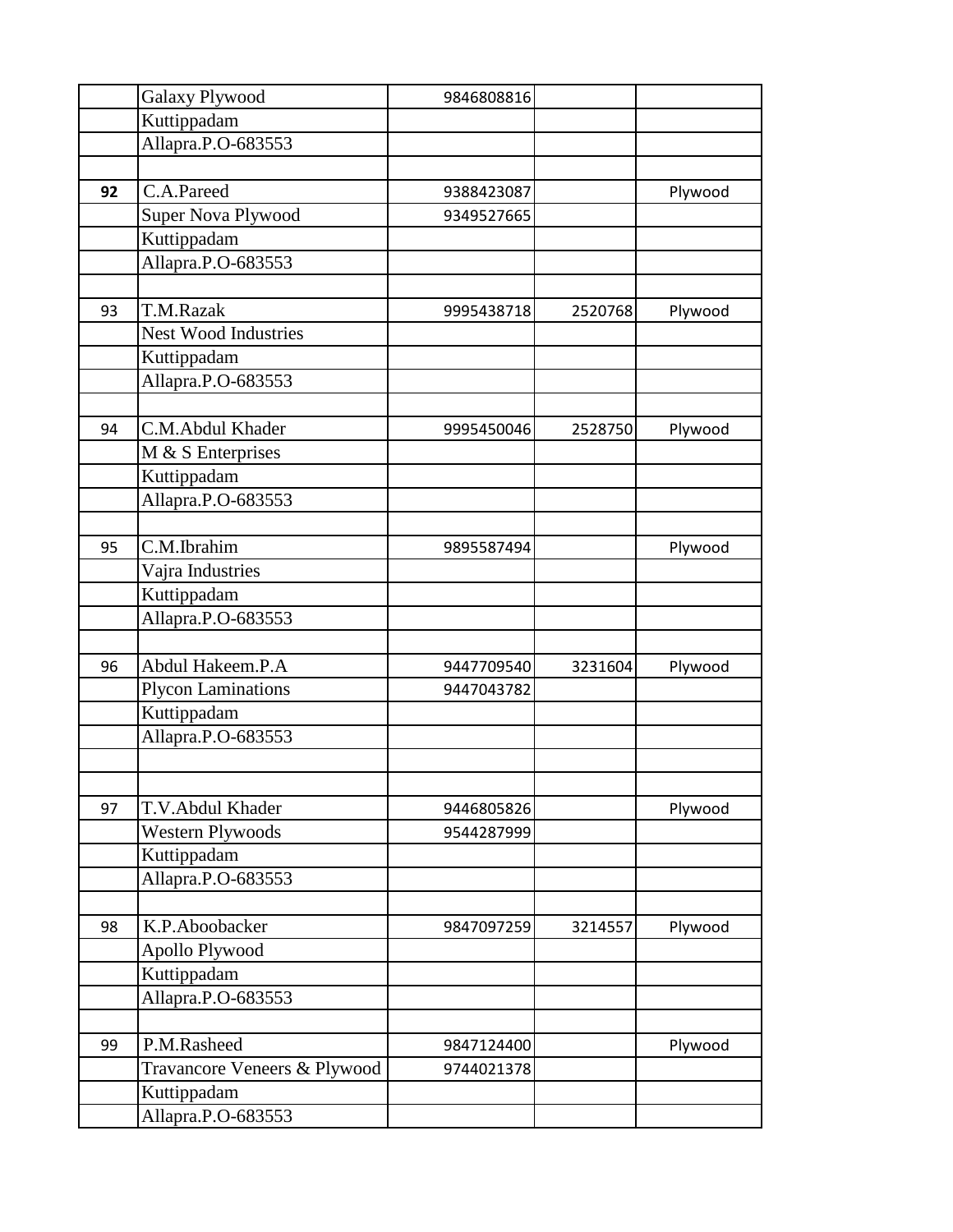| 100 | T.M.Marakkar                    | 9349228520 |         | Plywood |
|-----|---------------------------------|------------|---------|---------|
|     | Bismi Timbers & Plywood         |            |         |         |
|     | Kuttippadam                     |            |         |         |
|     | Allapra.P.O-683553              |            |         |         |
|     |                                 |            |         |         |
| 101 | P.A.Shahnas                     | 9048111999 |         | Plywood |
|     | <b>Indus Plywoods</b>           | 9495166666 |         |         |
|     | Kuttippadam                     |            |         |         |
|     | Allapra.P.O-683553              |            |         |         |
|     |                                 |            |         |         |
| 102 | V.A.Kareem                      | 9447796743 | 2592406 | Plywood |
|     | Kabson India Plywoods           | 9961212543 |         |         |
|     | Kuttippadam                     |            |         |         |
|     | Allapra.P.O-683553              |            |         |         |
|     |                                 |            |         |         |
| 103 | C.M.Ismail                      | 9475129966 |         | Plywood |
|     | Arafa Plywood & Veneers         |            |         |         |
|     | Orna, Allapra.P.O-683553        |            |         |         |
|     |                                 |            |         |         |
| 104 | M.M.Sageer                      | 9447762133 |         | Plywood |
|     | Makkarson's Plyboards           |            |         |         |
|     | Puliyampilly, Ponjassery-683547 |            |         |         |
|     |                                 |            |         |         |
| 105 | E.A.Azeez                       | 9744539173 | 2528117 | Plywood |
|     | Saj Wood Products               | 9447063942 |         |         |
|     | P.P.Road, Vengola               |            |         |         |
|     | Arakkapady-683554               |            |         |         |
|     |                                 |            |         |         |
| 106 | Aboobacker.P.J                  | 9388510101 |         | Plywood |
|     | Three Star Plywood              |            |         |         |
|     | Kuttippadam                     |            |         |         |
|     | Allapra.P.O-683553              |            |         |         |
|     |                                 |            |         |         |
| 107 | K.P.Manoj Kumar                 | 9388429968 | 2529958 | Plywood |
|     | <b>Sundek Industries</b>        |            |         |         |
|     | Vengola.P.O-683554              |            |         |         |
|     |                                 |            |         |         |
| 108 | <b>Shiny Azeez</b>              | 9744539173 |         | Plywood |
|     | Euro Ply & Boards               | 9447063942 |         |         |
|     | P.P.Road, Vengola               |            |         |         |
|     | Arakkapady-683554               |            |         |         |
|     |                                 |            |         |         |
| 109 | Noushad                         | 9048864061 |         | Plywood |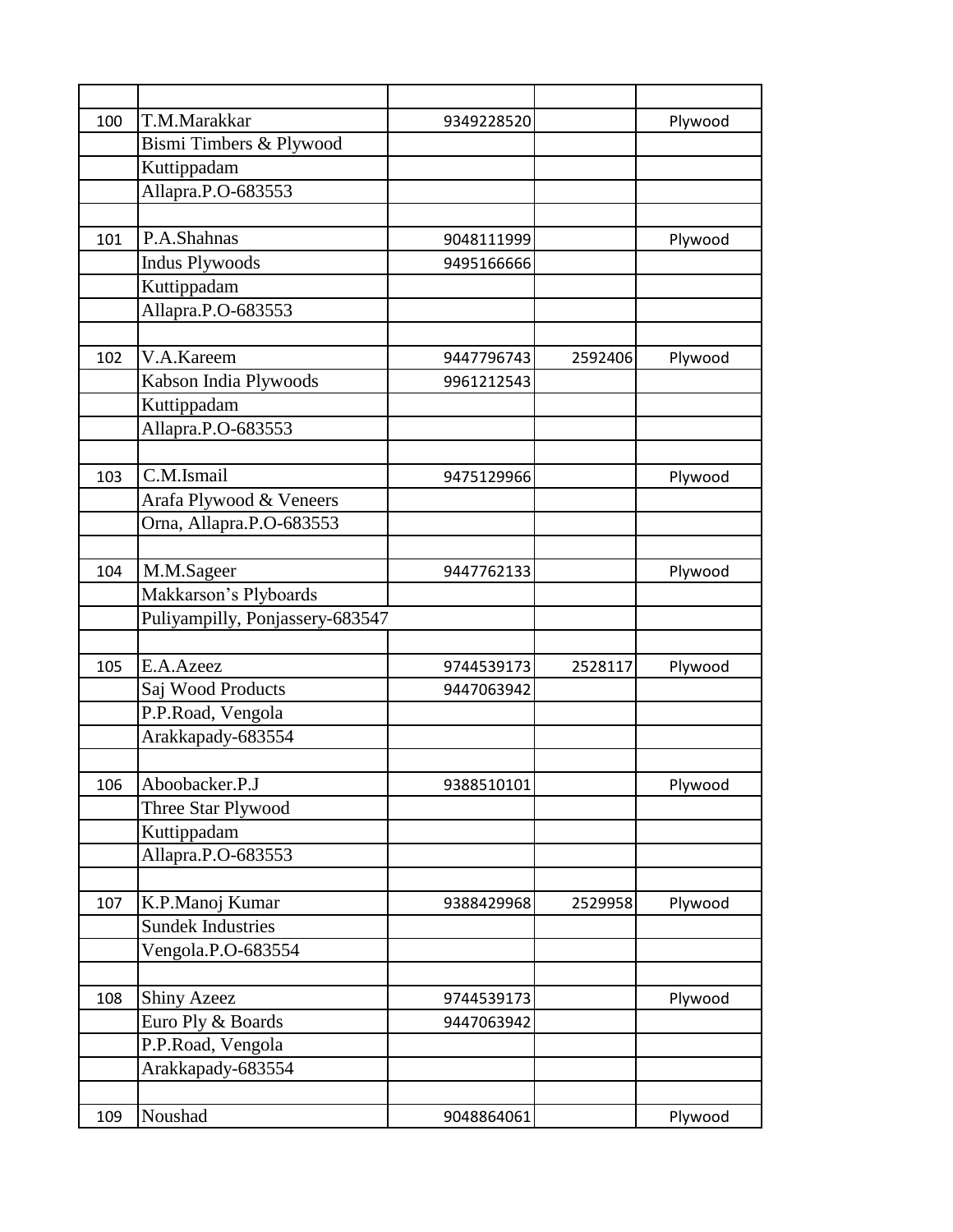|     | Rado Plywood               | 9388609148 |         |         |
|-----|----------------------------|------------|---------|---------|
|     | Arakkapady                 |            |         |         |
|     | Vengola-683554             |            |         |         |
|     |                            |            |         |         |
| 110 | Kunju Muhammed             | 9895480483 |         | Plywood |
|     | Razlin Veneers & Plywoods  |            |         |         |
|     | Arakkapady                 |            |         |         |
|     | Vengola-683554             |            |         |         |
|     |                            |            |         |         |
| 111 | N.A.Kareem                 | 9744291999 |         |         |
|     | Anugraha Timber Industries |            |         |         |
|     | Arakkapady                 |            |         |         |
|     | West Vengola               |            |         |         |
|     |                            |            |         |         |
| 112 | M.P.Eldhose                | 9961619282 |         | Plywood |
|     | Jubily Plywoods            | 9946723723 |         |         |
|     | Arakkapady                 |            |         |         |
|     | Vengola-683554             |            |         |         |
|     |                            |            |         |         |
| 113 | Abu Thahir                 | 9446858687 |         | Plywood |
|     | Salu Ply & Boards          |            |         |         |
|     | Perumani, Vengola.P.O      |            |         |         |
|     | Arackapady-683554          |            |         |         |
|     |                            |            |         |         |
| 114 | M.M.Mujeeb Rehman          | 9447736134 | 3268950 | Plywood |
|     | Kemi Veneers               |            |         |         |
|     | Kummanood                  |            |         |         |
|     | Pattimattom-683562         |            |         |         |
|     |                            |            |         |         |
|     | 115 Babu Saidaly           | 9447213696 | 2687737 | Plywood |
|     | Ess Bee Plywood Industries |            |         |         |
|     | Churakodu                  |            |         |         |
|     | Pattimattom-683562         |            |         |         |
|     |                            |            |         |         |
|     |                            |            |         |         |
| 116 | Jiju.C.Jamal               | 9447052243 | 2687186 | Plywood |
|     | J.J.Plywood Industries     |            |         |         |
|     | Pattimattom-683562         |            |         |         |
|     |                            |            |         |         |
| 117 | E.P.Shameer                | 9388641275 | 2689733 | Plywood |
|     | Aysha Doors & Boards       |            |         |         |
|     | Pattimattom-683562         |            |         |         |
|     |                            |            |         |         |
| 118 | Zainaba.V.A                | 9447052404 | 2688362 | Plywood |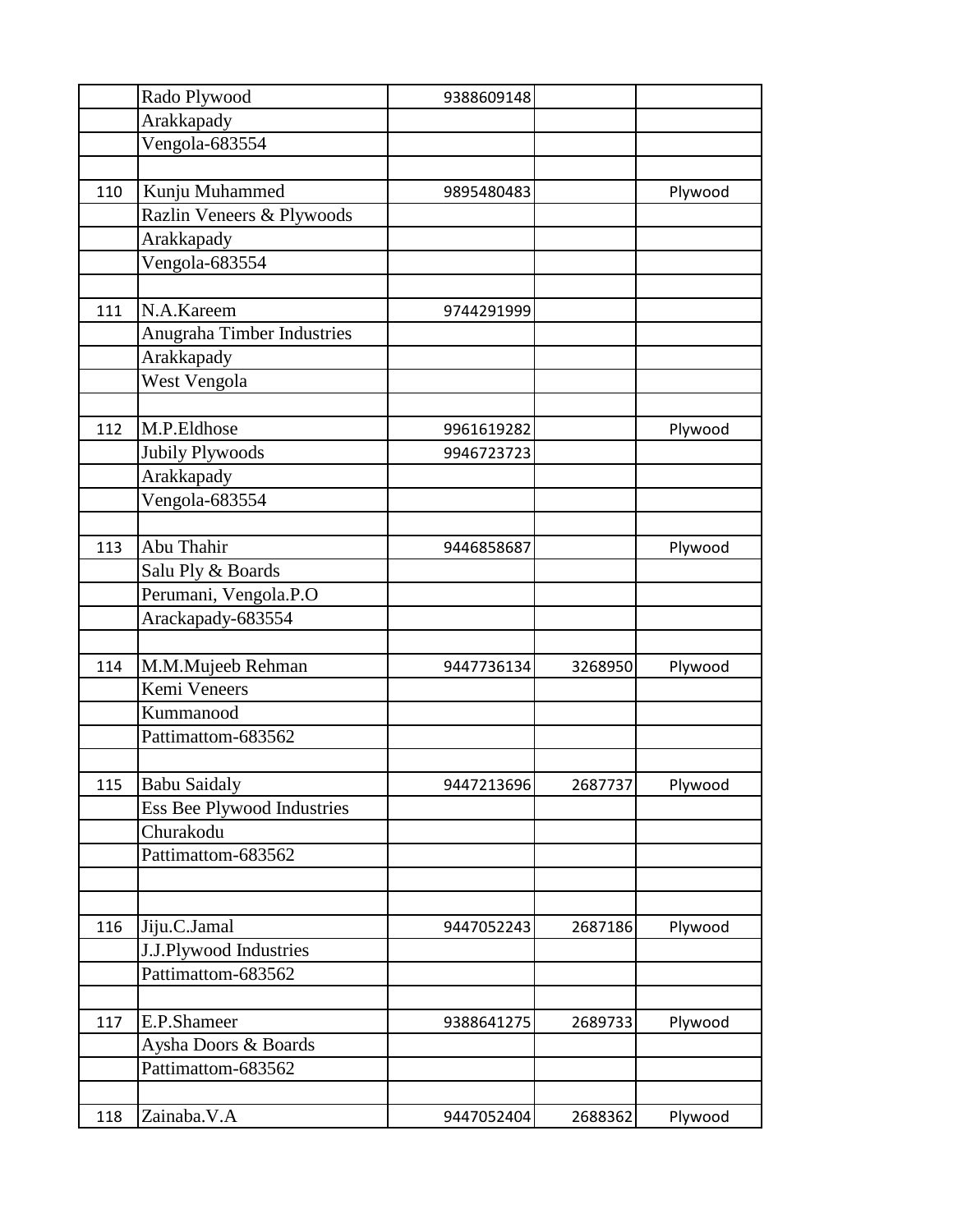|     | Neethu Wood Industries       |            |         |         |
|-----|------------------------------|------------|---------|---------|
|     | P.P.Road                     |            |         |         |
|     | Pattimattom-683562           |            |         |         |
|     |                              |            |         |         |
| 119 | Jafar Khan.K                 | 9605667183 | 2656588 | Plywood |
|     | Perfect Plywood              |            |         |         |
|     | Perumani                     |            |         |         |
|     | Vengola-683554               |            |         |         |
|     |                              |            |         |         |
| 120 | M.S.Aliyar                   | 9447083640 | 2681163 | Plywood |
|     | M.S.Plywoods                 |            | 2681156 |         |
|     | Paracode, Vembilly.P.O       |            |         |         |
|     | Kumarapuram-683565           |            |         |         |
|     |                              |            |         |         |
| 121 | M.S.Ibrahim                  | 9447379029 | 2681156 | Plywood |
|     | M.S.Boards & Panels          | 9995492220 |         |         |
|     | Paracode, Vembilly.P.O       |            |         |         |
|     | Kumarapuram-683565           |            |         |         |
|     |                              |            |         |         |
| 122 | K.K.Pareed                   | 9895544333 | 2680743 | Plywood |
|     | <b>National Plywoods</b>     |            |         |         |
|     | Peringala.P.O-683565         |            |         |         |
|     |                              |            |         |         |
| 123 | K.I.Aboobakker               | 9447421663 | 2681651 | Plywood |
|     | <b>Ibsons Industries</b>     |            | 268165  |         |
|     | Peringala.P.O-683565         |            |         |         |
|     |                              |            |         |         |
| 124 | Aboobacker.K.A               | 9847525513 |         | Plywood |
|     | Ramla Match Works            |            |         |         |
|     | Vattakattupady               |            |         |         |
|     | M.C.Road, Perumbavoor-683542 |            |         |         |
|     |                              |            |         |         |
| 125 | Kunjumuhammed.P.K            | 9847395408 |         | Plywood |
|     | Sajitha Wood Industries      |            |         |         |
|     | Vattakattupady               |            |         |         |
|     | Perumbavoor-683542           |            |         |         |
|     |                              |            |         |         |
| 126 | Usman.P.A                    | 9388525772 | 2522772 | Plywood |
|     | P.K.A.Plywood                |            |         |         |
|     | O.M.Road, Vattakattupady     |            |         |         |
|     | Perumbavoor-683542           |            |         |         |
|     |                              |            |         |         |
| 127 | Suleka.T.A                   | 9847434962 | 3202450 | Plywood |
|     | Shifna Plywoods Boards       |            |         |         |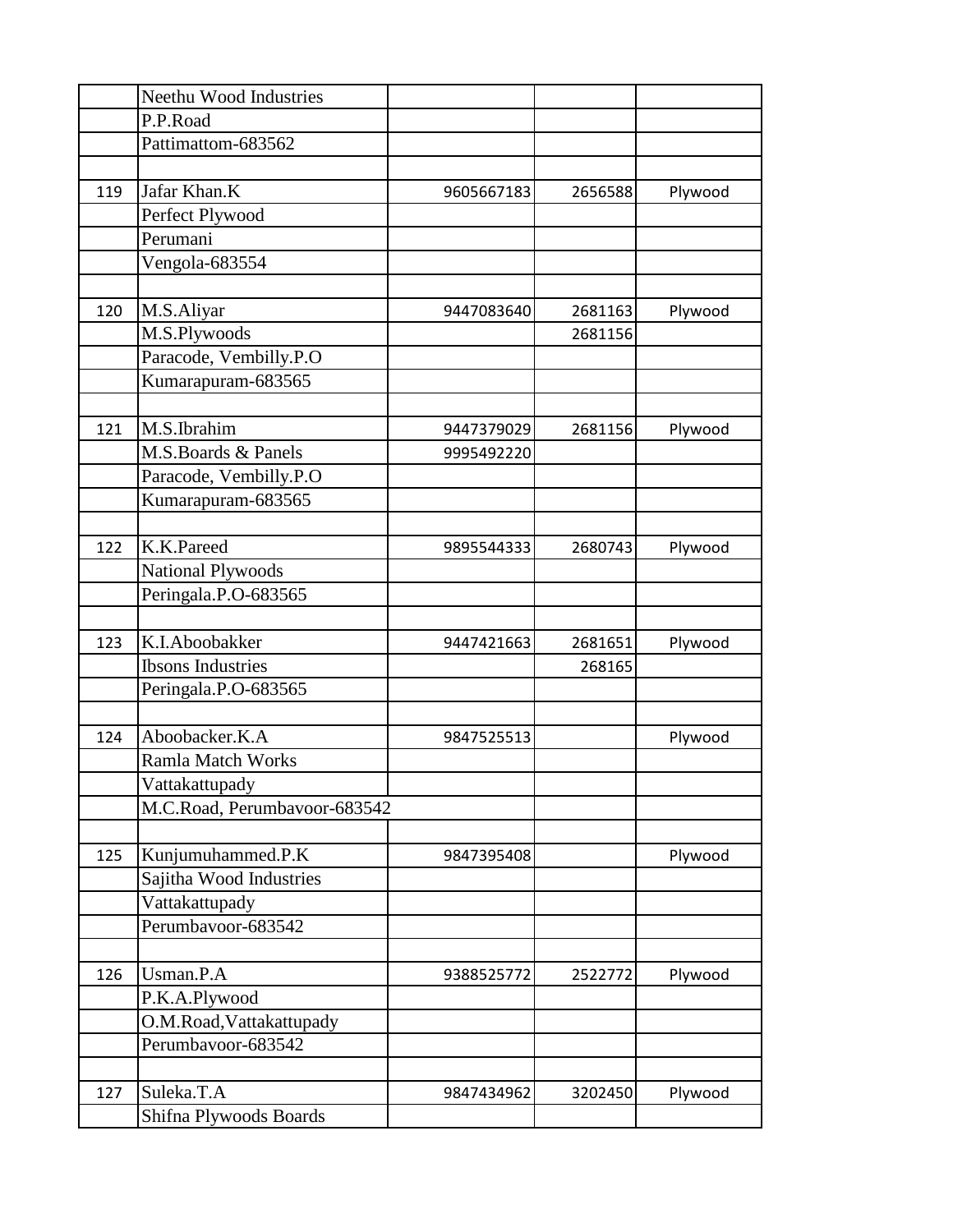|     | Iringole.P.O                         |            |         |         |
|-----|--------------------------------------|------------|---------|---------|
|     | Vattakkattupady-683548               |            |         |         |
|     |                                      |            |         |         |
| 128 | K.M.Neenakunju                       | 9847646446 | 2523513 | Plywood |
|     | Siji Match Works & Plywood           |            |         |         |
|     | Iringole.P.O,                        |            |         |         |
|     | Vattakkattupady                      |            |         |         |
|     | Perumbavoor-683548                   |            |         |         |
|     |                                      |            |         |         |
| 129 | K.K.Upendran                         | 9388608098 | 2523007 | Plywood |
|     | Anju Match & Plywood                 |            |         |         |
|     | Iringole.P.O,                        |            |         |         |
|     | Vattakkattupady                      |            |         |         |
|     | Perumbavoor-683548                   |            |         |         |
|     |                                      |            |         |         |
| 130 | K.A.Ramadevi                         | 9388608098 | 2523334 | Plywood |
|     | <b>Sreeram Plywoods</b>              |            |         |         |
|     | Iringole.P.O,                        |            |         |         |
|     | Vattakkattupady, Perumbavoor-683548  |            |         |         |
|     |                                      |            |         |         |
| 131 | K.A.Bava Kunju                       | 9388776614 |         | Plywood |
|     | A One Plywoods & Boards              |            |         |         |
|     | Iringole.P.O, Vattakkattupady-683548 |            |         |         |
|     |                                      |            |         |         |
| 132 | Ibrahim.K.M                          | 9847418241 | 2529610 | Plywood |
|     | Western Doors & Plywood              |            |         |         |
|     | Iringole.P.O, Vattakkattupady-683548 |            |         |         |
|     |                                      |            |         |         |
| 133 | Shameer.K.A                          | 9447228847 | 2590791 | Plywood |
|     | Kanampuram Veneer                    | 9447229114 |         |         |
|     | Iringole.P.O, Vattakkattupady-683548 |            |         |         |
|     |                                      |            |         |         |
| 134 | K.M.Noushad                          | 9387317541 | 2524481 | Plywood |
|     | Kanampuram Timber Veneers            |            |         |         |
|     | Iringole.P.O, Vattakkattupady-683548 |            |         |         |
|     |                                      |            |         |         |
| 135 | K.H.Hameed                           | 9388169114 |         | Plywood |
|     | K.H.Plywood & Sawmill                |            |         |         |
|     | Iringole.P.O, Vattakkattupady-683548 |            |         |         |
|     |                                      |            |         |         |
| 136 | Manoj Kumar.K.K                      | 9388423350 |         | Plywood |
|     | Lakshmi Veneers                      |            |         |         |
|     | Iringole.P.O, Vattakkattupady-683548 |            |         |         |
|     |                                      |            |         |         |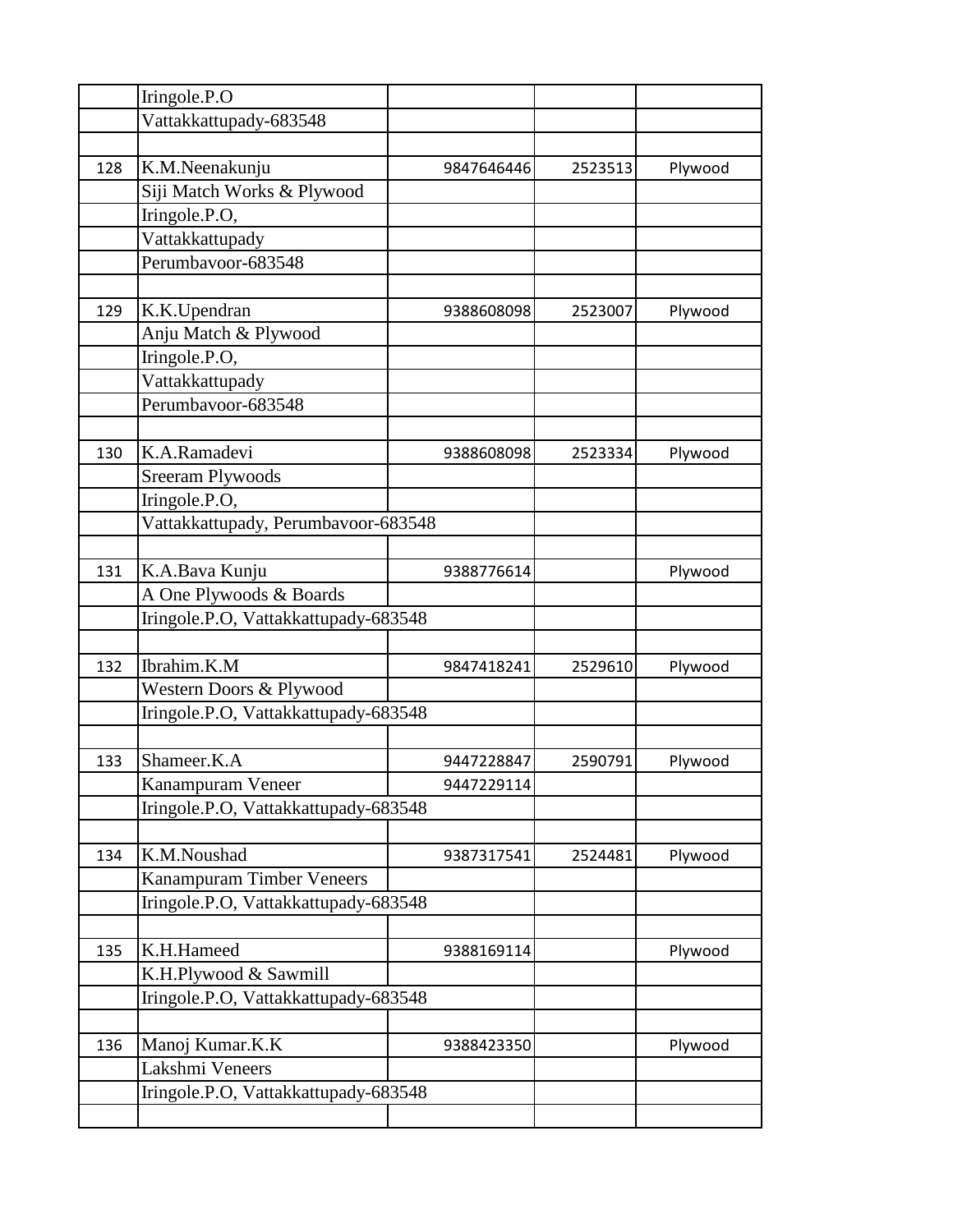| 137 | K.K.Jayaprakash                      | 9388427186 |          | Plywood |
|-----|--------------------------------------|------------|----------|---------|
|     | <b>Appus Plywoods</b>                |            |          |         |
|     | Iringole.P.O, Vattakkattupady-683548 |            |          |         |
|     |                                      |            |          |         |
| 138 | K.M.Muhammed                         | 9447301034 |          | Plywood |
|     | Aleema Timber Industry               |            |          |         |
|     | O.M.Road, Vattakkattupady            |            |          |         |
|     | Perumbavoor-683542                   |            |          |         |
|     |                                      |            |          |         |
| 139 | V.K.Ramachandran                     | 9847783188 | 2523414  | Plywood |
|     | Akhila Plywoods                      |            |          |         |
|     | Peachinamugal, Irinole.P.O-683548    |            |          |         |
|     |                                      |            |          |         |
| 140 | <b>Jesimol Afsal</b>                 | 9388798969 |          | Plywood |
|     | Mayur Plywood                        |            |          |         |
|     | Peachinamugal                        |            |          |         |
|     | Rayamangalam.P.O-683545              |            |          |         |
|     |                                      |            |          |         |
| 141 | <b>Biju Thomas</b>                   | 9388453434 |          | Plywood |
|     | Ply World                            | 9446932098 |          |         |
|     | Peachinamugal                        |            |          |         |
|     | Rayamangalam.P.O-683545              |            |          |         |
|     |                                      |            |          |         |
| 142 | K.M.Abu                              | 9847302511 | 23246768 | Plywood |
|     | <b>Ashique Timbers</b>               |            |          |         |
|     | Malamuri, Perumbavoor-683542         |            |          |         |
|     |                                      |            |          |         |
| 143 | Jivi Mathew                          | 9567213307 |          | Plywood |
|     | Chenamikudiyil Timbers               |            |          |         |
|     | Malamuri, Perumbavoor-683542         |            |          |         |
|     |                                      |            |          |         |
| 144 | Rajan Varghese                       | 9847492936 |          | Plywood |
|     | <b>Jalin Timbers</b>                 |            |          |         |
|     | Malamuri, Perumbavoor-683542         |            |          |         |
|     |                                      |            |          |         |
| 145 | Jiji Tharu                           | 9447552576 |          | Plywood |
|     | Thombra Ply & Boards                 |            |          |         |
|     | Malamury, Pulluvazhy-683541          |            |          |         |
|     |                                      |            |          |         |
| 146 | K.M.Abdul Latheef                    | 9388609564 | 524712   | Plywood |
|     | Vellatharayil Industries             | 9947222964 |          |         |
|     | Malamury, Pulluvazhy-683541          |            |          |         |
|     |                                      |            |          |         |
| 147 | Shibu Mon. K.M                       | 9388609564 | 3208754  | Plywood |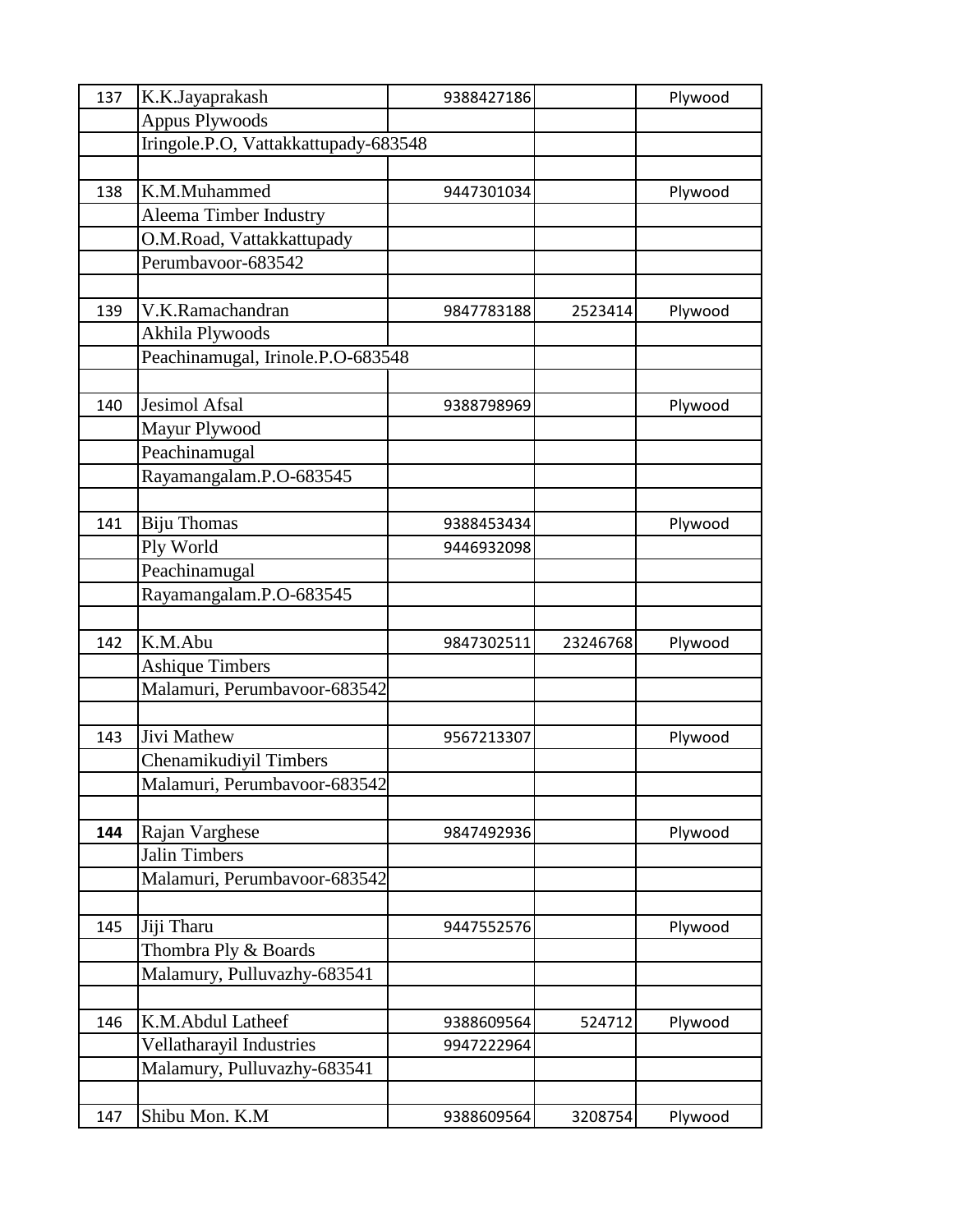|     | Vel Ply                            |            |         |         |
|-----|------------------------------------|------------|---------|---------|
|     | Malamury, Pulluvazhy-683541        |            |         |         |
|     |                                    |            |         |         |
| 148 | Jisha Roy                          | 9447052394 | 2522831 | Plywood |
|     | Marian Ply                         |            |         |         |
|     | Malamury                           |            |         |         |
|     | Pulluvazhy-683541                  |            |         |         |
|     |                                    |            |         |         |
| 149 | T.P.Alias                          | 9447062110 | 7249609 | Plywood |
|     | J B L Timber Industries            |            |         |         |
|     | Malamury                           |            |         |         |
|     | Pulluvazhy-683541                  |            |         |         |
|     |                                    |            |         |         |
| 150 | T.K.Thomas                         | 9388453434 | 2254200 | Plywood |
|     | <b>Thodathil Timber Industries</b> |            |         |         |
|     | Pulluvazhy-683541                  |            |         |         |
|     |                                    |            |         |         |
| 151 | P.J.Poulose                        | 9495220114 |         | Plywood |
|     | Jai Matha Timber Industries        |            |         |         |
|     | M.C.Road, Pulluvazhy-683541        |            |         |         |
|     |                                    |            |         |         |
| 152 | C.M.Ashraf                         | 9995438718 |         | Plywood |
|     | <b>Focus Plywoods</b>              |            |         |         |
|     | Pulluvazhy-683541                  |            |         |         |
|     |                                    |            |         |         |
| 153 | Reji Thomas                        | 9388603434 | 2812139 | Plywood |
|     | Thomson Ply & Boards               |            |         |         |
|     | Pulluvazhy-683541                  |            |         |         |
|     |                                    |            |         |         |
| 154 | <b>Bindu Reji</b>                  | 9388603434 | 2812139 | Plywood |
|     | Nikson Ply & Veneers               |            |         |         |
|     | Pulluvazhy-683541                  |            |         |         |
|     |                                    |            |         |         |
| 155 | Roy Thomas                         | 9447052394 | 2525401 | Plywood |
|     | Ropos Plywoods                     |            |         |         |
|     | M.C.Road, Pulluvazhy-683541        |            |         |         |
|     |                                    |            |         |         |
| 156 | Roy Thomas                         | 9447631505 | 2653786 | Plywood |
|     | Shone Ply & Boards                 |            |         |         |
|     | M.C.Road, Pulluvazhy-683541        |            |         |         |
|     |                                    |            |         |         |
| 157 | Jamal Udheen                       | 9447663143 | 2652423 | Plywood |
|     | Vilakkath Plywood Pvt Ltd          |            |         |         |
|     | Pulluvazhy-683541                  |            |         |         |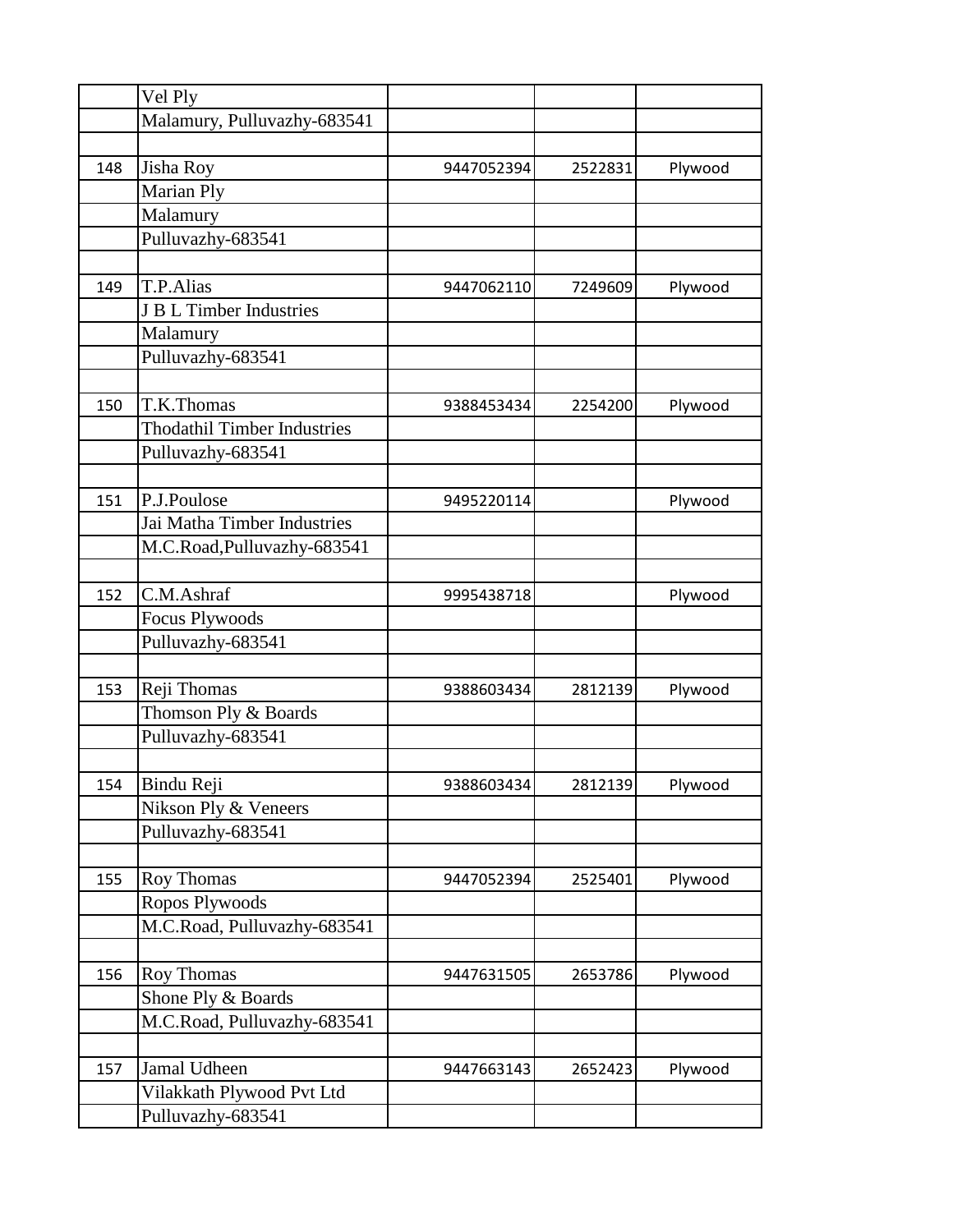| 158 | Jamal Udheen                   | 9447663143 |                        | Plywood |
|-----|--------------------------------|------------|------------------------|---------|
|     | <b>Unity Ply</b>               |            |                        |         |
|     | Vaikkara                       |            |                        |         |
|     | Pulluvazhy-683541              |            |                        |         |
|     |                                |            |                        |         |
| 159 | M.H.Afsal                      | 9447798969 | 2591746                | Plywood |
|     | A One Boards & Panels          |            |                        |         |
|     | P.K.V.Road                     |            |                        |         |
|     | Pulluvazhy-683541              |            |                        |         |
|     |                                |            |                        |         |
| 160 | K.M.Abdul Rahman               | 9495316841 | 2525150                | Plywood |
|     | Kudilangal Timber Industries   |            |                        |         |
|     | Pulluvazhy-683541              |            |                        |         |
|     |                                |            |                        |         |
| 161 | K.A.Shameer                    | 9495316841 | 2527819                | Plywood |
|     | Abson Ply & Boards             |            |                        |         |
|     | Pulluvazhy-683541              |            |                        |         |
|     |                                |            |                        |         |
| 162 | Ershad.P.J                     | 9387429047 |                        | Plywood |
|     | Shifa Plywoods                 |            |                        |         |
|     | Valayanchirangara.P.O          |            |                        |         |
|     | Kanichikulangara               |            |                        |         |
|     | Perumbavoor-683556             |            |                        |         |
|     |                                |            |                        |         |
| 163 | E.A.Usman                      |            | 94475800400484-2656171 | Plywood |
|     | National Plywood & Industries  | 9846389610 |                        |         |
|     | Airapuram, Rubber Park         |            |                        |         |
|     | Valayanchirangara.P.O          |            |                        |         |
|     |                                |            |                        |         |
| 164 | Jalal.V.A                      | 9995449125 | 2816621                | Plywood |
|     | <b>SAS Wood Product</b>        |            |                        |         |
|     | Airapuram, Rubber Park         |            |                        |         |
|     | Valayanchirangara.P.O          |            |                        |         |
|     |                                |            |                        |         |
| 165 | <b>Jose Chacko</b>             | 9846053757 | 2595013                | Plywood |
|     | Chacko's Plywood Mills Pvt Ltd |            | 2595014                |         |
|     | Airapuram, Rubber Park         |            |                        |         |
|     | Valayanchirangara.P.O          |            |                        |         |
|     |                                |            |                        |         |
| 166 | <b>Joby Chacko</b>             | 9447729757 | 2656017                | Plywood |
|     | <b>St.Joseph Timbers</b>       |            |                        |         |
|     | Airapuram, Rubber Park         |            |                        |         |
|     | Valayanchirangara.P.O          |            |                        |         |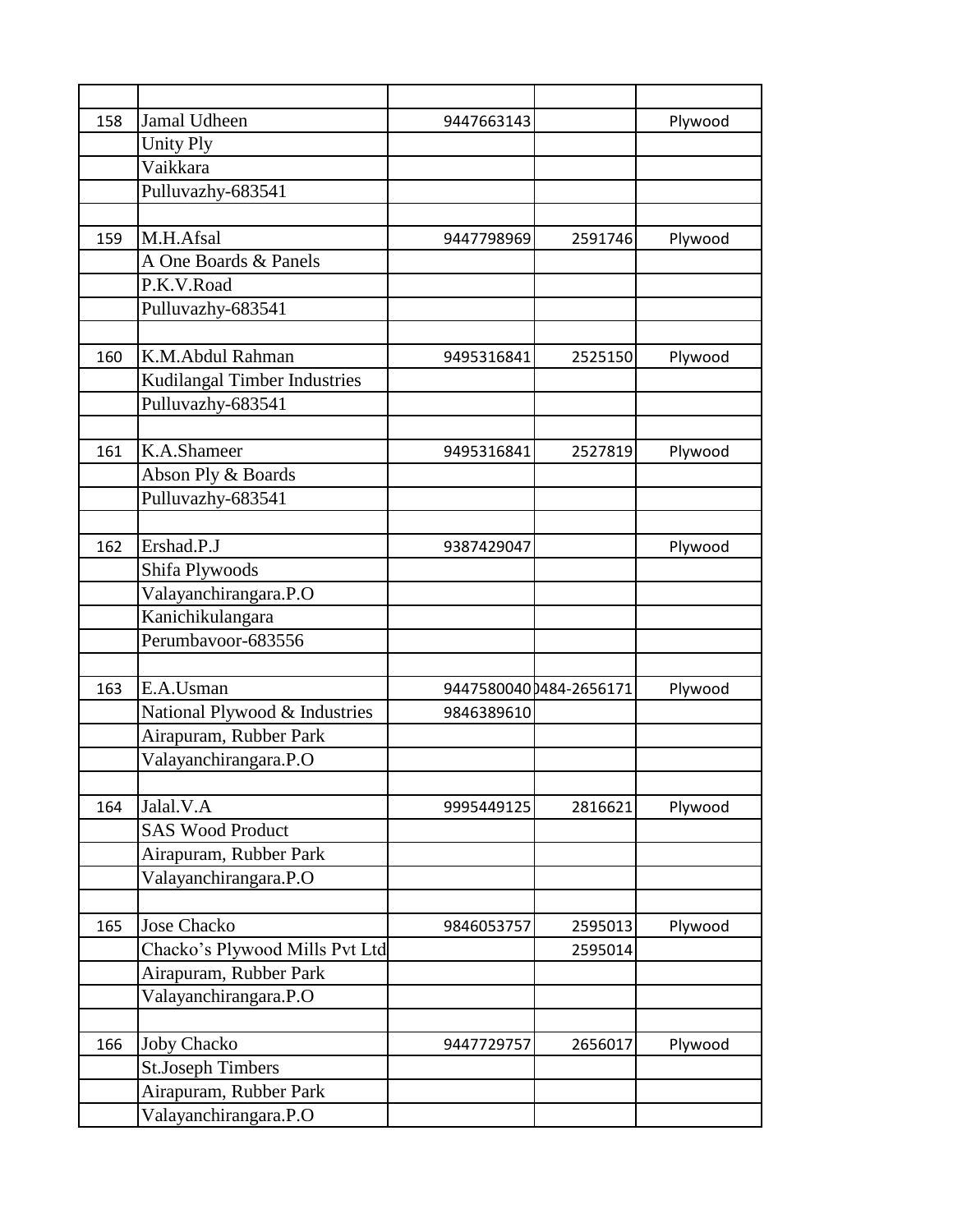| 167 | T.P.Alias                          | 9447630807 |         | Plywood |
|-----|------------------------------------|------------|---------|---------|
|     | <b>Jismy Timber Products</b>       |            |         |         |
|     | Valayanchirangara.P.O              |            |         |         |
|     | Perumbavoor-683556                 |            |         |         |
|     |                                    |            |         |         |
| 168 | M.M.Beeran                         | 9961492939 | 2257755 | Plywood |
|     | Kalyan Plywood                     | 9446053086 |         |         |
|     | Alinchuvad Road                    | 9847627922 |         |         |
|     | Varikad, Valayanchirangara.P.O     |            |         |         |
|     |                                    |            |         |         |
| 169 | P.V.Sidheek                        | 9447650809 | 6461158 | Plywood |
|     | Empire Wood's                      |            |         |         |
|     | Alinchuvad Road                    |            |         |         |
|     | Valayanchirangara.P.O              |            |         |         |
|     |                                    |            |         |         |
| 170 | P.V.Sidheek                        | 9447650809 | 2657902 | Plywood |
|     | S.R. Wood Industries               |            |         |         |
|     | Alinchuvad Road                    |            |         |         |
|     | Valayanchirangara.P.O              |            |         |         |
|     |                                    |            |         |         |
| 171 | T.V.Mujeeb                         | 9447580070 | 2656160 | Plywood |
|     | Hi-Tech Plywoods                   | 9446517011 |         |         |
|     | Punoor, Valayanchirangara.P.O      |            |         |         |
|     |                                    |            |         |         |
| 172 | M.M.Pareed                         | 9447755706 | 2594570 | Plywood |
|     | <b>Mugal Wood Industries</b>       |            |         |         |
|     | Punoor, Valayanchirangara.P.O      |            |         |         |
|     |                                    |            |         |         |
| 173 | $\overline{M.P.}$ Ashraf           | 9544721827 |         | Plywood |
|     | Prince Plywood                     |            |         |         |
|     | Valayanchirangara                  |            |         |         |
|     | Darshanapuram                      |            |         |         |
|     |                                    |            |         |         |
| 174 | C.A.Basheer                        | 9388122663 | 2523510 | Plywood |
|     | <b>Wood Tech Industries</b>        |            |         |         |
|     | Punoor, Valayanchirangara.P.O      |            |         |         |
|     |                                    |            |         |         |
| 175 | Ansar.P.A                          | 9387310662 |         | Plywood |
|     | Phoenix Ply & Boards               |            |         |         |
|     | Meparathupady Road, Jai Hind Nagar |            |         |         |
|     | Valayanchirangara.P.O              |            |         |         |
|     |                                    |            |         |         |
| 176 | C.M.Abdul Razak                    | 9447026162 | 2657285 | Plywood |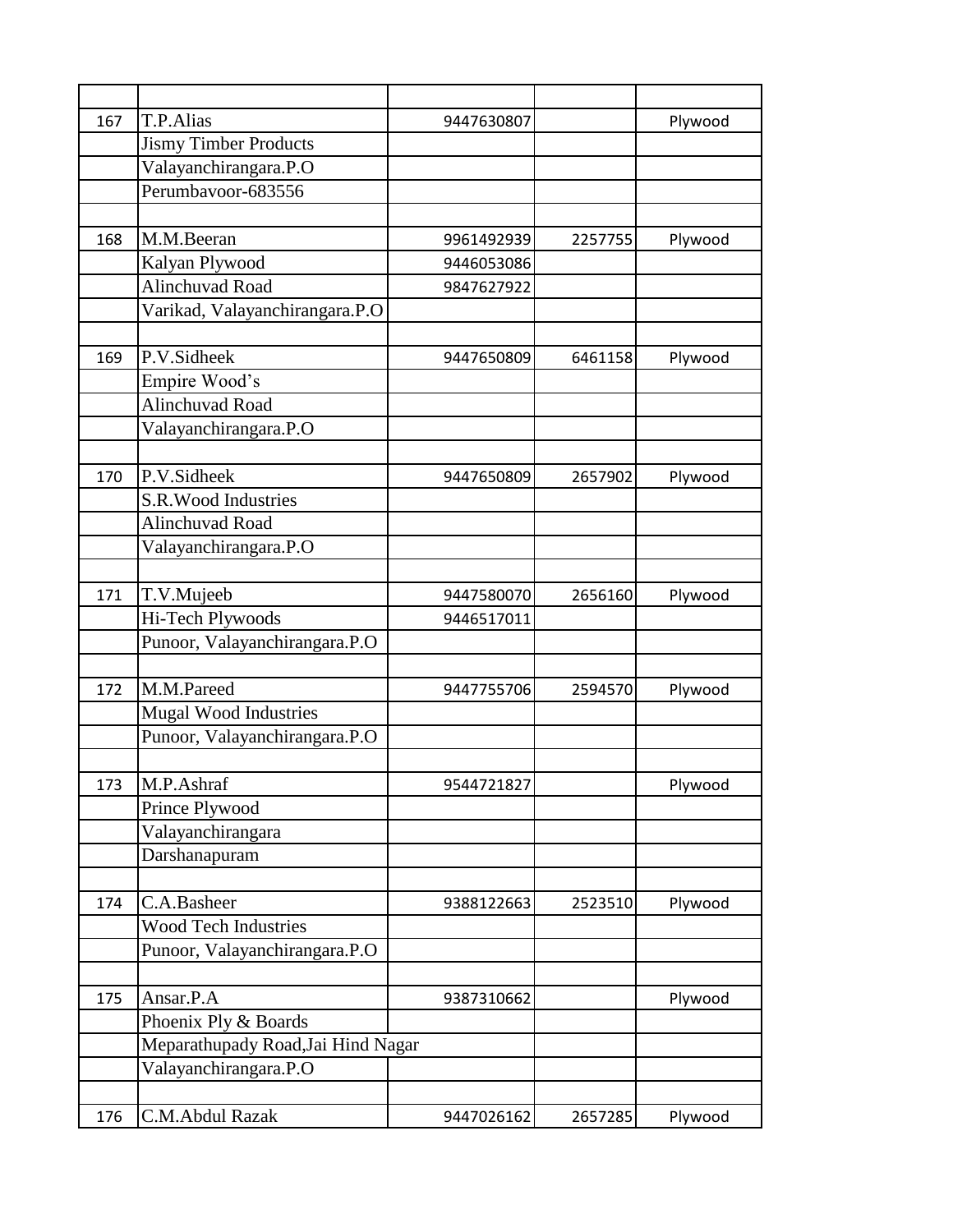| Valayanchirangara.P.O<br>Pulluvazhy-683556<br>Shajahan. K.S<br>177<br>9496744889<br>Plywood<br>P.K. Wood Industries<br>9446505880 |  |
|-----------------------------------------------------------------------------------------------------------------------------------|--|
|                                                                                                                                   |  |
|                                                                                                                                   |  |
|                                                                                                                                   |  |
|                                                                                                                                   |  |
|                                                                                                                                   |  |
| Valayanchirangara.P.O<br>9446555421                                                                                               |  |
| <b>Near Rubber Park</b><br>9388481624                                                                                             |  |
|                                                                                                                                   |  |
| K.P.Sebastian<br>178<br>9447909261<br>2653825<br>Plywood                                                                          |  |
| Christuraj Veneers & Plywoods<br>9847082442                                                                                       |  |
| Koozhoor, Airapuram.P.O-683541                                                                                                    |  |
|                                                                                                                                   |  |
| K.S.Muhammed<br>179<br>Plywood<br>9847719500<br>2816136                                                                           |  |
| <b>MAS Plywoods</b>                                                                                                               |  |
| Kunnakurudy                                                                                                                       |  |
| Airapuram.P.O-683541                                                                                                              |  |
|                                                                                                                                   |  |
| Aneesh Kumar.M.P<br>180<br>Plywood<br>9447378827                                                                                  |  |
| A.P.A. Industries                                                                                                                 |  |
| South Parathuvayalipady                                                                                                           |  |
| Keezhillam.P.O-683549                                                                                                             |  |
|                                                                                                                                   |  |
| <b>Yesudas Simon</b><br>181<br>9847108820<br>2593059<br>Plywood                                                                   |  |
| Simon's Plywoods                                                                                                                  |  |
| Panikkarambalam                                                                                                                   |  |
| Keezhillam.P.O-683541                                                                                                             |  |
|                                                                                                                                   |  |
| Jince. M.Paul<br>182<br>9447121776<br>Plywood                                                                                     |  |
| Decan Plywoods                                                                                                                    |  |
| Panikkarambalam                                                                                                                   |  |
| Keezhillam.P.O-683541                                                                                                             |  |
|                                                                                                                                   |  |
| Firoz.M.A<br>183<br>9744203019<br>Plywood                                                                                         |  |
| <b>Fiza Plywoods</b>                                                                                                              |  |
| Panikkarambalam                                                                                                                   |  |
| Keezhillam.P.O-683541                                                                                                             |  |
|                                                                                                                                   |  |
|                                                                                                                                   |  |
| Santhosh Kumar. B<br>184<br>9447379100<br>2654288<br>Plywood                                                                      |  |
|                                                                                                                                   |  |
| Indo Regal Ply<br>Keezhillam.P.O-683541                                                                                           |  |
|                                                                                                                                   |  |
| Sunil.K.B<br>185<br>Plywood<br>9447105557<br>2653619                                                                              |  |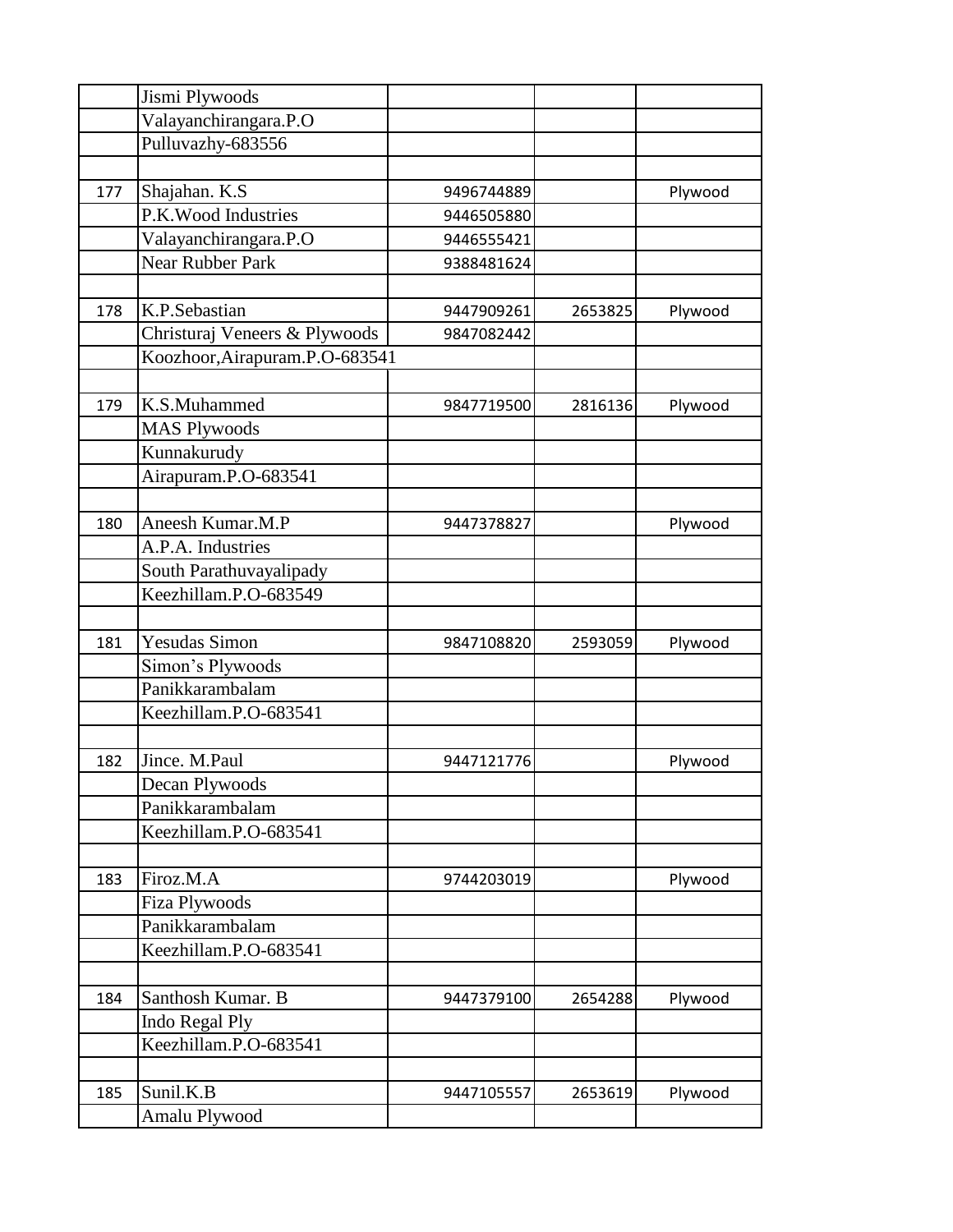|     | Keezhillam.P.O-683541     |            |         |         |
|-----|---------------------------|------------|---------|---------|
|     |                           |            |         |         |
| 186 | Yeldo.P.M                 | 9447435501 | 2654305 | Plywood |
|     | P.K. Trading Company      |            |         |         |
|     | Keezhillam.P.O-683541     |            |         |         |
|     |                           |            |         |         |
| 187 | K.M.Abdulla               | 9447363449 | 2654044 | Plywood |
|     | Sona Industries           |            |         |         |
|     | Keezhillam.P.O            |            |         |         |
|     | Thaikkara                 |            |         |         |
|     |                           |            |         |         |
| 188 | Moideen Hameed            | 9388961882 |         | Plywood |
|     | Modern Plywood Industries | 9388491607 |         |         |
|     | Kuruppampara              | 9388961883 |         |         |
|     | Rayamangalam-683545       |            |         |         |
|     |                           |            |         |         |
| 189 | Gee Varghese.K.Paul       | 9447763741 |         | Plywood |
|     | St.Mary's Plywood         |            |         |         |
|     | Kuruppampara              |            |         |         |
|     | Rayamangalam              |            |         |         |
|     |                           |            |         |         |
| 190 | Mahavir Somani            | 9961411176 |         | Plywood |
|     | Eco Wood Exports Pvt Ltd  | 9446029056 |         |         |
|     | Rayamangalam.P.O-683545   | 9349321031 |         |         |
|     |                           |            |         |         |
| 191 | K.M.Muhammed              | 9387554481 |         | Plywood |
|     | New Amal Ply              |            |         |         |
|     | Rayamangalam.P.O          |            |         |         |
|     | Nellimolam-683545         |            |         |         |
|     |                           |            |         |         |
| 192 | K.M.Hameed                | 9846224481 |         | Plywood |
|     | Abin Timber & Veneer      |            |         |         |
|     | Rayamangalam.P.O          |            |         |         |
|     | Nellimolam-683545         |            |         |         |
|     |                           |            |         |         |
| 193 | Muhammed Jasar            | 9446443995 |         | Plywood |
|     | Gek Wood Pvt Ltd          | 9846899955 |         |         |
|     | Rayamangalam.P.O          |            |         |         |
|     | Nellimolam-683545         |            |         |         |
|     |                           |            |         |         |
| 194 | <b>Mathew Jose</b>        | 9846892572 | 2252190 | Plywood |
|     | Melva Plywoods            |            |         |         |
|     | Rayamangalam.P.O          |            |         |         |
|     | Nellimolam-683545         |            |         |         |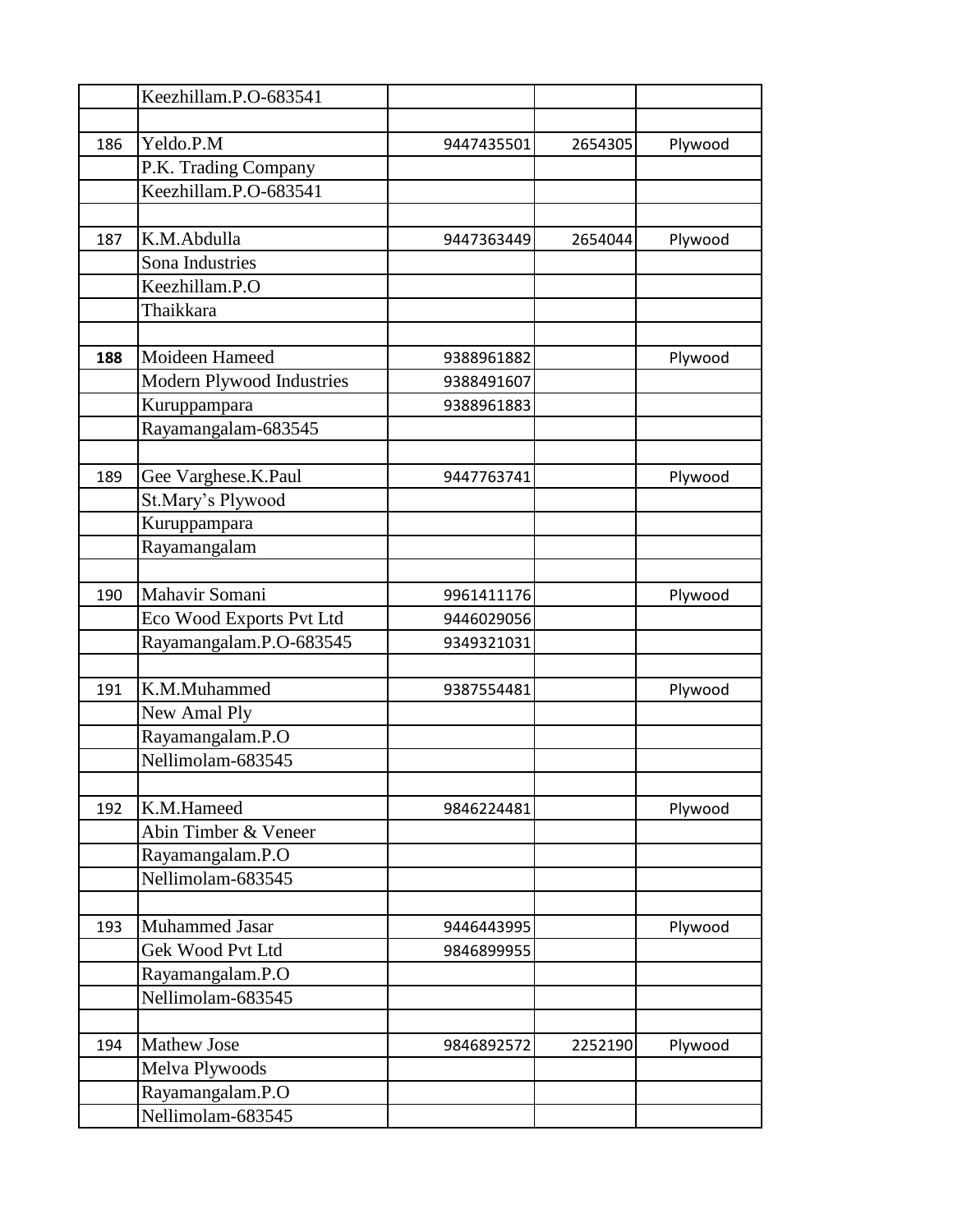| 195 | P.M.Mansoor                         | 9447725013 |            | Plywood |
|-----|-------------------------------------|------------|------------|---------|
|     | <b>M.Star Plywoods</b>              |            |            |         |
|     | Manary.P.O-683545                   |            |            |         |
|     | Thriveni, Methala                   |            |            |         |
|     |                                     |            |            |         |
| 196 | K.M.Shamsudheen                     | 9447229114 | 3279292    | Plywood |
|     | <b>Falcon Industries</b>            | 9447228847 |            |         |
|     | Manary.P.O-686673                   |            |            |         |
|     | Muvattupuzha                        |            |            |         |
|     |                                     |            |            |         |
|     |                                     |            |            |         |
| 197 | P.C.Sabu                            | 9388831398 |            | Plywood |
|     | Thriveni Plywood Industries         | 9387891304 |            |         |
|     | Manary.P.O-686673                   | 9447662244 |            |         |
|     | Thriveni, Muvattupuzha              |            |            |         |
|     |                                     |            |            |         |
| 198 | Pareed.P.A                          | 9447474486 |            | Plywood |
|     | <b>Century Veneers</b>              | 9645031416 |            |         |
|     | Thrikkalathoor.P.O-683541           |            |            |         |
|     | Muvattupuzha                        |            |            |         |
|     |                                     |            |            |         |
|     |                                     |            |            |         |
| 199 | P.M.Saidukunju                      | 9447055800 | 4852811403 | Plywood |
|     | <b>Puthussery Timber Industries</b> | 9447215033 |            |         |
|     | Pezhakkapilly.P.O                   |            |            |         |
|     | Moovattupuzha-686674                |            |            |         |
|     |                                     |            |            |         |
| 200 | Alimon.K.M                          | 9847213565 |            | Plywood |
|     | Fathima Ply & Laminates             |            |            |         |
|     | Estatumpady                         |            |            |         |
|     | Pezhakkapilly.P.O                   |            |            |         |
|     | Moovattupuzha-686674                |            |            |         |
|     |                                     |            |            |         |
| 201 | Sidhique.K.S                        | 9605616616 |            | Plywood |
|     | <b>Gold Wood Industries</b>         | 9947760300 |            |         |
|     | <b>Estatumpady, Near Metcon</b>     |            |            |         |
|     | Pezhakkapilly.P.O                   |            |            |         |
|     | Moovattupuzha-686674                |            |            |         |
|     |                                     |            |            |         |
| 202 | Shafeek.P.K                         | 9633091333 |            | Plywood |
|     | Grand & Best Wood Products          |            |            |         |
|     | Estatumpady, Pezhakkapilly.P.O      |            |            |         |
|     | Moovattupuzha-686674                |            |            |         |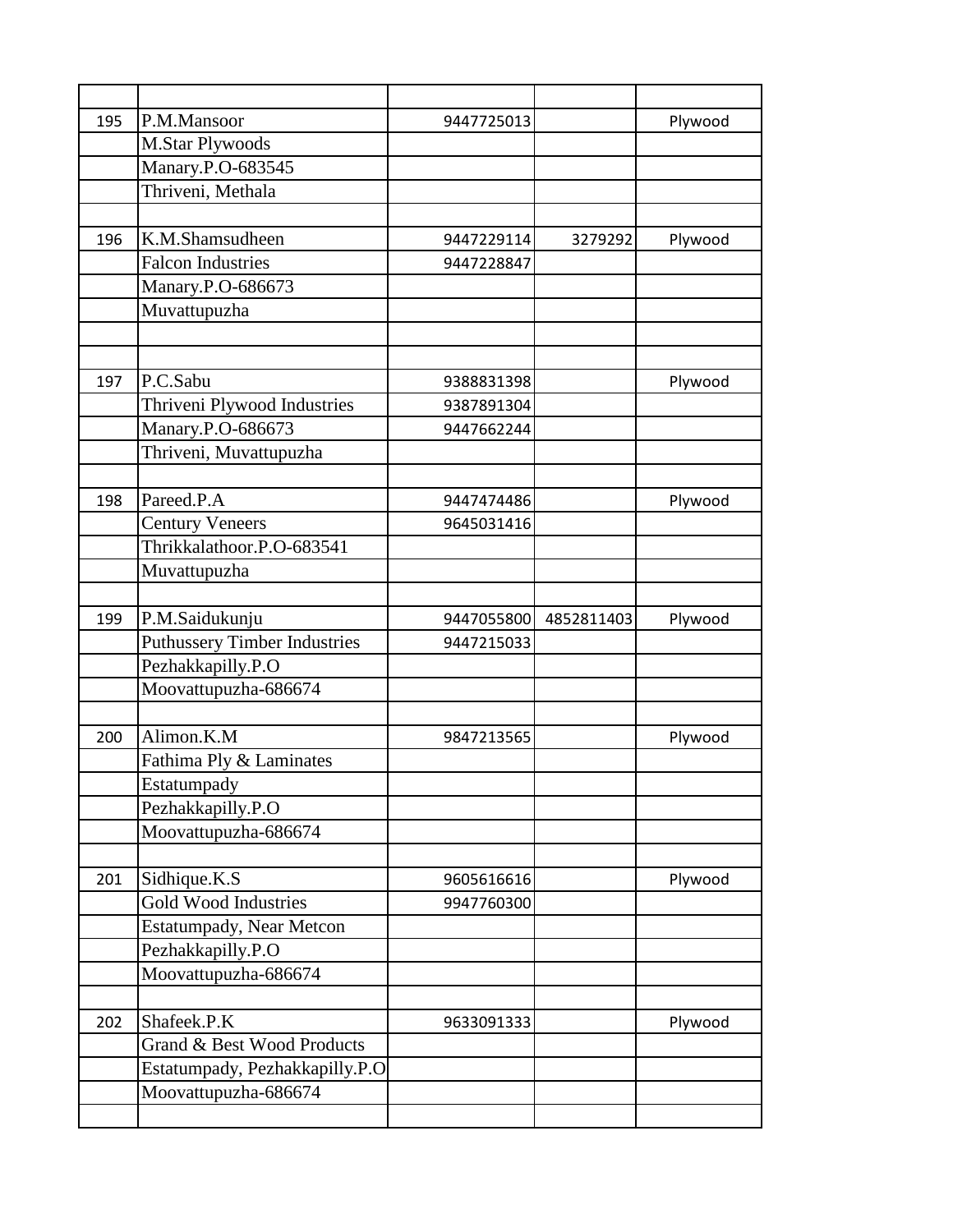| 203 | Nishad.M.A                         | 9495042408 |            | Plywood |
|-----|------------------------------------|------------|------------|---------|
|     | <b>Sharp Plywood</b>               |            |            |         |
|     | Estatumpady                        |            |            |         |
|     | Pezhakkapilly.P.O                  |            |            |         |
|     | Moovattupuzha-686674               |            |            |         |
|     |                                    |            |            |         |
| 204 | Hameed.K.V                         | 9645909798 |            | Plywood |
|     | Prime Veneers & Board              |            |            |         |
|     | Paipra, Pezhakkapilly.P.O          |            |            |         |
|     | Moovattupuzha-686674               |            |            |         |
|     |                                    |            |            |         |
| 205 | Asif.A.Moosa                       | 9995558111 |            | Plywood |
|     | Alackal Plywood                    |            |            |         |
|     | Paipra, Manari.P.O                 |            |            |         |
|     | Moovattupuzha-686673               |            |            |         |
|     |                                    |            |            |         |
| 206 | Ibrahim.T.U                        | 9947425712 |            | Plywood |
|     | Micro Plywood                      |            |            |         |
|     | Paipra, Manari.P.O                 |            |            |         |
|     | Moovattupuzha-686673               |            |            |         |
|     |                                    |            |            |         |
| 207 | <b>Azeez Pandiyarapilly</b>        | 9447742619 | 4852812802 | Plywood |
|     | Pee Vees Plywood                   |            |            |         |
|     | Mudavoor.P.O,                      |            |            |         |
|     | Moovattupuzha-686669               |            |            |         |
|     |                                    |            |            |         |
| 208 | K.S.Nisamudheen                    | 9961471434 |            | Plywood |
|     | <b>Matha Industries</b>            | 9847140481 |            |         |
|     | Puthenkuriz Via                    |            |            |         |
|     | Ezhakkaranadu                      |            |            |         |
|     |                                    |            |            |         |
| 209 | Mathew.K.J                         | 9846763827 | 4852835065 | Plywood |
|     | S.M.Ply                            | 9495690529 |            |         |
|     | Anikkadu, Avoly.P.O                | 9594690529 |            |         |
|     | Muvattupuzha-686677                | 9846763827 |            |         |
|     |                                    |            |            |         |
| 210 | Niju.C.Y                           | 9447157969 |            | Plywood |
|     | <b>Classic Panels &amp; Boards</b> |            |            |         |
|     | Palachodu, Edapillichira Road      |            |            |         |
|     | Piravam.P.O-686664                 |            |            |         |
|     |                                    |            |            |         |
| 211 | P.M.Shahir                         | 9847474715 | 4852522167 | Plywood |
|     | Metro Veneers & Plywoods           | 9387214286 |            |         |
|     | P.P.14, Kollickal Jn               |            |            |         |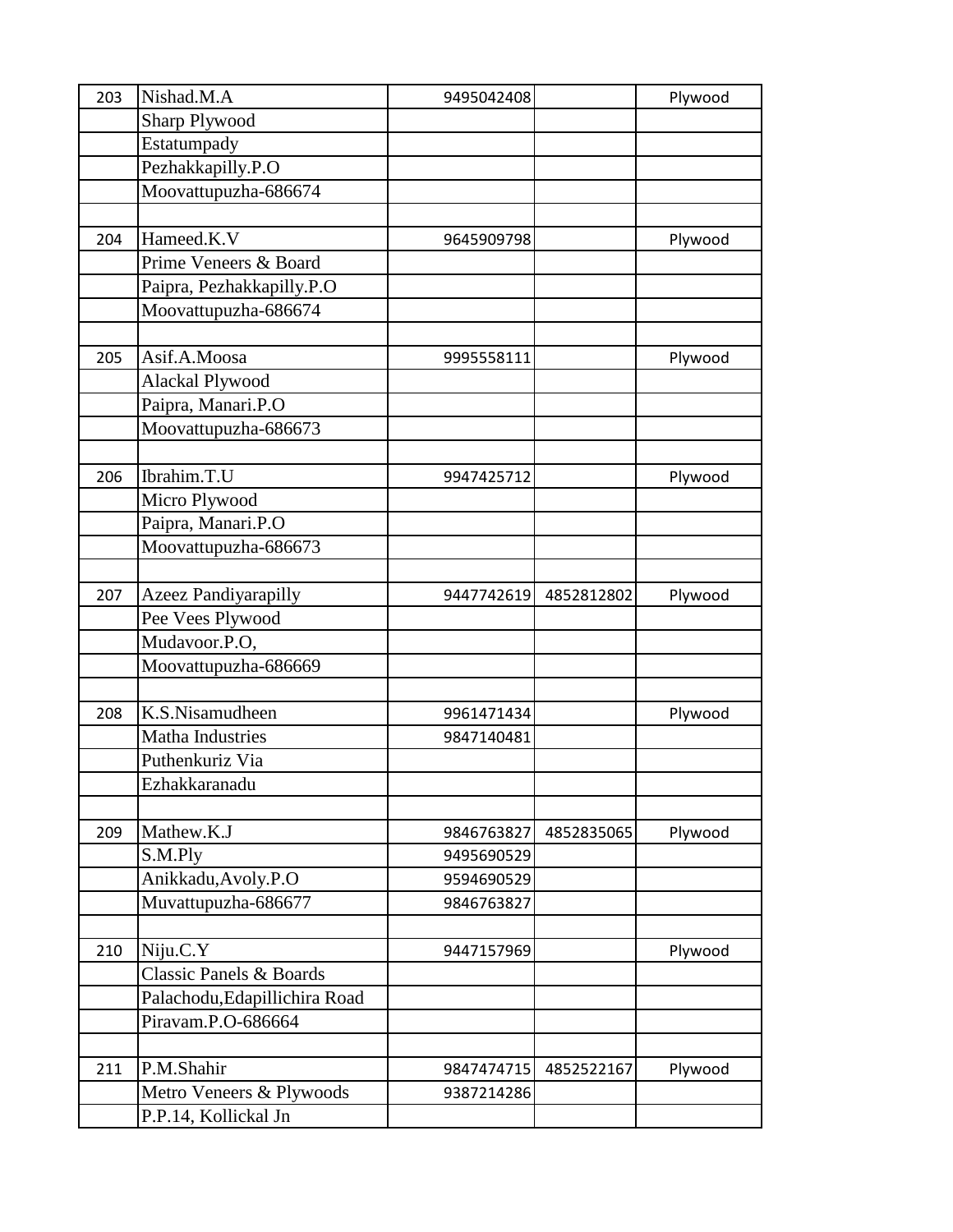|     | Piravam.P.O-686664                  |            |            |         |
|-----|-------------------------------------|------------|------------|---------|
|     |                                     |            |            |         |
| 212 | K.K.Aliyar                          | 9447915583 | 4852568937 | Plywood |
|     | Maharaj Ply Boards                  |            |            |         |
|     | Koovaloor.P.O, Kothamangalam-686671 |            |            |         |
|     |                                     |            |            |         |
| 213 | K.K.Aliyar                          | 9447915583 |            | Plywood |
|     | Pallari Associates Company          |            |            |         |
|     | Koovaloor.P.O, Kothamangalam-686671 |            |            |         |
|     |                                     |            |            |         |
| 214 | Salim.N.P                           | 9447872325 | 4852562099 | Plywood |
|     | <b>Kerala Match Industries</b>      |            |            |         |
|     | Pallarimangalam-686671              |            |            |         |
|     |                                     |            |            |         |
| 215 | P.M.Basheer                         | 9744855860 |            | Plywood |
|     | Palakadan Wood Industries           |            |            |         |
|     | <b>Near Varapetty Panchayath</b>    |            |            |         |
|     | Varappetty.P.O-686671               |            |            |         |
|     |                                     |            |            |         |
| 216 | P.P.Moideen                         | 9446209377 |            | Plywood |
|     | Prince Plywoods                     | 9447084676 |            |         |
|     | Varappetty.P.O-686691               |            |            |         |
|     | Kothamangalam                       |            |            |         |
|     |                                     |            |            |         |
| 217 | P.A.Salim                           | 9446222172 | 4852826727 | Plywood |
|     | High Range Ply & Boards             |            |            |         |
|     | Panipra.P.O, Irumalappady           |            |            |         |
|     | Nellikuzhy                          |            |            |         |
|     |                                     |            |            |         |
| 218 | Pareed.P.H                          | 9645025955 |            | Plywood |
|     | Win Ply & Boards                    | 9744935221 |            |         |
|     | Panipra.P.O, Irumalappady           |            |            |         |
|     |                                     |            |            |         |
| 219 | Latheef.T.B                         | 9744701888 |            | Plywood |
|     | <b>Greenland Plywood</b>            |            |            |         |
|     | Erumalloor.P.O                      |            |            |         |
|     | Nellikuzhy                          |            |            |         |
|     |                                     |            |            |         |
| 220 | P.M.Aboobacker                      | 9745706300 | 2252094    | Plywood |
|     | <b>Bombay Plywood Industries</b>    | 9447070242 |            |         |
|     | Panipra.P.O-686692                  | 9745704300 |            |         |
|     | Kothamangalam                       |            |            |         |
|     |                                     |            |            |         |
| 221 | P.M.Muhammed Ashraf                 | 9447765611 | 2252094    | Plywood |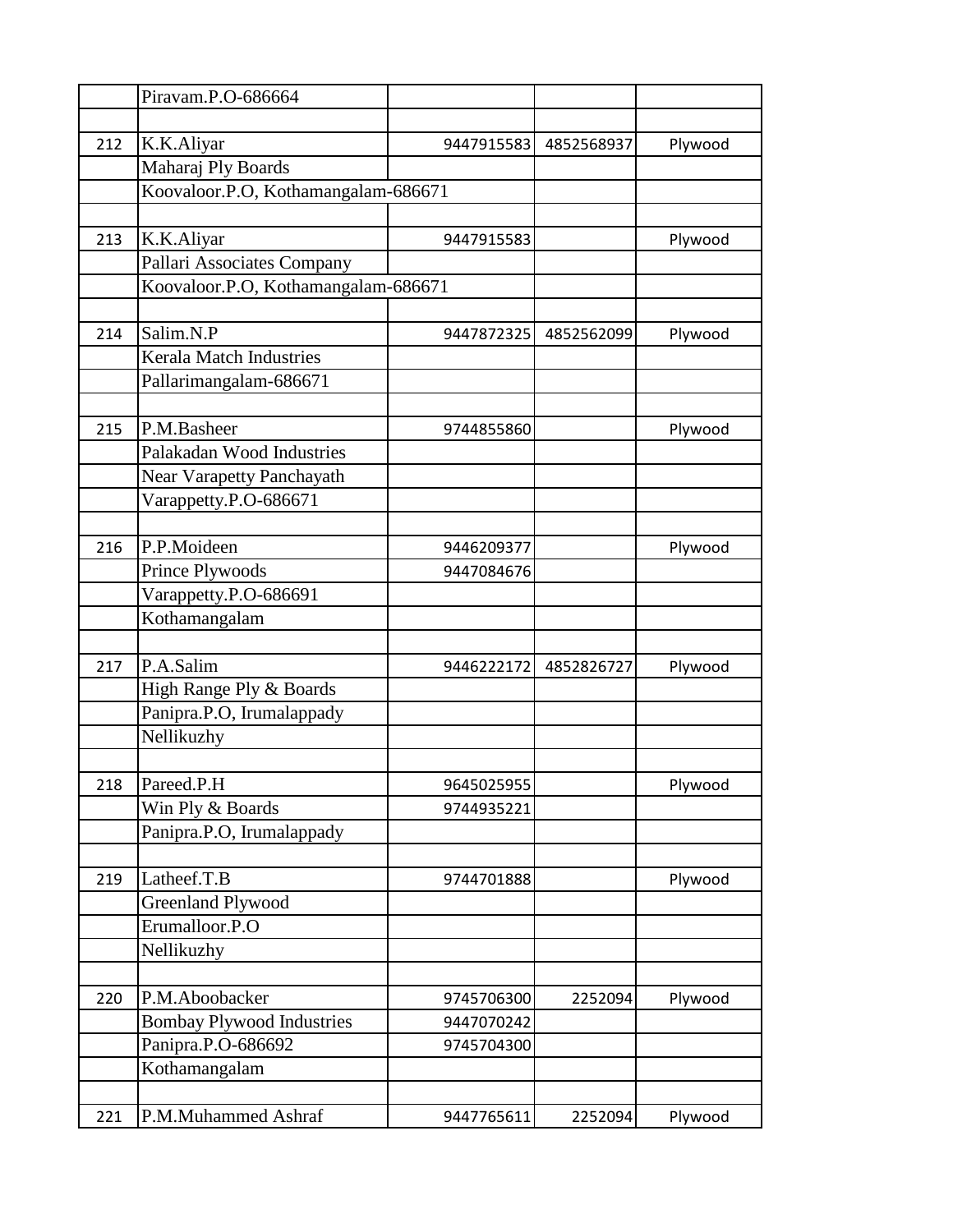|     | Sathyam Ply Boards                 |            |         |         |
|-----|------------------------------------|------------|---------|---------|
|     | Panipra.P.O-686692                 |            |         |         |
|     | Kothamangalam                      |            |         |         |
|     |                                    |            |         |         |
| 222 | Sidheeq.P.A                        | 9048001790 |         | Plywood |
|     | Global Veneers & Ply               | 9072715348 |         |         |
|     | Panipra.P.O-686692                 |            |         |         |
|     | Kothamangalam                      |            |         |         |
|     |                                    |            |         |         |
| 223 | T.K.Ismail                         | 9745696527 | 2252819 | Plywood |
|     | <b>Teekay Ply Boards</b>           |            |         |         |
|     | Panipra.P.O-686692                 |            |         |         |
|     | Kottappady, Kothamangalam          |            |         |         |
|     |                                    |            |         |         |
| 224 | K.M.Muhammed                       | 9447915706 |         | Plywood |
|     | <b>Veenus Ply Boards</b>           | 9446219782 |         |         |
|     | Panipra.P.O-686692                 | 9846694282 |         |         |
|     | Kottappady, Kothamangalam          |            |         |         |
|     |                                    |            |         |         |
|     |                                    |            |         |         |
| 225 | Fathima Aboobacker                 | 9447058748 | 2659748 | Plywood |
|     | A.M.A.Ply Boards                   |            |         |         |
|     | Assamannoor.P.O                    |            |         |         |
|     | Noolely-683549                     |            |         |         |
|     |                                    |            |         |         |
| 226 | K.V.Koyan                          | 9447421387 | 2659590 | Plywood |
|     | <b>Santro Wood Product</b>         |            |         |         |
|     | Assamannoor.P.O                    |            |         |         |
|     | Odakkaly-683549                    |            |         |         |
|     |                                    |            |         |         |
| 227 | K.M.Ibrahim                        | 9447000291 |         | Plywood |
|     | Mekha Ply Boards                   |            |         |         |
|     | Assamannoor.P.O                    |            |         |         |
|     | Odakkaly-683549                    |            |         |         |
|     |                                    |            |         |         |
| 228 | K.P.Siyad                          | 9447500200 | 3201229 | Plywood |
|     | Seven Star Plywoods & Block Boards |            |         |         |
|     | Assamannoor.P.O                    |            |         |         |
|     | Odakkaly-683549                    |            |         |         |
|     |                                    |            |         |         |
| 229 | K.V.Abbas                          | 9447170262 | 2650638 | Plywood |
|     | Kunnathan Wood Product             |            |         |         |
|     | Assamannoor.P.O                    |            |         |         |
|     | Odakkaly-683549                    |            |         |         |
|     |                                    |            |         |         |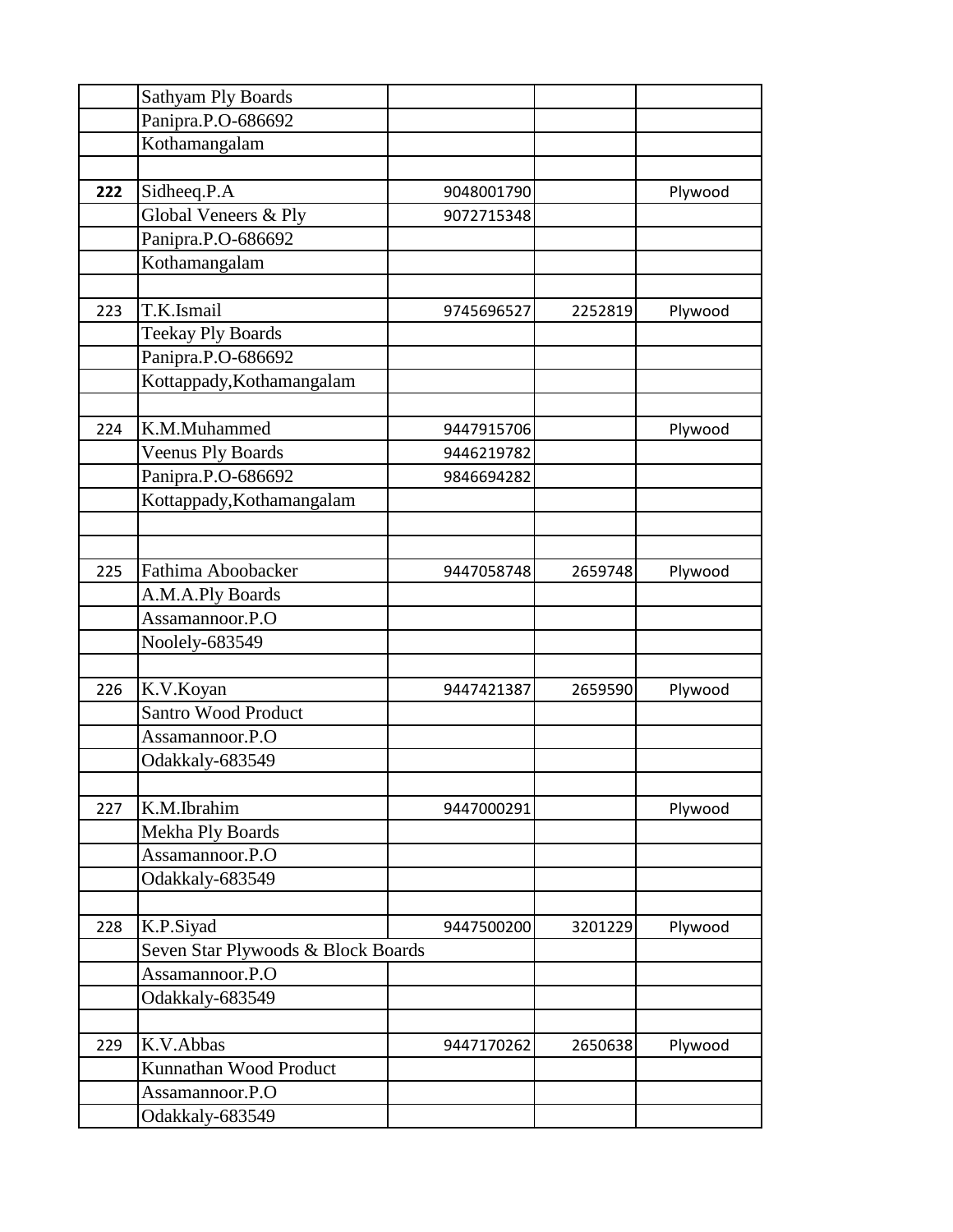| 230 | P.A.Anthru               | 9744912617 | 2659304 | Plywood |
|-----|--------------------------|------------|---------|---------|
|     | <b>Star Plywood</b>      |            |         |         |
|     | Assamannoor.P.O          |            |         |         |
|     | Odakkaly-683549          |            |         |         |
|     |                          |            |         |         |
| 231 | C.M.Veerakutty           | 9447062953 | 2659304 | Plywood |
|     | Citizen Plywood          |            |         |         |
|     | Assamannoor.P.O          |            |         |         |
|     | Odakkaly-683549          |            |         |         |
|     |                          |            |         |         |
| 232 | M.N.Sajeev               | 9447606518 |         | Plywood |
|     | New Kerala Traders       |            |         |         |
|     | Assamannoor.P.O          |            |         |         |
|     | Odakkaly-683549          |            |         |         |
|     |                          |            |         |         |
| 233 | K.V.Muhammed             | 9947870370 | 2658688 | Plywood |
|     | <b>Hilton Industries</b> |            |         |         |
|     | Assamannoor.P.O          |            |         |         |
|     | Odakkaly-683549          |            |         |         |
|     |                          |            |         |         |
|     |                          |            |         |         |
| 234 | Shihab.N.A               | 9961354626 | 2252934 | Plywood |
|     | Metro Ply & Board        |            |         |         |
|     | Assamannoor.P.O          |            |         |         |
|     | Odakkaly-683549          |            |         |         |
|     |                          |            |         |         |
| 235 | T.E.David                | 9388060650 |         | Plywood |
|     | <b>Managing Director</b> |            |         |         |
|     | Cochin Plywood Pvt Ltd   |            |         |         |
|     | Methala P.O              |            |         |         |
|     |                          |            |         |         |
| 236 | Akbar Shah.M.M           | 9496531012 | 2650299 | Plywood |
|     | <b>Companion Plywood</b> | 9447916217 |         |         |
|     | Kottachira               |            |         |         |
|     | Methala.P.O-683545       |            |         |         |
|     |                          |            |         |         |
| 237 | T.M.Alikunju             | 9947066655 |         | Plywood |
|     | Radius Plywoods          |            |         |         |
|     | Kottachira               |            |         |         |
|     | Methala.P.O-683545       |            |         |         |
|     |                          |            |         |         |
| 238 | Hameed.P.M               | 9947697245 |         | Plywood |
|     | Rolex Ply & Boards       | 9961071443 |         |         |
|     |                          |            |         |         |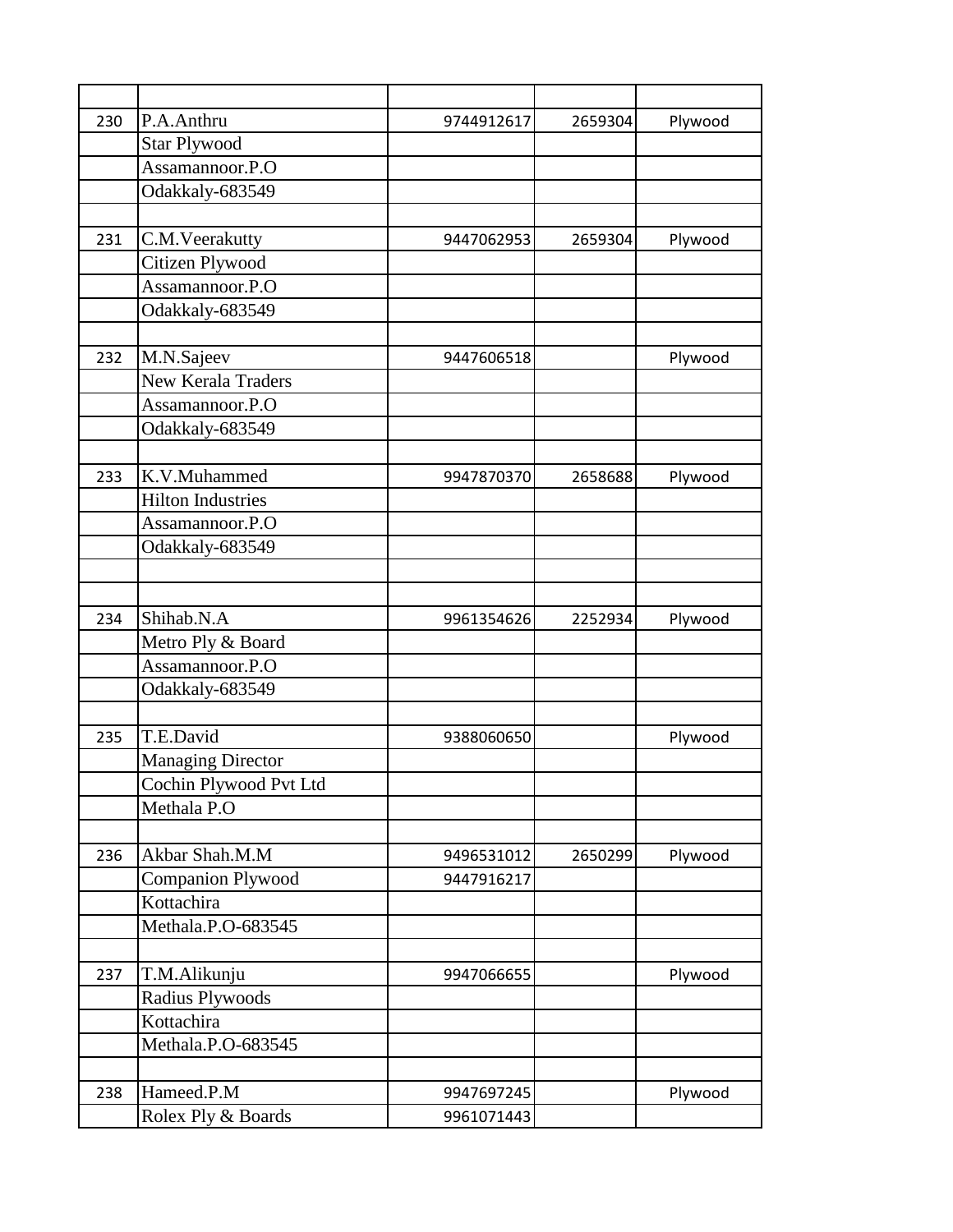|     | Methala.P.O, Assamanoor-68354    | 9048703119 |         |         |
|-----|----------------------------------|------------|---------|---------|
|     |                                  |            |         |         |
| 239 | <b>Muhammed Rafeek</b>           | 9745807300 |         | Plywood |
|     | Quality Ply & Boards             |            |         |         |
|     | Kuruppampady                     |            |         |         |
|     | Methala.P.O-683545               |            |         |         |
|     |                                  |            |         |         |
| 240 | Anil Nair                        | 9961619333 | 3406387 | Plywood |
|     | <b>Real Wood Industries</b>      | 9605834142 |         |         |
|     | Poomala, Assamanoor.P.O-683549   |            |         |         |
|     |                                  |            |         |         |
| 241 | Muhammed Shah.V.I                | 9846089112 |         | Plywood |
|     | Al Ameen Plywood                 | 9846171987 |         |         |
|     | Poomala                          |            |         |         |
|     | Assamanoor.P.O-683549            |            |         |         |
|     |                                  |            |         |         |
| 242 | Aliyar.K.P                       | 9946669750 |         | Plywood |
|     | Kokkadan Plywood                 | 9037624246 |         |         |
|     | Pralayakkad                      |            |         |         |
|     | Thuruthi.P.O-683545              |            |         |         |
|     | Kuruppampady                     |            |         |         |
|     |                                  |            |         |         |
|     |                                  |            |         |         |
|     |                                  |            |         |         |
| 243 | Muhammed Hameed                  | 9745177787 |         | Plywood |
|     | Royal Plywood                    | 9946170524 |         |         |
|     | Pralayakkad                      | 9745368760 |         |         |
|     | Thuruthi.P.O-683545              |            |         |         |
|     | Kuruppampady                     |            |         |         |
|     |                                  |            |         |         |
| 244 | Shakkeer.P.M                     | 9846023884 | 3217884 | Plywood |
|     | Decan Plywood                    |            |         |         |
|     | Pralayakkad, Mudakkuzha          |            |         |         |
|     | Kuruppampad, Thuruthi.P.O-683545 |            |         |         |
|     |                                  |            |         |         |
| 245 | Jose Chacko                      | 9846053757 | 2595013 | Plywood |
|     | Delta Plywoods                   |            |         |         |
|     | Iringole.P.O                     |            |         |         |
|     | Perumbavoor-683548               |            |         |         |
|     |                                  |            |         |         |
| 246 | A.M.Basheer                      | 9447902671 | 2523241 | Plywood |
|     | Kerala Sawmill & Plywoods        |            |         |         |
|     | A.M.Road, Perumbavoor            |            |         |         |
|     |                                  |            |         |         |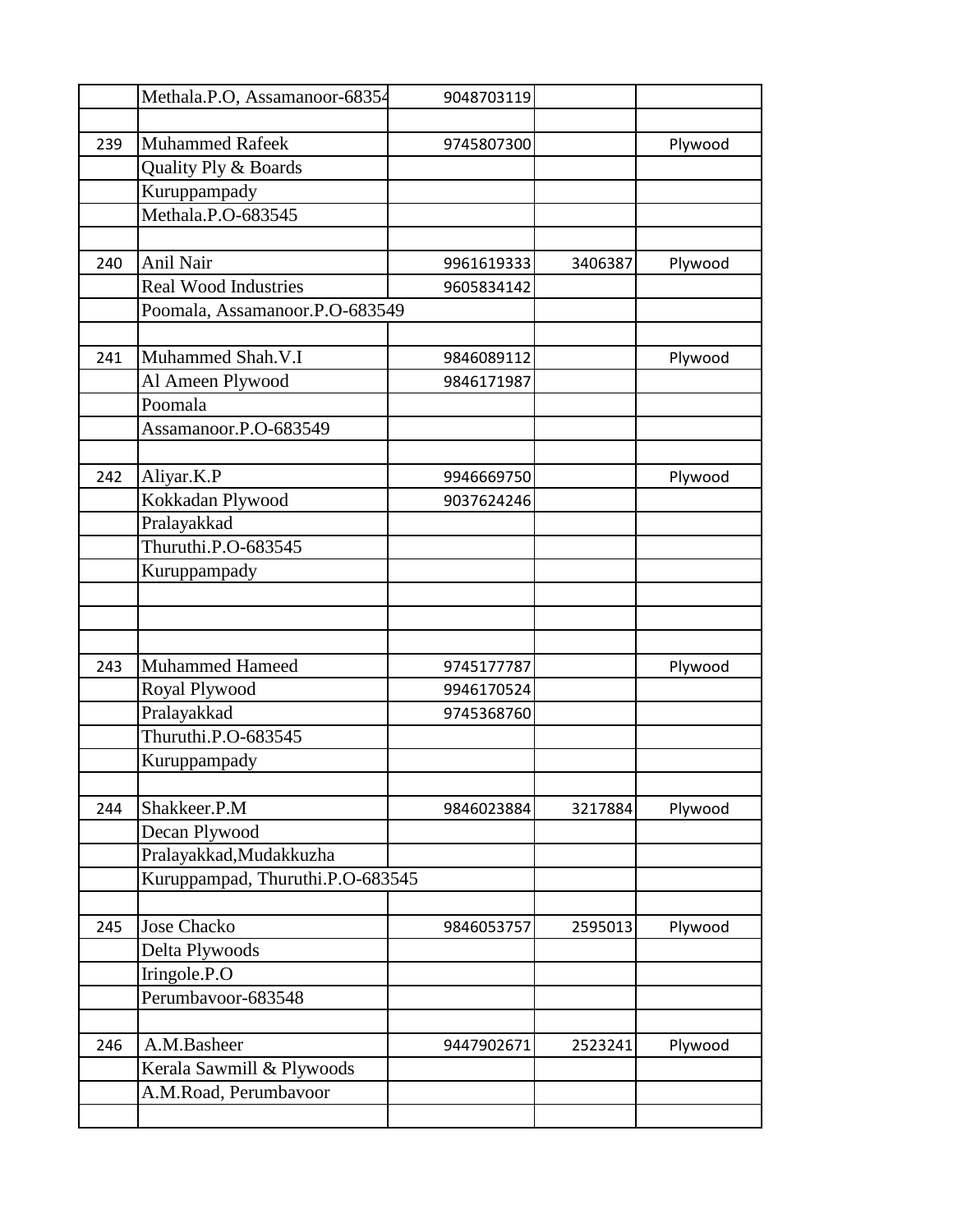| 247 | Mahinkutty.M.P                 | 9946256920 |         | Plywood |
|-----|--------------------------------|------------|---------|---------|
|     | <b>Shahul Industries</b>       | 9847413399 |         |         |
|     | Parappuram.P.O                 |            |         |         |
|     | Perumbavoor-683542             |            |         |         |
|     |                                |            |         |         |
| 248 | Jabbar.M.E                     | 9846664406 |         | Plywood |
|     | <b>Brothers Veneer</b>         |            |         |         |
|     | Parappuram.P.O                 |            |         |         |
|     | Perumbavoor-683542             |            |         |         |
|     |                                |            |         |         |
| 249 | V.A.Aliyar                     | 9446802623 | 2592406 | Plywood |
|     | <b>Kabson Boards</b>           |            |         |         |
|     | South Vallam                   |            |         |         |
|     | Rayonpuram.P.O-683543          |            |         |         |
|     |                                |            |         |         |
| 250 | Aboobacker.A.K                 | 9447024681 |         | Plywood |
|     | Companion Wood Industries      | 9847081308 |         |         |
|     | South Vallam                   | 9946354408 |         |         |
|     | Rayonpuram-683543              |            |         |         |
|     |                                |            |         |         |
| 251 | N.P.Saleem                     | 9349705090 | 2523915 | Plywood |
|     | <b>Butterfly Wood Products</b> |            |         |         |
|     | Vallam, Rayonpuram-683543      |            |         |         |
|     |                                |            |         |         |
| 252 | N.P.Saleem                     | 9349705090 |         | Veneer  |
|     | <b>Saru Veneers</b>            |            |         |         |
|     | Vallam, Rayonpuram-683543      |            |         |         |
|     |                                |            |         |         |
| 253 | Haris.P.S                      | 9447128629 |         | Plywood |
|     | J.J.Plywood                    |            |         |         |
|     | Kochangadi                     |            |         |         |
|     | Rayonpuram-683543              |            |         |         |
|     |                                |            |         |         |
| 254 | Subaida Hassan                 | 9846633133 |         | Plywood |
|     | Subaida & Co                   | 9847108696 |         |         |
|     | Rayonpuram-683543              | 9846040219 |         |         |
|     |                                |            |         |         |
| 255 | Noufal.T.H                     | 9846780000 |         | Plywood |
|     | Subaida Plywood                |            |         |         |
|     | Kochangadi                     |            |         |         |
|     | Rayonpuram-683543              |            |         |         |
|     |                                |            |         |         |
| 256 | <b>Shynas Fazil</b>            | 9846720000 |         | Plywood |
|     | Sumi Industries                |            |         |         |
|     |                                |            |         |         |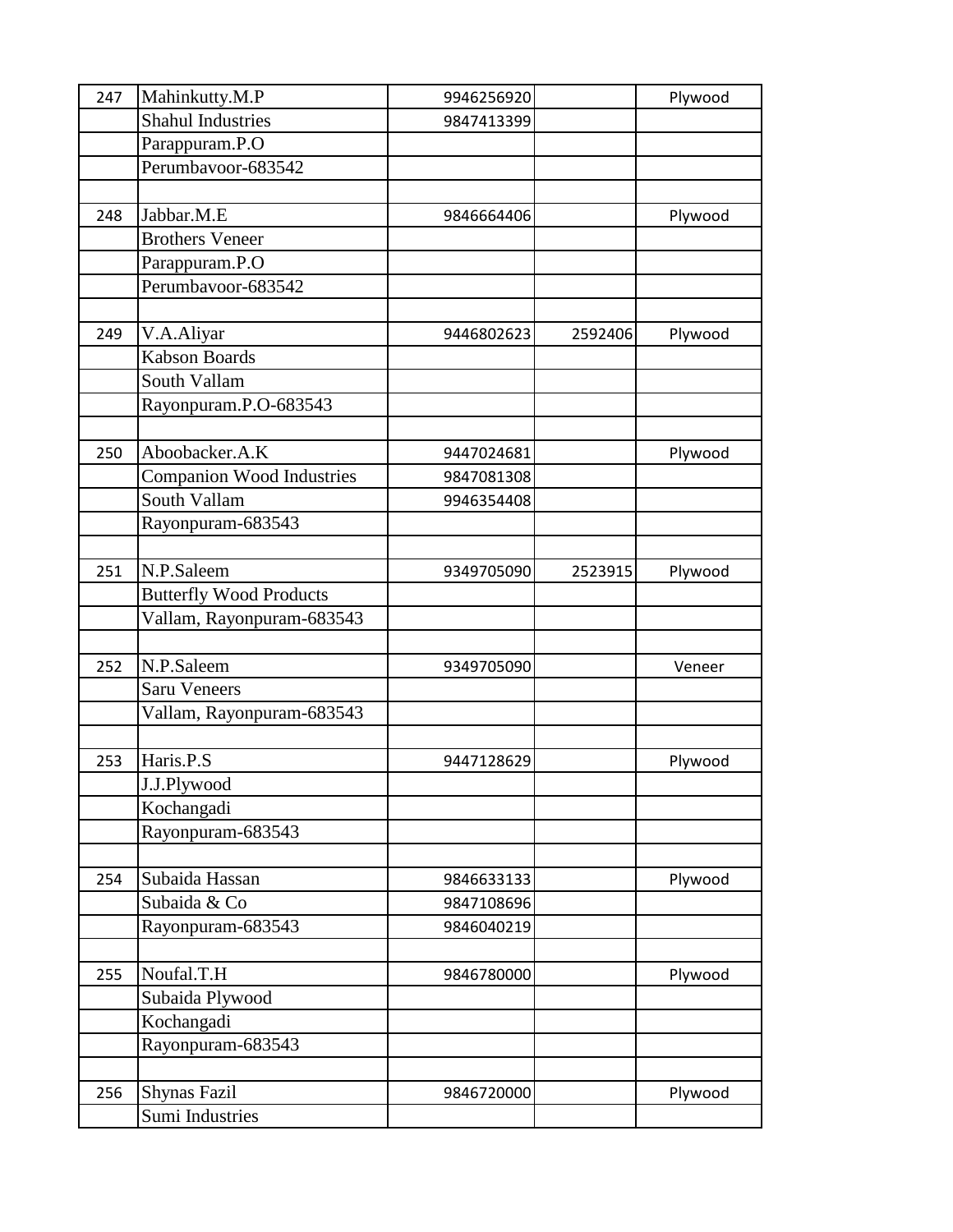|     | Kochangadi                       |            |         |         |
|-----|----------------------------------|------------|---------|---------|
|     | Rayonpuram-683543                |            |         |         |
|     |                                  |            |         |         |
| 257 | M.A, Abdul Jaleel                | 9947309337 |         | Plywood |
|     | Century Plywood                  | 9846664406 |         |         |
|     | Rayonpuram-683543                | 9349744288 |         |         |
|     |                                  |            |         |         |
| 258 | T.O.Pareed                       | 9447082143 | 2522143 | Plywood |
|     | Amina Industries                 |            |         |         |
|     | Rayonpuram-683543                |            |         |         |
|     |                                  |            |         |         |
| 259 | K.S.Aboobacker                   | 9447059297 | 2592970 | Plywood |
|     | <b>ABS Plywoods</b>              | 9847771947 |         |         |
|     | Rayonpuram-683543                | 9895166686 |         |         |
|     |                                  |            |         |         |
| 260 | K.A.Salim                        | 9447024303 |         | Plywood |
|     | K.K.A.Plywoods                   | 9447760998 |         |         |
|     | Rayonpuram-683543                | 9847741380 |         |         |
|     |                                  |            |         |         |
|     |                                  |            |         |         |
| 261 | K.A.Basheer                      | 9447760998 |         | Plywood |
|     | <b>Sunrise Plywoods</b>          | 9447024303 |         |         |
|     | Rayonpuram-683543                | 9847741380 |         |         |
|     |                                  |            |         |         |
| 262 | M.S.Kunjumuhammed                | 9447007006 | 2520709 | Plywood |
|     | <b>Everest Plywoods</b>          | 9447007004 | 2591339 |         |
|     | Rayonpuram-683543                | 9447007003 |         |         |
|     | Kanjirakad                       |            |         |         |
|     |                                  |            |         |         |
|     |                                  |            |         |         |
| 263 | M.A.Saidali                      | 9447007003 | 2527002 | Plywood |
|     | <b>Everest Wood Industries</b>   |            |         |         |
|     | Kanjirakad                       |            |         |         |
|     | Rayonpuram-683543                |            |         |         |
|     |                                  |            |         |         |
| 264 | M.M.Aboobacker                   | 9747528594 | 3238594 | Plywood |
|     | <b>Modern Veneers</b>            |            |         |         |
|     | Kanjirakad                       |            |         |         |
|     | Rayonpuram-683543                |            |         |         |
|     |                                  |            |         |         |
| 265 | Shiyas.A.K                       | 9388718354 |         | Plywood |
|     | <b>Ambadan Timber Industries</b> | 9349718354 |         |         |
|     | Vallam, Rayonpuram-683543        |            |         |         |
|     |                                  |            |         |         |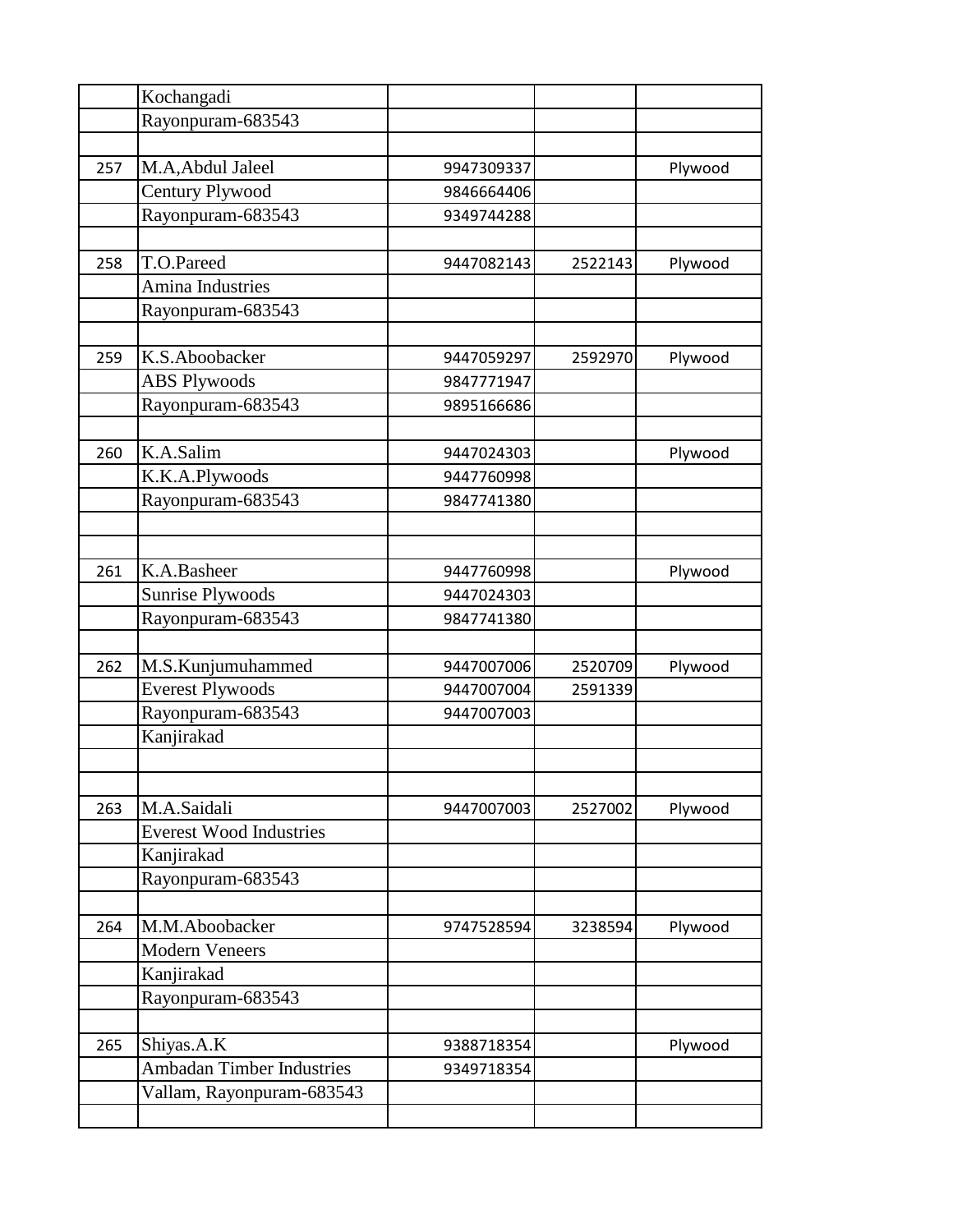| 266 | V.M.Aliyar                   | 9349523092 |         | Plywood |
|-----|------------------------------|------------|---------|---------|
|     | M.A.M Plywood Industries     |            |         |         |
|     | Kanjirakkad                  |            |         |         |
|     | Rayonpuram                   |            |         |         |
|     |                              |            |         |         |
| 267 | Azeez.T.O                    | 9526029828 |         | Plywood |
|     | New Tech Ply & Boards        | 9847198405 |         |         |
|     | Ayathupady                   | 9747241687 |         |         |
|     | Kuvappady.P.O                |            |         |         |
|     | Perumbavoor-683544           |            |         |         |
|     |                              |            |         |         |
| 268 | P.A.Hamsa                    | 9846010125 | 2265237 | Plywood |
|     | Parakkattu Ply&Boards        | 9747525690 |         |         |
|     | Padikkal Para                |            |         |         |
|     | Kuvappady.P.O                |            |         |         |
|     | Perumbavoor-683544           |            |         |         |
|     |                              |            |         |         |
| 269 | M.K.Gopalakrishnan/SureshKun | 9447157644 |         | Plywood |
|     | <b>Sterling Ply Board</b>    | 9447728140 |         |         |
|     | Elambakapilly.P.O            | 9388603772 |         |         |
|     | Koovappady-683544            |            |         |         |
|     |                              |            |         |         |
| 270 | N.P.Unnikrishnan             | 9447157644 |         | Plywood |
|     | Mg.Partner,Sterling Veneers  | 9447728140 |         |         |
|     | Elambakapilly.P.O            | 9388603772 |         |         |
|     | Koovappady-683544            |            |         |         |
|     |                              |            |         |         |
| 271 | T.H.Noufal                   | 9846720000 |         | Plywood |
|     | Fanos Plywoods               |            |         |         |
|     | Elambakapilly                |            |         |         |
|     | Koovappady-683544            |            |         |         |
|     |                              |            |         |         |
| 272 | P.A.Subair                   | 9387685775 | 3114745 | Plywood |
|     | <b>Creative Ply Boards</b>   |            |         |         |
|     | Mangala Bharathi Road        |            |         |         |
|     | Thottuva, Koovappady-683544  |            |         |         |
|     |                              |            |         |         |
| 273 | Sudheer.M.K                  | 9746017100 | 2642300 | Plywood |
|     | Diamond Plywoods             |            | 3197100 |         |
|     | Koovappady-683544            |            |         |         |
|     |                              |            |         |         |
| 274 | V.M.Hassan                   | 9895110079 |         | Plywood |
|     | V.M. Veneers & Boards        |            |         |         |
|     | Aimury, Koovappady-683544    |            |         |         |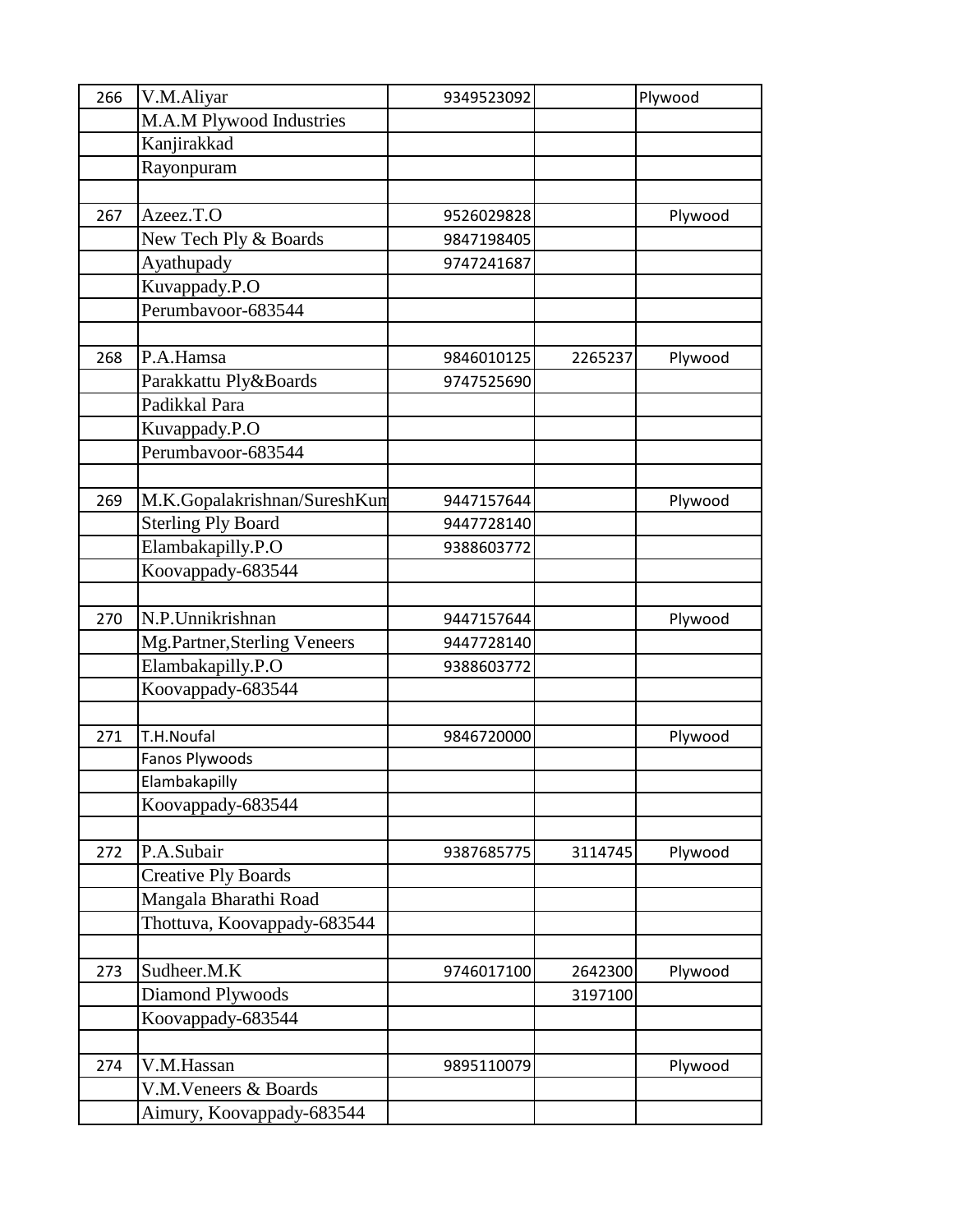| 275 | Hassainar.K.K                            | 9747241687 | 2641580 | Plywood |
|-----|------------------------------------------|------------|---------|---------|
|     | Hi-Tech Plywoods                         | 9847198405 |         |         |
|     | Aimury                                   |            |         |         |
|     | Koovappady-683544                        |            |         |         |
|     |                                          |            |         |         |
| 276 | T.S.Jameela                              | 9446364673 |         | Plywood |
|     | K.R.R.Plywood Industries                 |            |         |         |
|     | Chelamattom                              |            |         |         |
|     | Rayonpuram.P.O-683543                    |            |         |         |
|     |                                          |            |         |         |
| 277 | K.B.Kareem                               | 9446364673 |         | Plywood |
|     | Rafna Timbers                            |            |         |         |
|     | Chelamattom                              |            |         |         |
|     | Rayonpuram.P.O-683543                    |            |         |         |
|     |                                          |            |         |         |
| 278 | K.K.Pareed                               | 9847006609 | 2592011 | Plywood |
|     | <b>Nagoor Traders</b>                    |            |         |         |
|     | Vallam Jn                                |            |         |         |
|     | Okkal.P.O-683550                         |            |         |         |
|     |                                          |            |         |         |
| 279 | M.E.Jabbar                               | 9846664406 | 2523280 | Plywood |
|     | Assiya Plywoods                          | 9846204477 |         |         |
|     | Vallam Jn                                | 9349744288 |         |         |
|     | Okkal.P.O-683550                         |            |         |         |
|     |                                          |            |         |         |
| 280 | V.M.Kareem                               | 9349522441 |         | Plywood |
|     | Victory Veneers & Boards                 | 9388601963 |         |         |
|     | Vallam Jn                                | 9349511283 |         |         |
|     | Okkal.P.O-683550                         |            |         |         |
|     |                                          |            |         |         |
| 281 | A.A.Salam                                | 9447523329 | 2466947 | Plywood |
|     | Ummani Veneers & Plywoods                |            |         |         |
|     | Chelamattam                              |            |         |         |
|     | Okkal.P.O-683550                         |            |         |         |
|     |                                          |            |         |         |
| 282 | V.A.Vinu                                 | 9946663092 |         | Plywood |
|     | V.M.Ply Boards<br>Chelamattom            |            |         |         |
|     |                                          |            |         |         |
|     | Okkal                                    |            |         |         |
| 283 |                                          |            |         |         |
|     | Joy Paul Vathikulam                      | 9447012450 |         | Plywood |
|     | Roshan Plywood Pvt Ltd<br>Kunnakattumala |            |         |         |
|     |                                          |            |         |         |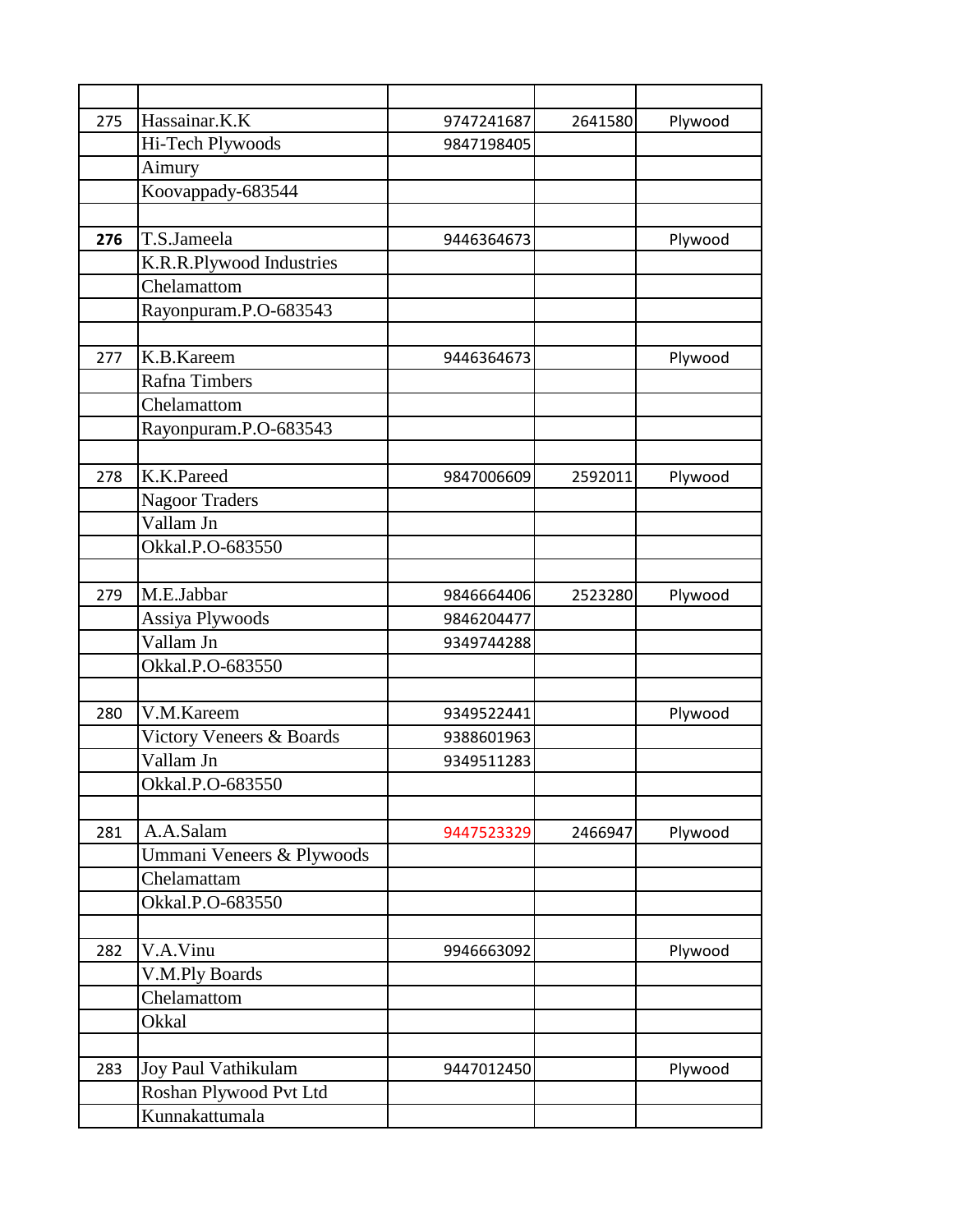| Okkal.P.O-683550<br>S.K.Meethian<br>284<br>Plywood<br>9349524342<br>2265764<br>S.K.M.Plywood<br>9895267277<br>Mylachal<br>Okkal.P.O-683550<br>Minsu.S.M<br>285<br>9349524342<br>2265764<br>Plywood<br>S.K.M.Wood Product<br>9895267277<br>Mylachal<br>9846815606<br>Okkal.P.O-683550<br>Nasar.T.E<br>286<br>7736009900<br>2527287<br>Plywood<br>Sea Wood Ply & Boards<br>9496531008<br><b>East Okkal</b><br>9946467786<br>Okkal.P.O-683550<br>Shakeer.P.M<br>287<br>Plywood<br>9846023884<br>2138350<br>Deccan Ply & Boards<br><b>East Okkal</b><br>Okkal.P.O-683550<br>A.A.Rafeek<br>288<br>9388188159<br>2520198<br>Plywood<br>Afnitha Ply Boards<br>East Okkal | Chelamattam      |  |  |
|-------------------------------------------------------------------------------------------------------------------------------------------------------------------------------------------------------------------------------------------------------------------------------------------------------------------------------------------------------------------------------------------------------------------------------------------------------------------------------------------------------------------------------------------------------------------------------------------------------------------------------------------------------------------|------------------|--|--|
|                                                                                                                                                                                                                                                                                                                                                                                                                                                                                                                                                                                                                                                                   |                  |  |  |
|                                                                                                                                                                                                                                                                                                                                                                                                                                                                                                                                                                                                                                                                   |                  |  |  |
|                                                                                                                                                                                                                                                                                                                                                                                                                                                                                                                                                                                                                                                                   |                  |  |  |
|                                                                                                                                                                                                                                                                                                                                                                                                                                                                                                                                                                                                                                                                   |                  |  |  |
|                                                                                                                                                                                                                                                                                                                                                                                                                                                                                                                                                                                                                                                                   |                  |  |  |
|                                                                                                                                                                                                                                                                                                                                                                                                                                                                                                                                                                                                                                                                   |                  |  |  |
|                                                                                                                                                                                                                                                                                                                                                                                                                                                                                                                                                                                                                                                                   |                  |  |  |
|                                                                                                                                                                                                                                                                                                                                                                                                                                                                                                                                                                                                                                                                   |                  |  |  |
|                                                                                                                                                                                                                                                                                                                                                                                                                                                                                                                                                                                                                                                                   |                  |  |  |
|                                                                                                                                                                                                                                                                                                                                                                                                                                                                                                                                                                                                                                                                   |                  |  |  |
|                                                                                                                                                                                                                                                                                                                                                                                                                                                                                                                                                                                                                                                                   |                  |  |  |
|                                                                                                                                                                                                                                                                                                                                                                                                                                                                                                                                                                                                                                                                   |                  |  |  |
|                                                                                                                                                                                                                                                                                                                                                                                                                                                                                                                                                                                                                                                                   |                  |  |  |
|                                                                                                                                                                                                                                                                                                                                                                                                                                                                                                                                                                                                                                                                   |                  |  |  |
|                                                                                                                                                                                                                                                                                                                                                                                                                                                                                                                                                                                                                                                                   |                  |  |  |
|                                                                                                                                                                                                                                                                                                                                                                                                                                                                                                                                                                                                                                                                   |                  |  |  |
|                                                                                                                                                                                                                                                                                                                                                                                                                                                                                                                                                                                                                                                                   |                  |  |  |
|                                                                                                                                                                                                                                                                                                                                                                                                                                                                                                                                                                                                                                                                   |                  |  |  |
|                                                                                                                                                                                                                                                                                                                                                                                                                                                                                                                                                                                                                                                                   |                  |  |  |
|                                                                                                                                                                                                                                                                                                                                                                                                                                                                                                                                                                                                                                                                   |                  |  |  |
|                                                                                                                                                                                                                                                                                                                                                                                                                                                                                                                                                                                                                                                                   |                  |  |  |
|                                                                                                                                                                                                                                                                                                                                                                                                                                                                                                                                                                                                                                                                   |                  |  |  |
|                                                                                                                                                                                                                                                                                                                                                                                                                                                                                                                                                                                                                                                                   |                  |  |  |
|                                                                                                                                                                                                                                                                                                                                                                                                                                                                                                                                                                                                                                                                   |                  |  |  |
|                                                                                                                                                                                                                                                                                                                                                                                                                                                                                                                                                                                                                                                                   |                  |  |  |
|                                                                                                                                                                                                                                                                                                                                                                                                                                                                                                                                                                                                                                                                   | Okkal.P.O-683550 |  |  |
|                                                                                                                                                                                                                                                                                                                                                                                                                                                                                                                                                                                                                                                                   |                  |  |  |
| K.A.Basheer<br>289<br>9388188179<br>Plywood                                                                                                                                                                                                                                                                                                                                                                                                                                                                                                                                                                                                                       |                  |  |  |
| <b>Aksons Plywood</b><br>9447760998                                                                                                                                                                                                                                                                                                                                                                                                                                                                                                                                                                                                                               |                  |  |  |
| <b>East Okkal</b>                                                                                                                                                                                                                                                                                                                                                                                                                                                                                                                                                                                                                                                 |                  |  |  |
| Okkal.P.O-683550                                                                                                                                                                                                                                                                                                                                                                                                                                                                                                                                                                                                                                                  |                  |  |  |
|                                                                                                                                                                                                                                                                                                                                                                                                                                                                                                                                                                                                                                                                   |                  |  |  |
| A.A.Sakkeer<br>Plywood<br>290<br>9388188129                                                                                                                                                                                                                                                                                                                                                                                                                                                                                                                                                                                                                       |                  |  |  |
| S.B.Plywoods<br>9495960998                                                                                                                                                                                                                                                                                                                                                                                                                                                                                                                                                                                                                                        |                  |  |  |
| East Okkal                                                                                                                                                                                                                                                                                                                                                                                                                                                                                                                                                                                                                                                        |                  |  |  |
| Okkal.P.O-683550                                                                                                                                                                                                                                                                                                                                                                                                                                                                                                                                                                                                                                                  |                  |  |  |
|                                                                                                                                                                                                                                                                                                                                                                                                                                                                                                                                                                                                                                                                   |                  |  |  |
| M.A.Rafeek<br>291<br>2640409<br>Plywood<br>9447731010                                                                                                                                                                                                                                                                                                                                                                                                                                                                                                                                                                                                             |                  |  |  |
| Mundeth Plyboards                                                                                                                                                                                                                                                                                                                                                                                                                                                                                                                                                                                                                                                 |                  |  |  |
| Edavoor.P.O                                                                                                                                                                                                                                                                                                                                                                                                                                                                                                                                                                                                                                                       |                  |  |  |
| Onampilly-683544                                                                                                                                                                                                                                                                                                                                                                                                                                                                                                                                                                                                                                                  |                  |  |  |
|                                                                                                                                                                                                                                                                                                                                                                                                                                                                                                                                                                                                                                                                   |                  |  |  |
| Muhammed.K.E<br>292<br>Plywood<br>9947101477                                                                                                                                                                                                                                                                                                                                                                                                                                                                                                                                                                                                                      |                  |  |  |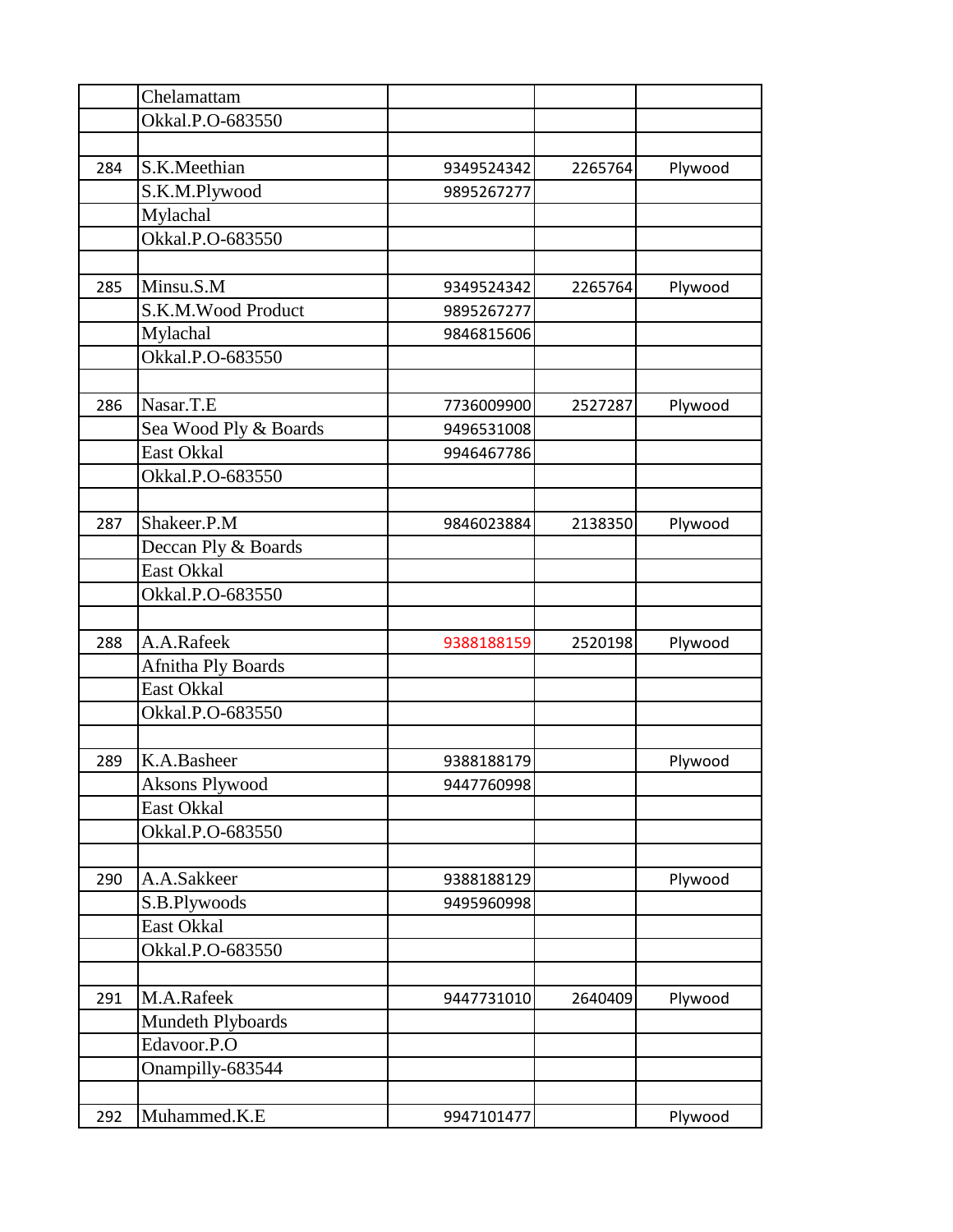|     | <b>Greenland Plywoods</b>       | 9744444917 |         |         |
|-----|---------------------------------|------------|---------|---------|
|     | Edavoor.P.O, KoovappadyVia      |            |         |         |
|     | Onampilly-683544                |            |         |         |
|     |                                 |            |         |         |
| 293 | K.E.Abdul Nazar                 | 9447159096 | 2649090 | Plywood |
|     | Kaison Plywood                  |            |         |         |
|     | Edavoor.P.O                     |            |         |         |
|     | Onampilly-683544                |            |         |         |
|     |                                 |            |         |         |
| 294 | M.A.Pareed Pilla                | 9446463673 | 2463450 | Plywood |
|     | <b>Bright Indian Plywoods</b>   |            |         |         |
|     | Mekkalady                       |            |         |         |
|     | Kalady.P.O-683574               |            |         |         |
|     |                                 |            |         |         |
| 295 | M.M.Azees                       | 9388802112 |         | Plywood |
|     | Asian Plywood                   | 9497284913 |         |         |
|     | Mekkalady                       |            |         |         |
|     | Kalady.P.O-683574               |            |         |         |
|     |                                 |            |         |         |
| 296 | P.L.Varghese                    | 9388807070 |         | Plywood |
|     | Fashion Frame & Company         |            |         |         |
|     | Kidangoor, Angamaly-683591      |            |         |         |
|     |                                 |            |         |         |
| 297 | Shivaji.S.Pattel                | 9447025586 | 2541671 | Plywood |
|     | Sri Laxmi Timbers               |            |         |         |
|     | IDA, Edayar                     |            |         |         |
|     | Muppathadam-683110              |            |         |         |
|     |                                 |            |         |         |
|     |                                 |            |         |         |
|     | 298 K.B. Vijukumar              | 9846760008 | 2650189 |         |
|     | New Star Plywood                |            |         |         |
|     | Methala P.O                     |            |         |         |
|     | Odakkali                        |            |         |         |
|     |                                 |            |         |         |
|     |                                 |            |         |         |
|     | 299 M.S.Aliyar                  |            |         |         |
|     | <b>Intercon Wood Industries</b> | 9447007003 |         |         |
|     | Kanjirakkad                     |            |         |         |
|     | Rayonpuram.P.O                  |            |         |         |
|     |                                 |            |         |         |
|     |                                 |            |         |         |
|     | 300 Shoukathali.V.K             | 9946878731 |         |         |
|     | Cochin Plywoods                 |            |         |         |
|     | Mudavoor.P.O                    |            |         |         |
|     | Muvattupuzha                    |            |         |         |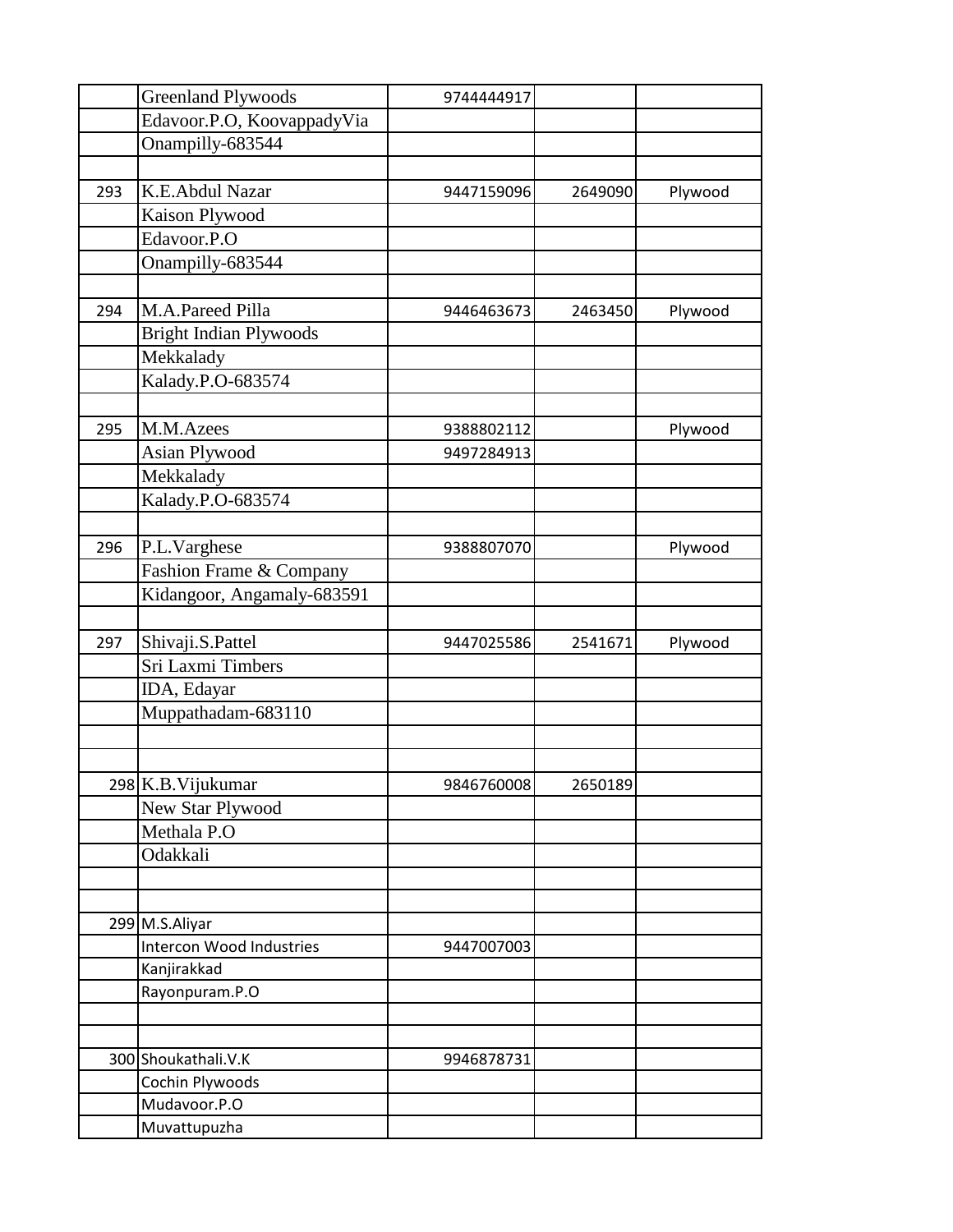| 301 C.K.Ummer                  | 9895284748 |                         |
|--------------------------------|------------|-------------------------|
| <b>Chenthara Wood Products</b> |            |                         |
| Rayamangalam P.O               |            |                         |
| Perumbavoor                    |            |                         |
|                                |            |                         |
| 302 Shahida Riyas              | 9744050000 |                         |
| Indiana Plywood                |            |                         |
| Mudikkal P.O                   |            |                         |
| Perumbavoor                    |            |                         |
|                                |            |                         |
|                                |            |                         |
| 303 Nasser.A.K                 | 9447679209 |                         |
| Mother India Plywood           |            |                         |
| Mudikkal P.O                   |            |                         |
| Perumbavoor                    |            |                         |
|                                |            |                         |
| 304 V.M.Shihabudeen            |            | 9447080923 0484 2683923 |
| Surya Plywoods                 |            |                         |
| Karuthukulam                   |            |                         |
| Vilange P.O, Kizhakkambalam    |            |                         |
|                                |            |                         |
|                                |            |                         |
| 305 T.M.Fareeda                | 9447053727 |                         |
| Seepison Industries            | 9447053727 |                         |
| Allapra.P.O                    |            |                         |
| Kandanthara                    |            |                         |
|                                |            |                         |
|                                |            |                         |
|                                |            |                         |
|                                |            |                         |
|                                |            |                         |
|                                |            |                         |
| 306 C.K.Abdul Majeed           | 9388423727 |                         |
| Seepison Polymers              | 9447053727 |                         |
| Kandanthara, Allappra P.O      |            |                         |
|                                |            |                         |
|                                |            |                         |
| 307 C.K.Abdul Majeed           | 9388423727 |                         |
| <b>Seepison Polimers</b>       | 9447053727 |                         |
| Kandanthara, Allappra P.O      |            |                         |
|                                |            |                         |
|                                |            |                         |
| 308 Ramla Jamal                | 9946662780 |                         |
| Three Star Plywoods            |            |                         |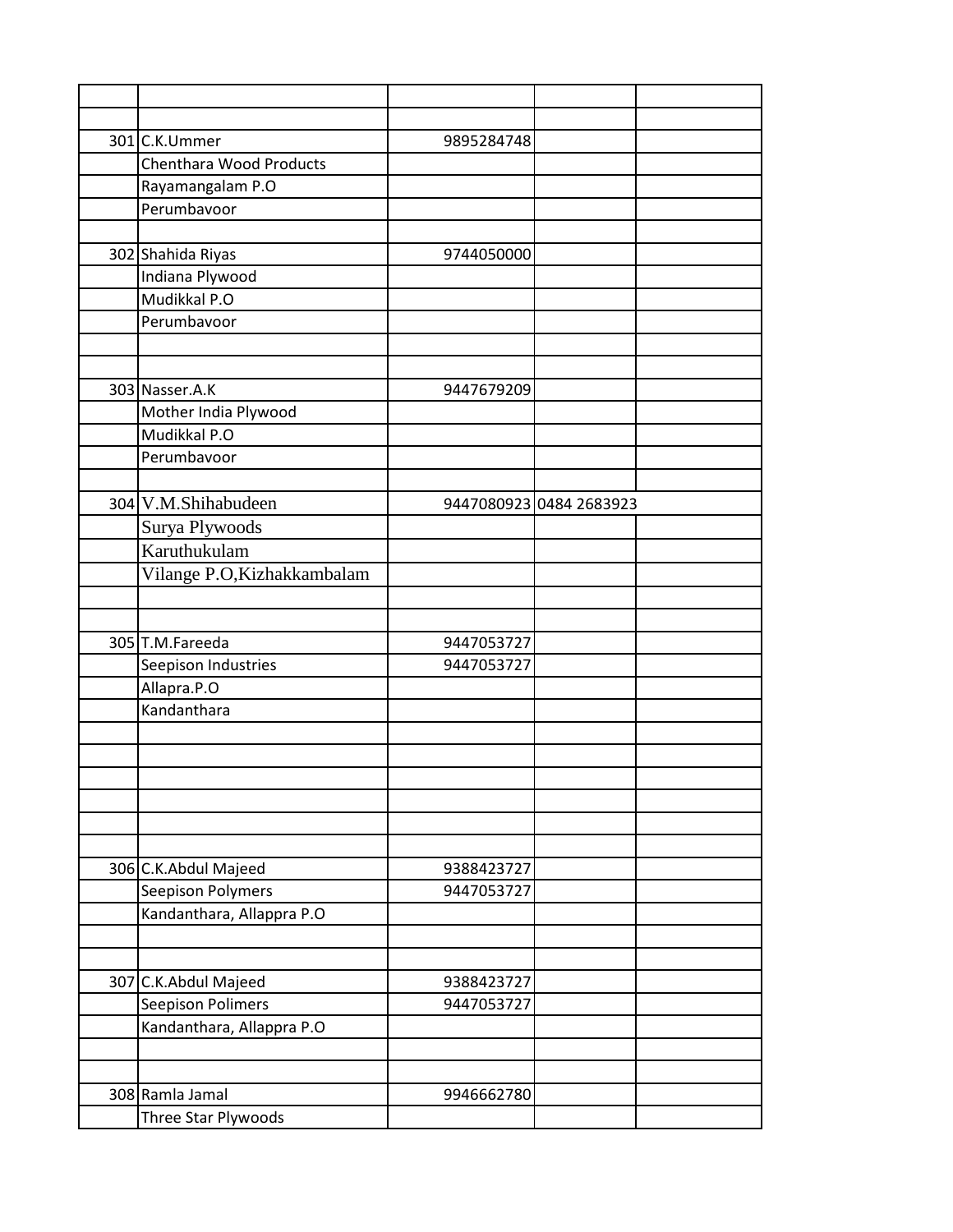| Pezhakapilly P.O       |            |  |
|------------------------|------------|--|
| Muvattupuzha           |            |  |
|                        |            |  |
| 309 Jamal.C.H          | 8281428027 |  |
| Two Star Plywoods      |            |  |
| Pezhakkapilly P.O      |            |  |
| Muvattupuzha           |            |  |
|                        |            |  |
|                        |            |  |
| 310 M.K.Gopalakrishnan | 9447157644 |  |
| Pankaj Plywood         |            |  |
| Ponjassery             |            |  |
| West Vengola P.O       |            |  |
|                        |            |  |
|                        |            |  |
| 311 Jiju C Jamal       | 9447042973 |  |
| J.J.Timber Industires  |            |  |
|                        |            |  |
| Allappra P.O           |            |  |
| Kandanthara P.O        |            |  |
|                        |            |  |
|                        |            |  |
|                        |            |  |
|                        |            |  |
|                        |            |  |
|                        |            |  |
|                        |            |  |
|                        |            |  |
|                        |            |  |
|                        |            |  |
|                        |            |  |
|                        |            |  |
|                        |            |  |
|                        |            |  |
|                        |            |  |
|                        |            |  |
|                        |            |  |
|                        |            |  |
|                        |            |  |
|                        |            |  |
|                        |            |  |
|                        |            |  |
|                        |            |  |
|                        |            |  |
|                        |            |  |
| 312 Assainar V.M.      | 9387407217 |  |
| Champion Plywoods      | 9847520188 |  |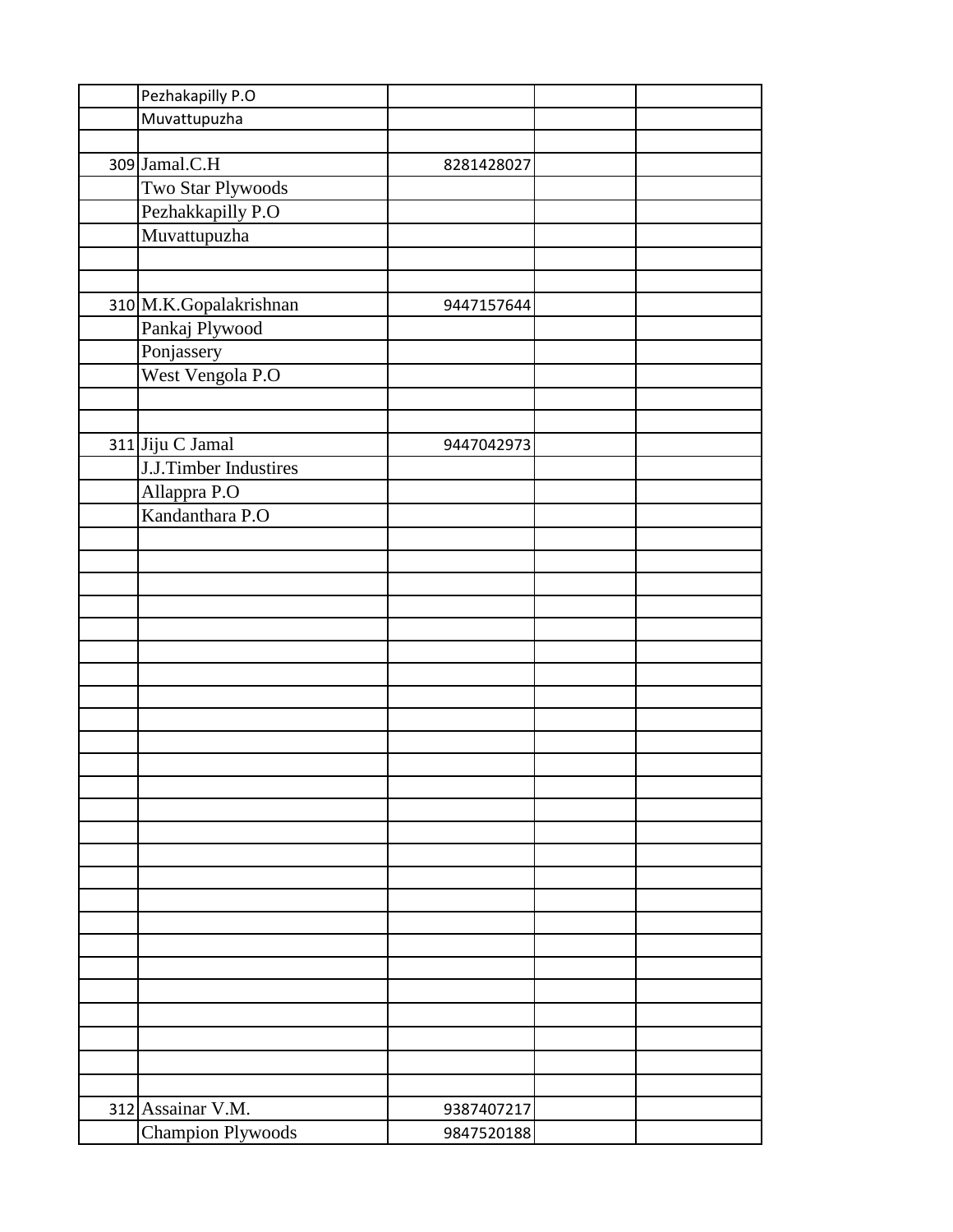|     | Vettikkattukunnu                                                                                    | 9946059071 |  |
|-----|-----------------------------------------------------------------------------------------------------|------------|--|
|     | Ponjassery                                                                                          |            |  |
|     |                                                                                                     |            |  |
|     | 313 Rafeek.V.A                                                                                      | 9446388236 |  |
|     | RAS Plywood & Boards                                                                                | 9447728339 |  |
|     | Rayamangalam,                                                                                       |            |  |
|     | Pulluvashy P.O                                                                                      |            |  |
|     |                                                                                                     |            |  |
|     | 314 Alvin Shan                                                                                      | 9947162662 |  |
|     | Honest Ply & Boards                                                                                 | 9388883886 |  |
|     | Pezhakkappilly.P.O                                                                                  |            |  |
|     | Muvattupuzha                                                                                        |            |  |
|     |                                                                                                     |            |  |
| 318 |                                                                                                     |            |  |
|     |                                                                                                     |            |  |
|     |                                                                                                     |            |  |
|     |                                                                                                     |            |  |
|     |                                                                                                     |            |  |
|     | 315 Vijo Peter                                                                                      | 9447079998 |  |
|     | <b>Kings Plywoods</b>                                                                               | 9447079994 |  |
|     | Vaikara P.O                                                                                         |            |  |
|     | Perumbavoor                                                                                         |            |  |
|     |                                                                                                     |            |  |
|     |                                                                                                     |            |  |
|     |                                                                                                     |            |  |
|     |                                                                                                     |            |  |
|     |                                                                                                     |            |  |
|     |                                                                                                     |            |  |
|     |                                                                                                     | 9447921614 |  |
|     |                                                                                                     |            |  |
|     |                                                                                                     |            |  |
|     |                                                                                                     |            |  |
|     |                                                                                                     |            |  |
|     |                                                                                                     |            |  |
|     |                                                                                                     |            |  |
|     |                                                                                                     |            |  |
|     |                                                                                                     |            |  |
|     |                                                                                                     |            |  |
|     |                                                                                                     |            |  |
|     |                                                                                                     |            |  |
|     |                                                                                                     |            |  |
|     |                                                                                                     |            |  |
|     |                                                                                                     |            |  |
|     |                                                                                                     |            |  |
|     |                                                                                                     |            |  |
|     | 316 V.M. Nazar<br>Amina Plywoods<br>Udaya Kavala<br>Odakkaly<br>317 Eldo Varghese<br>Matha Plywoods | 9447154787 |  |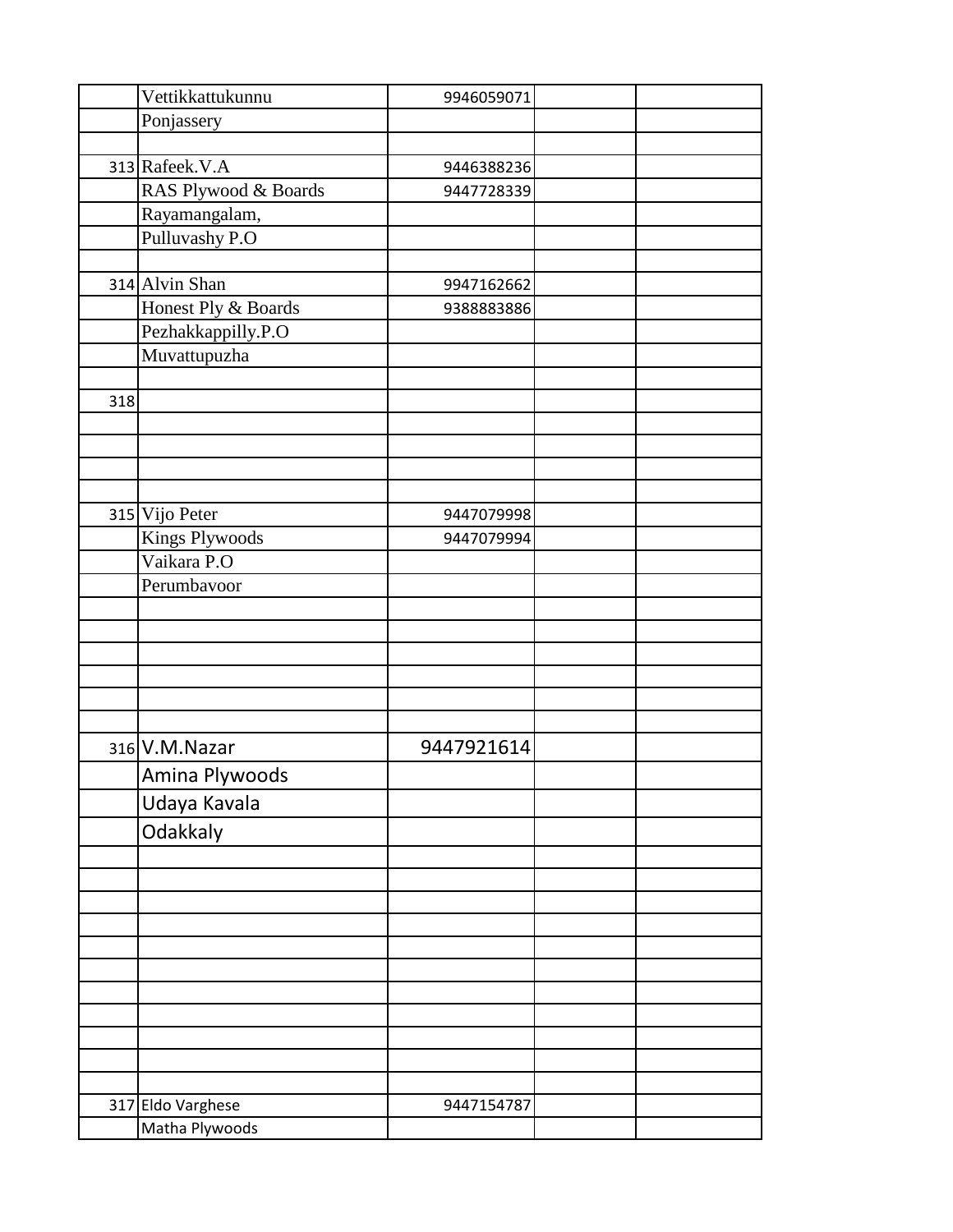| Near Rubber Park       |            |                         |  |
|------------------------|------------|-------------------------|--|
| Irapuram               |            |                         |  |
| Valayanchirangara P.O  |            |                         |  |
|                        |            |                         |  |
| 318 M.S.Kunju Muhammed | 9447059506 | 2252605                 |  |
| U Star Plywoods        | 9526190808 |                         |  |
| Panipra P.O            |            |                         |  |
| Kothamangalam          |            |                         |  |
|                        |            |                         |  |
| 319 Abdul Khader       |            | 9388961883 0484-2529688 |  |
| Positive Plywoods      |            |                         |  |
| Irapuram P.O           |            |                         |  |
| Irapuram               |            |                         |  |
|                        |            |                         |  |
| 320 P.A.Abdul Azeez    | 9847496715 |                         |  |
| Amal Plywood           |            |                         |  |
| Thandakkad             |            |                         |  |
| Mudickal P.O           |            |                         |  |
|                        |            |                         |  |
|                        |            |                         |  |
|                        |            |                         |  |
|                        |            |                         |  |
|                        |            |                         |  |
|                        |            |                         |  |
|                        |            |                         |  |
|                        |            |                         |  |
|                        |            |                         |  |
|                        |            |                         |  |
|                        |            |                         |  |
|                        |            |                         |  |
|                        |            |                         |  |
|                        |            |                         |  |
|                        |            |                         |  |
|                        |            |                         |  |
|                        |            |                         |  |
|                        |            |                         |  |
|                        |            |                         |  |
|                        |            |                         |  |
|                        |            |                         |  |
|                        |            |                         |  |
|                        |            |                         |  |
|                        |            |                         |  |
|                        |            |                         |  |
|                        |            |                         |  |
|                        |            |                         |  |
|                        |            |                         |  |
|                        |            |                         |  |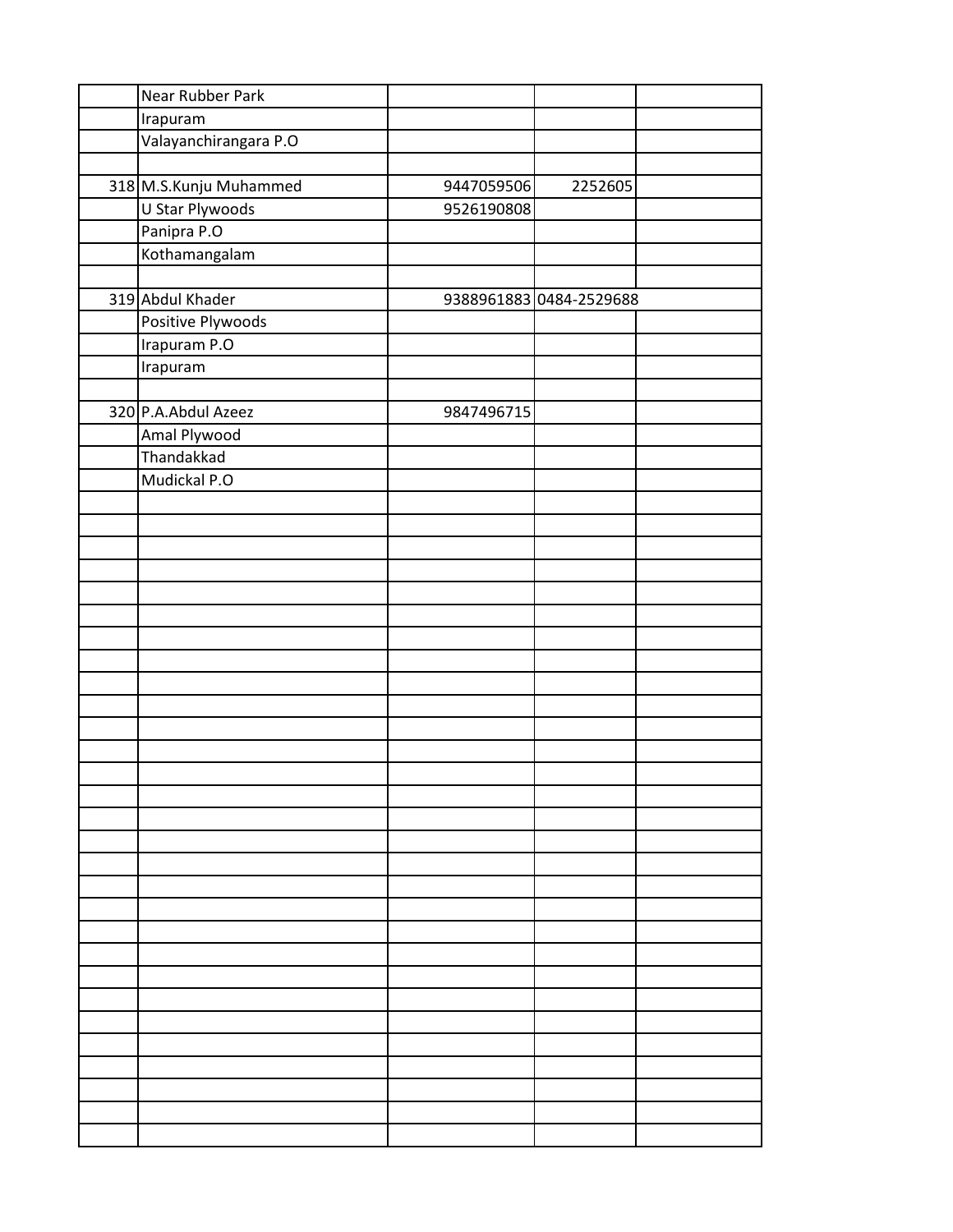| 321 K.M.Shamsudeen           |            |         |         |
|------------------------------|------------|---------|---------|
| Aiwa Plywood Industries      |            |         |         |
| Valayanchirangara P.O        |            |         |         |
| Perumbavoor                  |            |         |         |
|                              |            |         |         |
| 322 M.H.Afzal                | 9447798969 | 2525969 | Plywood |
| Mundackal Plywood Industries |            | 3525969 |         |
| Pulluvazhy                   |            |         |         |
|                              |            |         |         |
| 323 M.A.Moosa                | 9388605890 |         |         |
| Kemi Wood Industries         |            |         |         |
| Mudikkal                     |            |         |         |
|                              |            |         |         |
| 324 Harshad                  |            |         | Plywood |
| Khaderson Plywood            |            |         |         |
| Mudikkal P.O                 |            |         |         |
|                              |            |         |         |
| 325 Prakash                  |            |         | Plywood |
| A.P.S. Plywood               |            |         |         |
| Kavumpuram, Perumbavoor      |            |         |         |
|                              |            |         |         |
| 326 C.V.Rajan                |            |         |         |
| Chemmanam Industries         |            |         |         |
| P.P.Road, Perumbavoor        |            |         |         |
|                              |            |         |         |
| 327 Muhammed                 |            |         |         |
| Mico Plywood                 |            |         |         |
| Perumbavoor                  |            |         |         |
|                              |            |         |         |
| 328 M.K.Ebrahim              |            |         |         |
| <b>Basheer Timbers</b>       |            |         |         |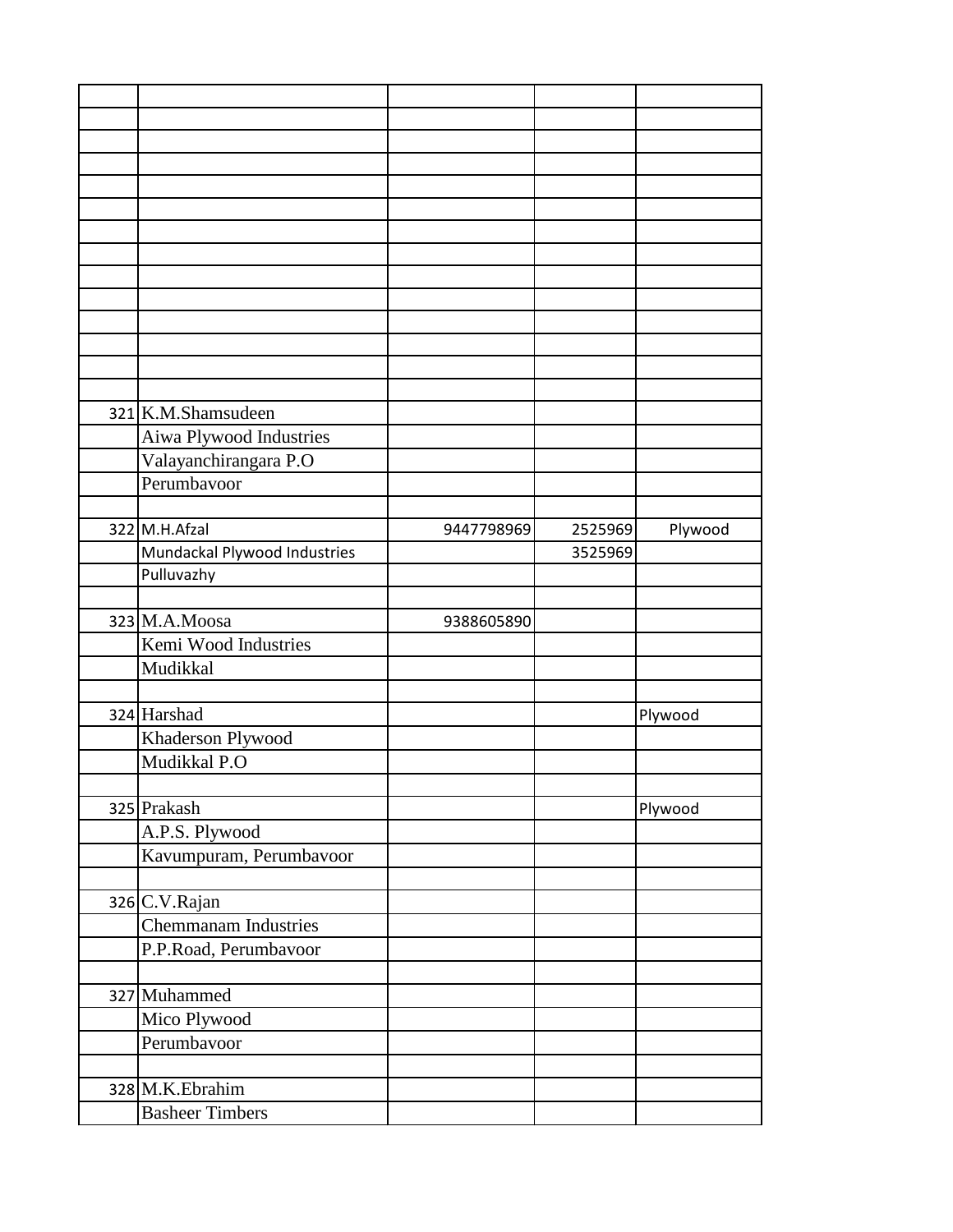| Mudikkal P.O                  |            |         |         |
|-------------------------------|------------|---------|---------|
|                               |            |         |         |
| 329 N.P. Hassan               |            |         |         |
| <b>H.M.S Plywoods</b>         |            |         |         |
| Kanjirakkade, Rayonpuram P.O  |            |         |         |
|                               |            |         |         |
| 330 K.B.Suni                  |            |         |         |
| Amala Plywoods                |            |         |         |
| Keezhillam P.O                |            |         |         |
|                               |            |         |         |
| $331$ P.I.Jose                |            |         |         |
| P.R.Plywood Industries        |            |         |         |
| K.K. Mala, Chelamattom        |            |         |         |
| Okkal.P.O                     |            |         |         |
|                               |            |         |         |
| 332 Elyas Jacob               |            | 2523148 |         |
| Two star plywood              |            |         |         |
| Nellimolam P.O                |            |         |         |
| Rayamangalam                  |            |         |         |
|                               |            |         |         |
| 333 K.K.Mammu                 |            | 2528165 |         |
| Three Star Plywood Industries |            |         |         |
| Kandanthara, Allappra P.O     |            |         |         |
|                               |            |         |         |
| 334 C.M.Ismail                |            |         |         |
| <b>Sreewood Industries</b>    |            |         |         |
| Mudikkal P.O                  |            |         |         |
| Perumbavoor                   |            |         |         |
|                               |            |         |         |
| 335 Shanavas P.H.             |            |         |         |
| Shakthi Plywood               |            |         |         |
| Kovalloor, Kothamangalam      |            |         |         |
|                               |            |         |         |
|                               |            |         |         |
| 336 P.K.Pareekunju            | 9447303062 |         |         |
| P.K.P Traders                 |            |         |         |
| Manari P.O                    |            |         |         |
| Payipra                       |            |         |         |
|                               |            |         |         |
| 337 Ummer Haji                |            | 2649257 | Plywood |
| Fawaz Plywood                 |            | 2640357 |         |
| Edavoor P.O, Onampilly        |            |         |         |
|                               |            |         |         |
| 338 T.M.Aliyar                | 9048060985 |         |         |
| Arafa Plywood                 |            |         |         |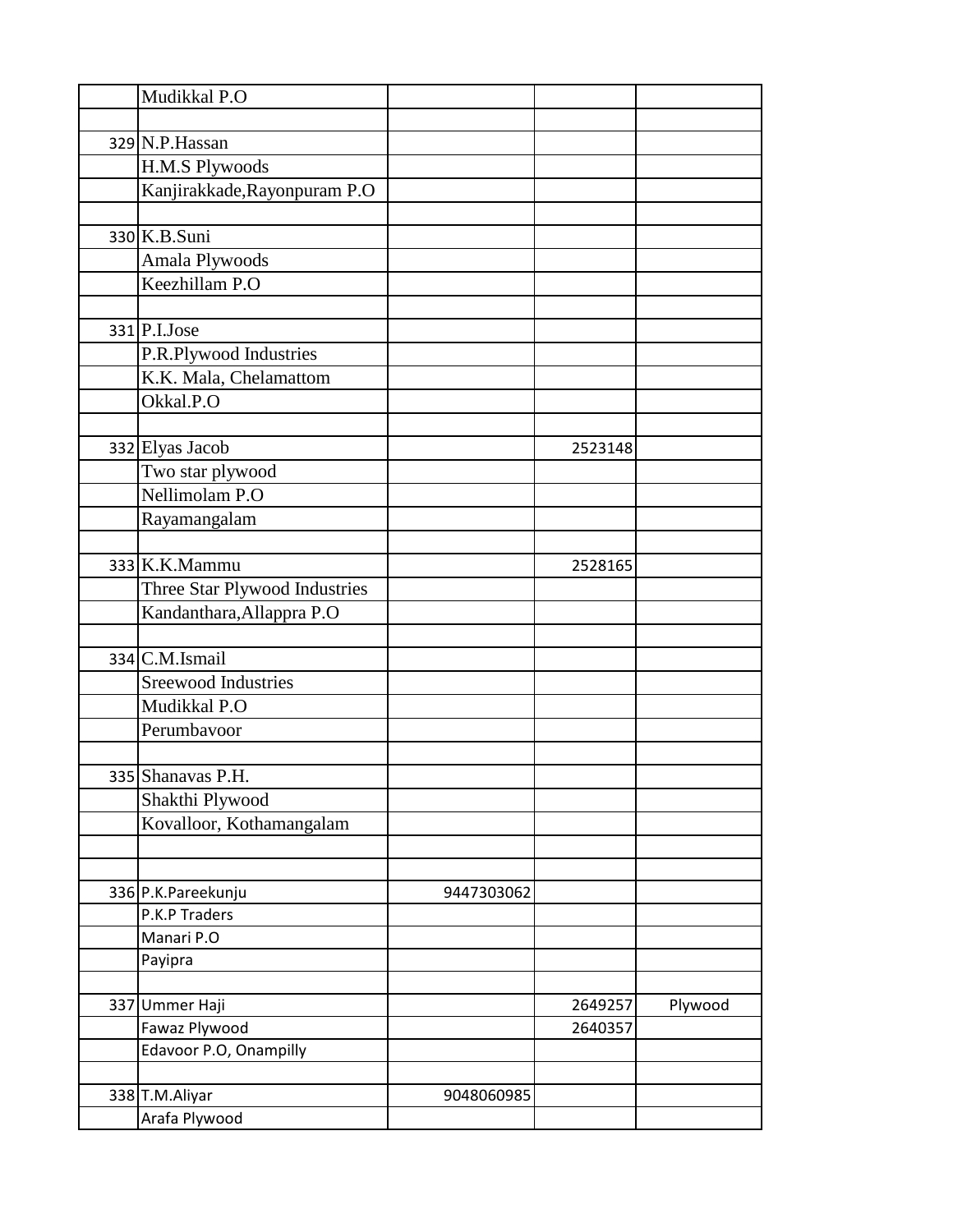| Kuttilanji, Kottachira         |            |  |
|--------------------------------|------------|--|
| Eramallur P.O                  |            |  |
|                                |            |  |
| 339 M.M.Sulaiman               | 9447172838 |  |
| S.J.Plywoods                   |            |  |
| Kuttilanji, Iramalloor P.O     |            |  |
| Kothamangalam                  |            |  |
|                                |            |  |
| 340 Mr. M.H. Ajims             | 9447378686 |  |
| Veenus Plywood Industries      |            |  |
| Cheruvelikunnu                 |            |  |
| Mudikkal P.O                   |            |  |
|                                |            |  |
| 341 Hameed K.M                 | 9539064302 |  |
| Puthenpurayil Plywoods         |            |  |
| Panipra P.O                    |            |  |
|                                |            |  |
| 342 Muhammed Yuffas            | 9847769559 |  |
| Media Ply & Boards             |            |  |
| Udaya Kavala                   |            |  |
| Assamanoor P.O                 |            |  |
|                                |            |  |
| 343 Abin.K.H                   | 9946688797 |  |
| Five Star Plywood              |            |  |
| Kottappadi P.O                 |            |  |
| Panipra                        |            |  |
|                                |            |  |
| 344 Aneesh P.M                 | 9633384864 |  |
| Icon Ply                       |            |  |
| Noolelil                       |            |  |
| Assamanoor P.O                 |            |  |
|                                |            |  |
| 345 Subair C.A                 | 9747682681 |  |
| Aiswarya Ply Products          | 9048001797 |  |
| Odakkali, Nooleli              |            |  |
| Assamanoor P.O                 |            |  |
|                                |            |  |
| 346 Salim K. Mohammed          | 9544371335 |  |
| Udaya Ply & Boards             |            |  |
| Udaya Kavala                   |            |  |
| Assamanoor P.O                 |            |  |
|                                |            |  |
| 347 Jameer M.K                 | 9846171987 |  |
| <b>Wood Plannet Industries</b> |            |  |
| Methala P.O                    |            |  |
| Odakkalai                      |            |  |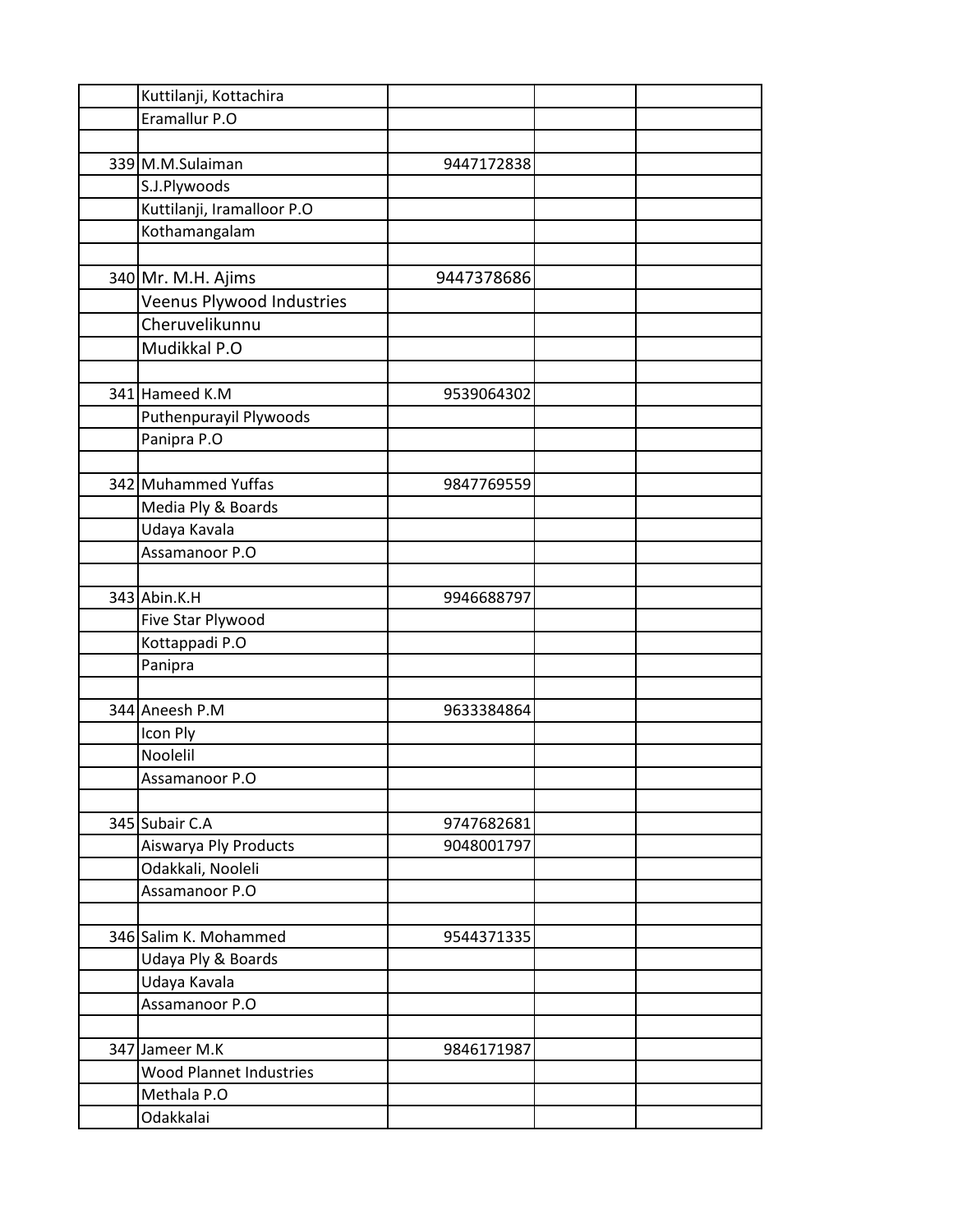| 348 Thanseel P.A                  | 9400977777 |  |
|-----------------------------------|------------|--|
| Taj Ply & Boards                  |            |  |
| Methala P.O                       |            |  |
| Odakkali                          |            |  |
|                                   |            |  |
| 349 Muhammed.C.E                  | 9895474530 |  |
| King Plywood                      |            |  |
| Kottachira                        |            |  |
| Methala.P.O-683545                |            |  |
|                                   |            |  |
| 350 P.M.Meeran Kunju              | 9446139082 |  |
| Thanima Ply & Boards              |            |  |
| Odakkali                          |            |  |
| Assamanoor P.O                    |            |  |
|                                   |            |  |
| 351 K.M.Alimon                    |            |  |
| Fathima & Laminates               |            |  |
| Estatumpady                       |            |  |
| Pezhakkappilly P.O                |            |  |
| Muvattupuzha                      |            |  |
|                                   |            |  |
| 352 K.M.Abdul Latheef             | 9847377749 |  |
| Green Land Particle Boards (P) Li | 8589991115 |  |
| Kariyeli, Vallam Road             |            |  |
| Perumbavoor                       |            |  |
|                                   |            |  |
| 353 Zeenath.C.A                   | 9447121560 |  |
| Wood land Wood Works              | plywood    |  |
| Manari P.O, Paipra                |            |  |
| Muvattupuzha                      |            |  |
|                                   |            |  |
| 354 K.Y.Ibrahim                   | 9349221560 |  |
| Micro Plywood Industries          |            |  |
| Manari P.O, Paipra                |            |  |
| Muvattupuzha                      |            |  |
|                                   |            |  |
| 355 K.P.Majeed                    | 9388824830 |  |
| <b>Hyperlink Plywoods</b>         |            |  |
| Odakkaly.P.O                      |            |  |
| Noolely                           |            |  |
|                                   |            |  |
| 356 Biju Jacob                    | 9895241233 |  |
| ArafaPlywoods                     |            |  |
| East Aimury, Kavumpuram           |            |  |
|                                   |            |  |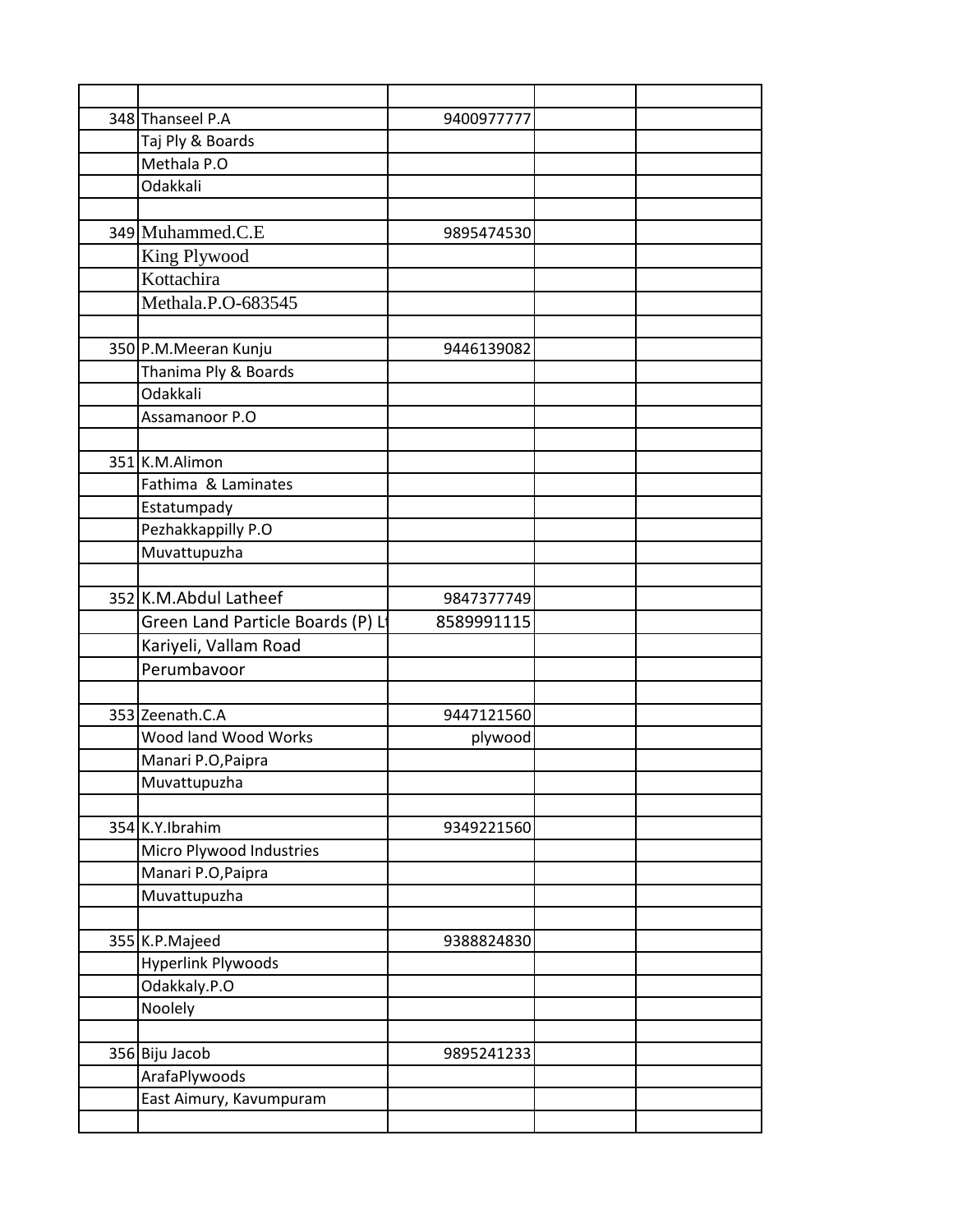| 357 |                             |            |  |
|-----|-----------------------------|------------|--|
|     |                             |            |  |
|     |                             |            |  |
|     |                             |            |  |
|     | 358 T.M.Razak               | 9995438718 |  |
|     | Nimbus Ply & Boards         |            |  |
|     | Pulluvazhy P.O, Perumbavoor |            |  |
|     | 359 C.S.Jalal               | 9446675222 |  |
|     | Summayya Timber Industries  |            |  |
|     | Allappra P.O                |            |  |
|     | Perumbavoor                 |            |  |
|     |                             |            |  |
|     | 360 T.P. Muhamed            | 9496462421 |  |
|     | Universal Plywood           |            |  |
|     | Odakkali                    |            |  |
|     |                             |            |  |
|     | 361 E.A. Khalid             | 9446501645 |  |
|     | Cherry Ply & Laminates      |            |  |
|     | Choondamala, West Vengola   |            |  |
|     |                             |            |  |
|     | 362 Ashruf                  | 9387973423 |  |
|     | <b>Rolex Boards</b>         |            |  |
|     | Marampilly, Perumbavoor     |            |  |
|     |                             |            |  |
|     | 363 Rasheed.N.K             | 9846192306 |  |
|     | Lamiya Industries           |            |  |
|     | Old Vallam Road             |            |  |
|     | Rayonpuram                  |            |  |
|     |                             |            |  |
|     | 364 Zeenath                 | 9349221560 |  |
|     | <b>Wood Land Wood Works</b> |            |  |
|     | Manari P.O                  |            |  |
|     | Paipra                      |            |  |
|     | Muvattupuzha                |            |  |
|     |                             |            |  |
|     | 365 Koyan.E.M               | 9447047573 |  |
|     | Able Industries             |            |  |
|     | Eramallor P.O, Kuttilinji   |            |  |
|     | Odakkali                    |            |  |
|     |                             |            |  |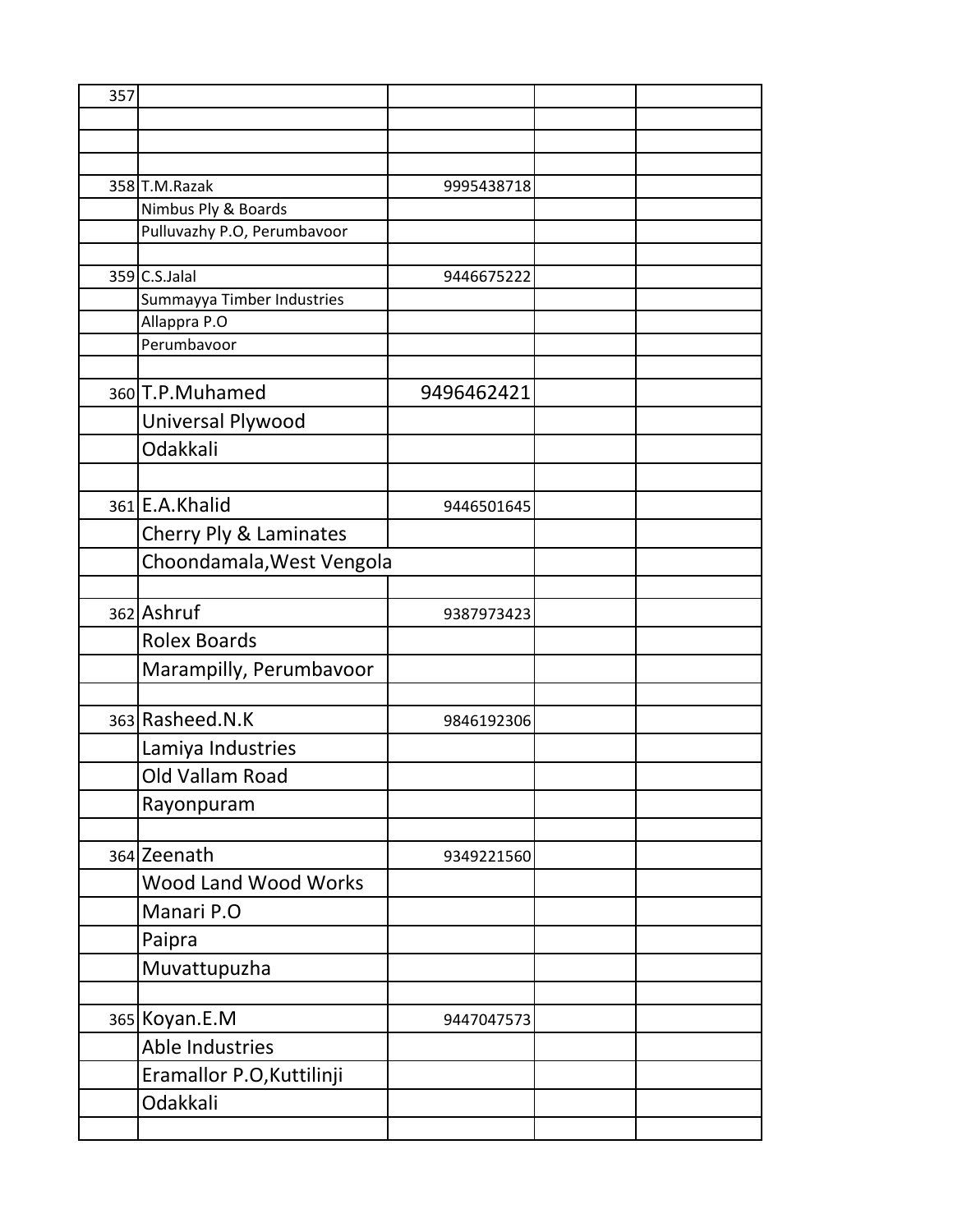|     | 366 Makkar                       | 8156891857 |  |
|-----|----------------------------------|------------|--|
|     | Hiba Plywoods                    |            |  |
|     | Kuttilangi, Eramallor P.O        |            |  |
|     | Kothamangalam                    |            |  |
|     |                                  |            |  |
|     | 367 Jimmy P Manyath              | 9446276448 |  |
|     | Jumbo Plywood                    |            |  |
|     | Panikkarambalam                  |            |  |
|     | Keezhilam                        |            |  |
|     |                                  |            |  |
|     | 368 Riyas Pareeth                | 9387020002 |  |
|     | Eastern Plywoods                 |            |  |
|     | Kalady P.O, Mekalady             |            |  |
|     |                                  |            |  |
| 369 |                                  |            |  |
|     |                                  |            |  |
|     |                                  |            |  |
|     | 370 Hameed.K.M.                  | 9846224481 |  |
|     | <b>Moon Timber Industries</b>    | 9946688797 |  |
|     | Peechanamugal                    |            |  |
|     | Iringole.P.O                     |            |  |
|     |                                  |            |  |
|     | 371 P.M.Shamsudheen              | 9446053086 |  |
|     | <b>Universal Industries</b>      |            |  |
|     | <b>Nellad</b>                    |            |  |
|     | 372 Sudheer.C.A                  | 9387015620 |  |
|     | Capital Plywoods                 |            |  |
|     | Allappra, Orna                   |            |  |
|     |                                  |            |  |
|     | 373 K.M.Muhammed                 | 9526448888 |  |
|     | <b>Blue Tech Wood Industries</b> |            |  |
|     | Udaya, Odakkaly                  |            |  |
|     |                                  |            |  |
|     | 374 Nazir                        | 9747143282 |  |
|     | Safa Wood Industries             |            |  |
|     | Kandanthra, Allappra P.O         |            |  |
|     |                                  |            |  |
|     | 375 Sidhiyakkar                  | 9388609399 |  |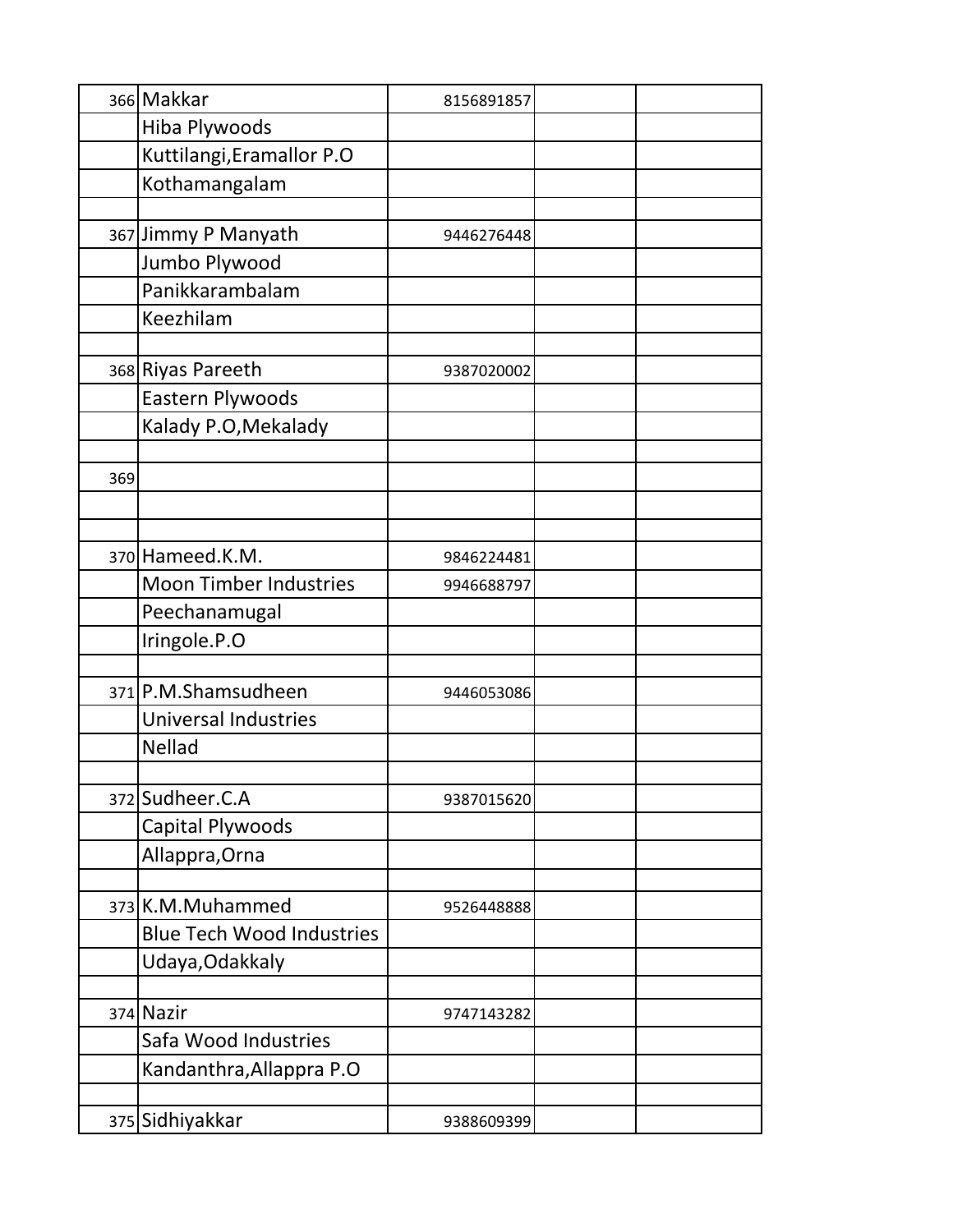| Epees Plywood Pvt Ltd                       |            |  |
|---------------------------------------------|------------|--|
| Paipra Road, Pezhakkapilly                  |            |  |
|                                             |            |  |
| 376 Ajas.K.M                                | 9207327171 |  |
| Simna Match and Plywoods                    |            |  |
| Kuruppapara, Raymangalam P.O                |            |  |
|                                             |            |  |
| 377 P.H.Khalid                              | 9447045689 |  |
| Red Wood Ply & Boards                       |            |  |
| Pezhakkapilly                               |            |  |
|                                             |            |  |
| 378 Shiyas                                  | 7025174366 |  |
| <b>MAS Plywoods</b>                         |            |  |
| Randarkara, Muvattupuzha                    |            |  |
|                                             |            |  |
| 379 Mohammed Sherif                         | 9387504880 |  |
| Arifa Wood Products                         |            |  |
| P.P.Road, Pathipalam                        |            |  |
| Perumbavoor                                 |            |  |
|                                             |            |  |
| 380 Rafeek                                  | 9747010613 |  |
| Golden Timber                               |            |  |
| Near E.V.M                                  |            |  |
| Perumbavoor                                 |            |  |
|                                             |            |  |
| 381 Nissar.T.P<br>Meharaj Timber Industries | 9349597007 |  |
| Vengola                                     |            |  |
|                                             |            |  |
| 382 Shoukathali                             | 9387378731 |  |
| Greenzone Industries                        | 9946878731 |  |
| Punnopady, Mudavoor P.O                     |            |  |
| Muvattupuzha                                |            |  |
|                                             |            |  |
| 383 A.K.Ashim                               | 9447190923 |  |
| Paimattom Plywood Indusrties                | 8156968845 |  |
| Manikinar P.O, Pallarimangalam              |            |  |
|                                             |            |  |
| 384 Basepaul                                | 9447603299 |  |
| Puthussery Ply & Boards                     |            |  |
| Vaikara.P.O, Vaikara                        |            |  |
|                                             |            |  |
|                                             |            |  |
| 385 Jojo Joseph                             | 9447042260 |  |
| Athira Plywood                              |            |  |
| Karimkunnam P.O                             |            |  |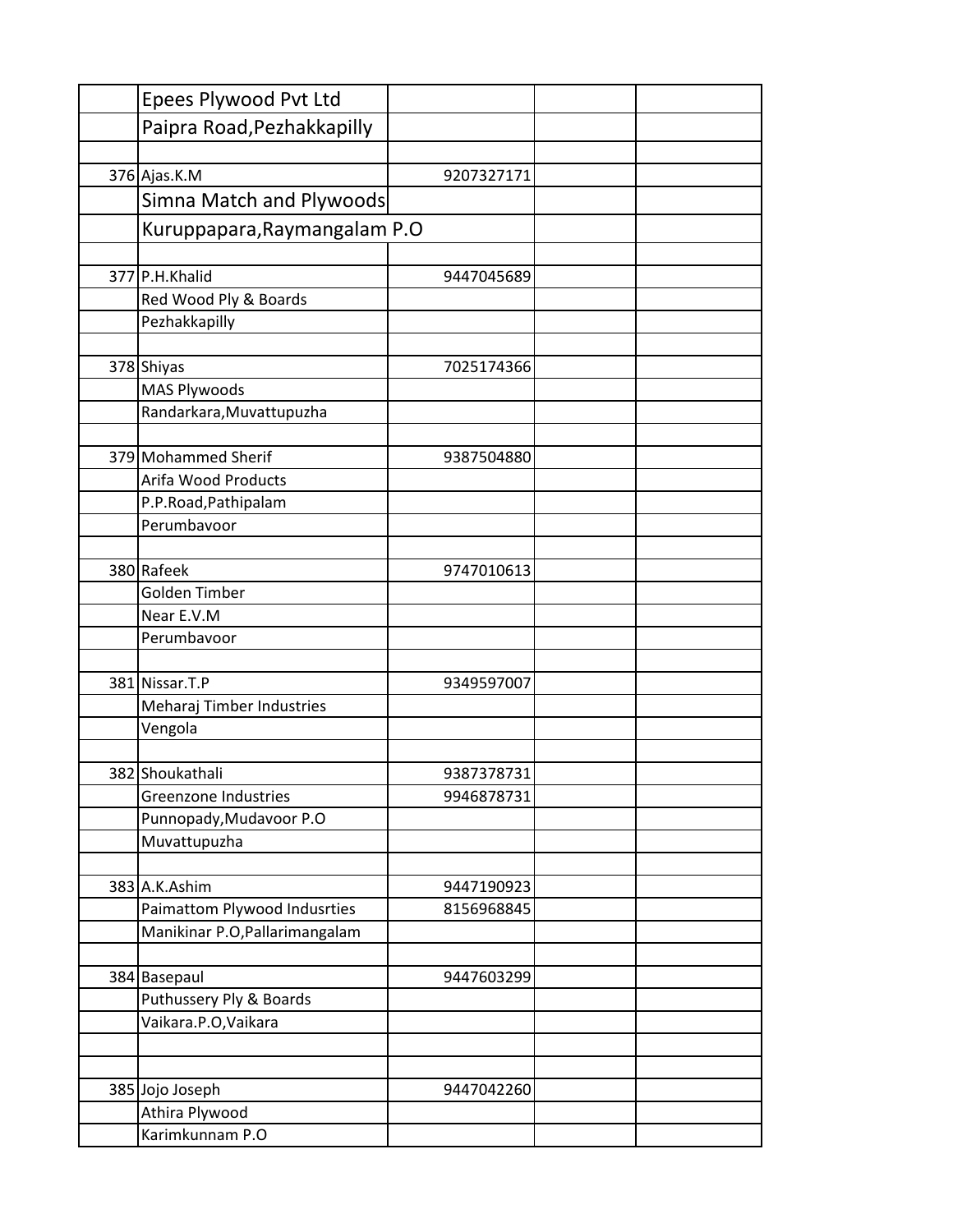| Thodupuzha                        |            |  |
|-----------------------------------|------------|--|
| Idukki                            |            |  |
|                                   |            |  |
| 386 Abdulla                       | 9447228847 |  |
| Kanampuram Industries             |            |  |
| Manary                            |            |  |
|                                   |            |  |
| 387 Shamsudheen                   | 9447229114 |  |
| Indus Ply & Boards                |            |  |
| Manari, Keezillam                 |            |  |
|                                   |            |  |
| 388 Sakeer.A.A                    | 9388188129 |  |
|                                   |            |  |
| Bisiya Veeners & Plywoods         |            |  |
| East Okkal                        |            |  |
|                                   |            |  |
| 389 Santhosh                      | 9447779100 |  |
| <b>Balson Polymers</b>            |            |  |
| Pulluvazhy                        |            |  |
|                                   |            |  |
| 390 Ziyad.P.A                     | 9037389934 |  |
| Zaina Wood Products               |            |  |
| <b>Rayonpurm</b> , Vallam         |            |  |
|                                   |            |  |
| 391 Muhammed Rafeek               | 9447026449 |  |
| Sunrise Plywoods                  |            |  |
| Mudickal                          |            |  |
|                                   |            |  |
| 392 Muhmmed Ismail                | 9447020735 |  |
| <b>Solar Products</b>             |            |  |
| Mudickal                          |            |  |
|                                   |            |  |
| 393 Rizwan Gafoor                 | 9447020735 |  |
| Orion Plywood Industries          |            |  |
| Nalammile, Erumathala             |            |  |
|                                   |            |  |
| 394 Nasser                        | 9447921614 |  |
|                                   |            |  |
| Deco Plywood                      |            |  |
| Venduvazhi                        |            |  |
| Kothamangalam                     |            |  |
|                                   |            |  |
| 395 Biju Paul                     | 9447053626 |  |
| Rubbo Queen Wood Products Pvt Ltd |            |  |
| Plot No-B 38, B-37, Rubber Park   |            |  |
| Irapuram, Valayanchirangara       |            |  |
|                                   |            |  |
| 396 Fassal Pareed                 | 9562489989 |  |
| MSA Plywoods                      |            |  |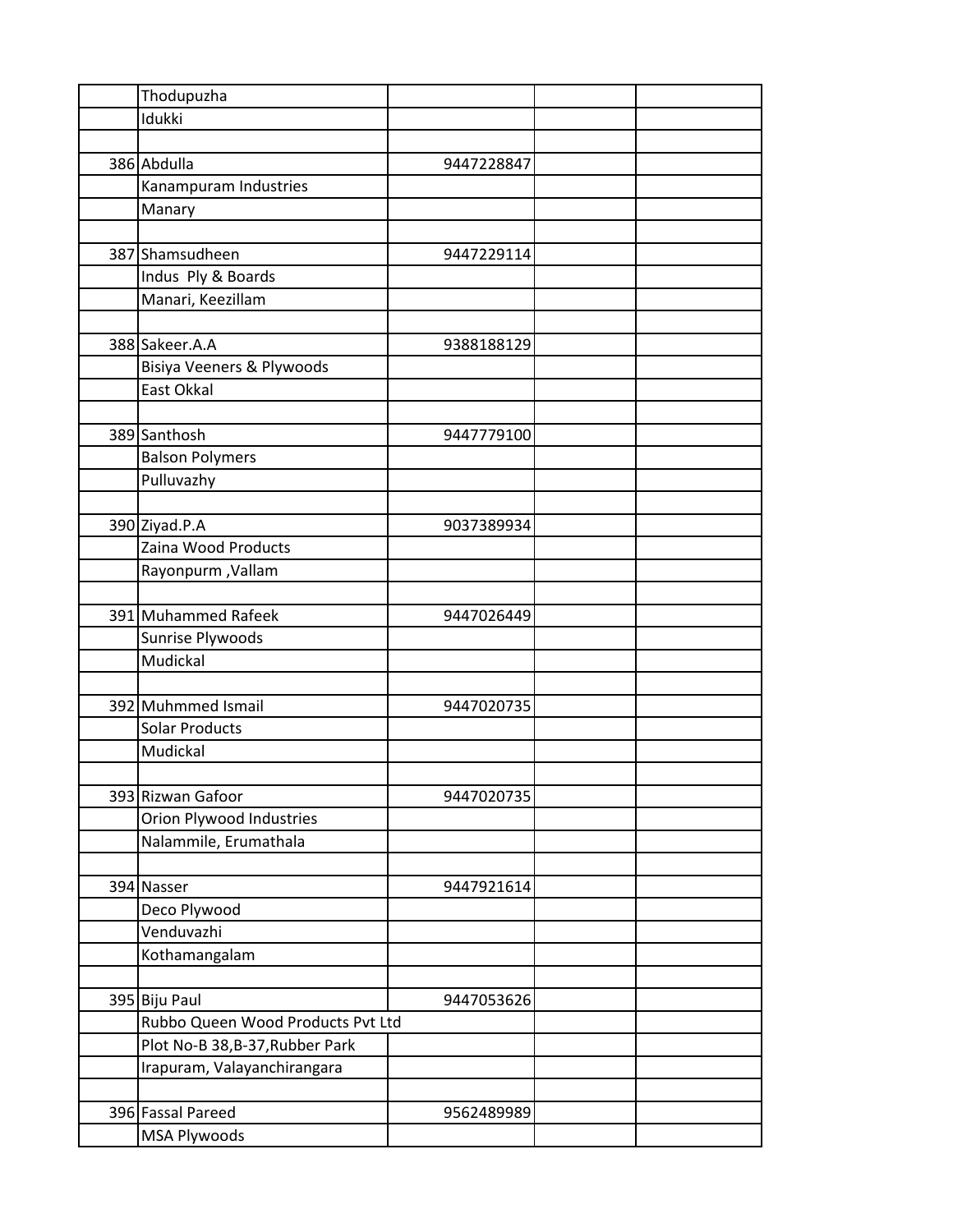| South Vallam                     |            |  |
|----------------------------------|------------|--|
|                                  |            |  |
| 397 E.K.Kareem                   | 9961687100 |  |
| Impex Wood Industries            |            |  |
| Arackappady                      |            |  |
| West Vengola P.O                 |            |  |
|                                  |            |  |
| 398 Ali.A.M                      | 9846255091 |  |
| Chaidhanya Wood Industries       |            |  |
| Odakkali, Assamannoor            |            |  |
|                                  |            |  |
| 399 K.K.Aliyar                   | 9447915583 |  |
| Kuttichira Ply & Boards          |            |  |
| Panipra P.O, Odakkali            |            |  |
|                                  |            |  |
| 400 Aliyar                       | 9961845200 |  |
| <b>IRI Industries</b>            |            |  |
| Allappra P.O, Orna               |            |  |
|                                  |            |  |
| 401 M.K.Aliyar                   | 8907635829 |  |
| <b>MTC Industries</b>            |            |  |
| Chundamala, W. Vengola           |            |  |
|                                  |            |  |
| 402 A.M.Najeeb                   | 9447607008 |  |
| Thottathikudy Plywoods           |            |  |
| Cheruvattoor P.O                 |            |  |
| Kothamangalam                    |            |  |
|                                  |            |  |
| 403 P.A.Azeez                    | 9447356094 |  |
| Marangattu Plywoods              |            |  |
| Mulavoor P.O, Muvattupuzha       |            |  |
|                                  |            |  |
| 404 Biju T Aliyas                | 9447012110 |  |
| Skyply                           |            |  |
| Kuzhoor                          |            |  |
|                                  |            |  |
| 405 Shyjalkhan.P                 | 9388337770 |  |
| <b>Greenland Modern Plywoods</b> |            |  |
| Eramalloor P.O                   |            |  |
|                                  |            |  |
| 406 Fazil.T.H                    | 9846720000 |  |
| <b>Falcon Elastomers</b>         |            |  |
| Pvt Ltd                          |            |  |
| I.D.I, Erumathala, Aluva         |            |  |
|                                  |            |  |
| 407 Anil Kumar                   | 9388423368 |  |
| Jyothi Sawmill                   |            |  |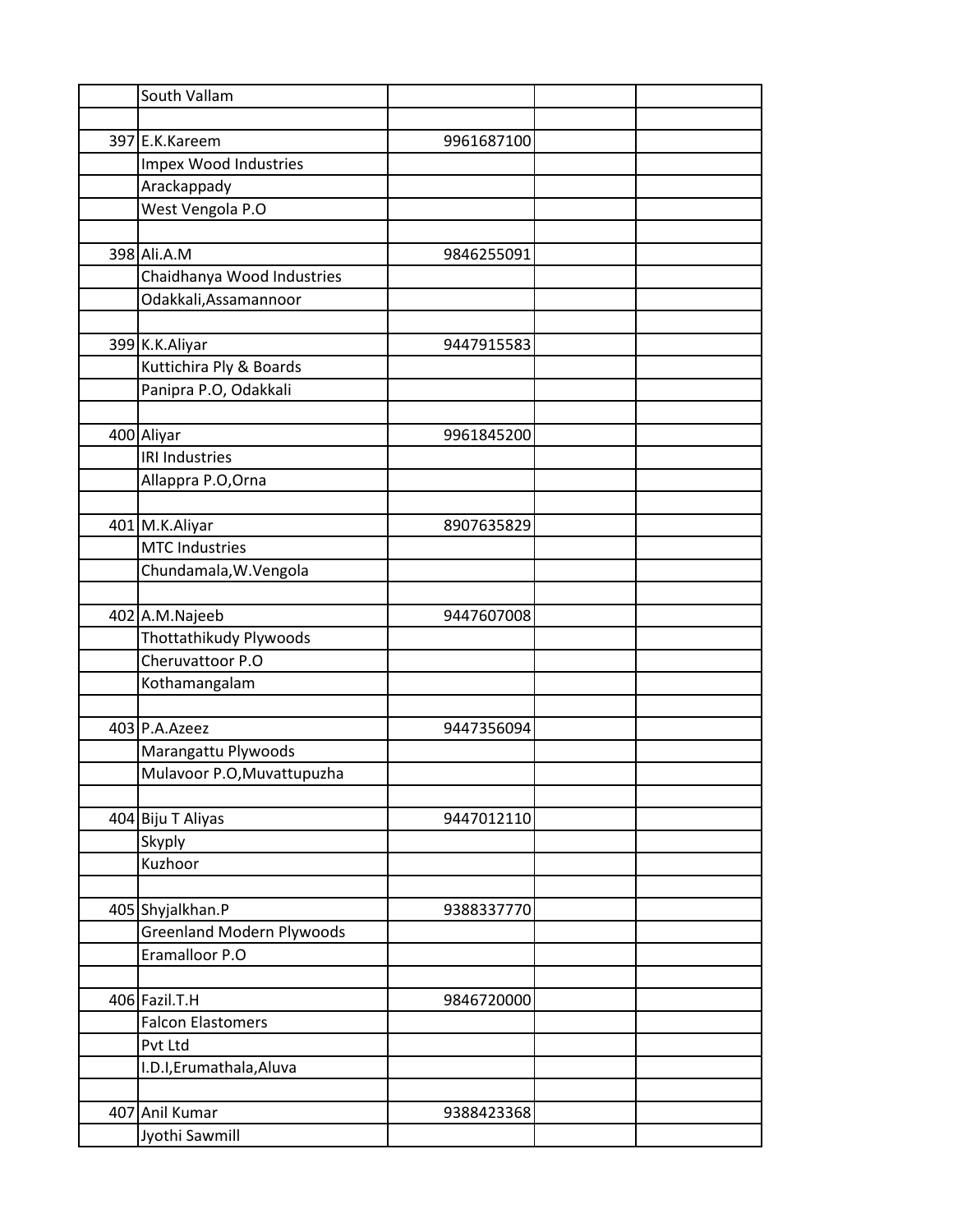| 408 Nishad<br>9995090508              |  |
|---------------------------------------|--|
|                                       |  |
|                                       |  |
| Safa Polymers                         |  |
| IDA. Erumathala                       |  |
|                                       |  |
| 409 Fazil.T.H<br>9747484403           |  |
| <b>Falcon Elastomers Pvt Ltd</b>      |  |
| Nalam mile, Erumathala                |  |
| IDA, Aluva                            |  |
|                                       |  |
| 410 Jamal.M.A<br>9895092924           |  |
| Malasian Ply & Boards                 |  |
| Methala                               |  |
|                                       |  |
| 411 K.M.Alimuthu<br>9846422257        |  |
| K.M.Veneers                           |  |
| Manary P.O, Paipra                    |  |
|                                       |  |
| 412 Shanavas<br>9447023428            |  |
| <b>Shalimar Splints</b>               |  |
| Rayamangalam, Kuruppapara             |  |
|                                       |  |
| 413 Muhammed Sha<br>9447164714        |  |
| <b>Cloud Chemicals</b>                |  |
| Edayar                                |  |
|                                       |  |
| 414 Mr. T.M. Abu<br>9388473424        |  |
| <b>Cresent Wood Industries</b>        |  |
| Kuttippadam,                          |  |
| Allappra.P.O                          |  |
|                                       |  |
| 415 Managing Director<br>0484-2968675 |  |
| Perumbavoor Plywood Manufacturers     |  |
| Consortium Pvt Ltd, Angamali          |  |
|                                       |  |
|                                       |  |
| 416 Ajanas.P.A<br>9446048564          |  |
| <b>Standard Ply</b>                   |  |
| Kottachira, Assamannoor               |  |
|                                       |  |
|                                       |  |
| 417 Shahul Hameed.C.A<br>9995450046   |  |
| Western Plywoods<br>8589050047        |  |
| Kuttippadam, Allappra P.O             |  |
| Perumbavoor                           |  |